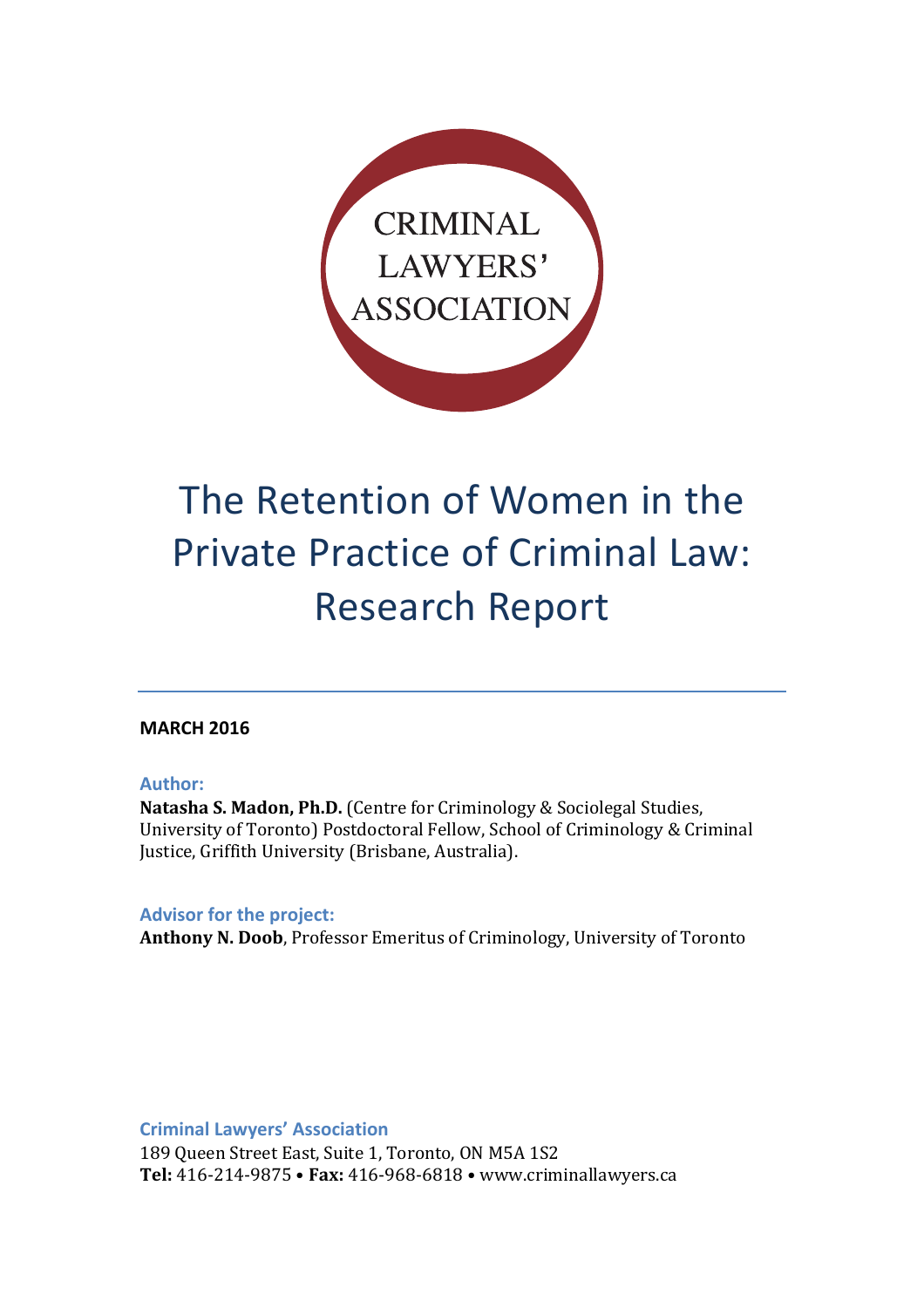## **Table of Contents**

| Table 2. Distribution of the number of criminal law certificates in 2013/2014<br>(for all lawyers who had least one criminal law certificate issued between 2005                                                                                                                                                                                                                                                                                                                                                                                                                                                                                               |
|----------------------------------------------------------------------------------------------------------------------------------------------------------------------------------------------------------------------------------------------------------------------------------------------------------------------------------------------------------------------------------------------------------------------------------------------------------------------------------------------------------------------------------------------------------------------------------------------------------------------------------------------------------------|
| Table 3. High volume certificates (21 or more): Percentage and number of those<br>called to the bar between 2004 and 2006 who did at least some criminal law                                                                                                                                                                                                                                                                                                                                                                                                                                                                                                   |
|                                                                                                                                                                                                                                                                                                                                                                                                                                                                                                                                                                                                                                                                |
| Table 5. The percentage of men and women (from the came cohort of those who<br>initially were actively involved in the private practice of criminal law) who did<br>Table 6. The percentage of men and women (from the came cohort of those who<br>initially were actively involved in the private practice of criminal law) who did<br>Table 7. The percentage of men and women (from the same cohort of those<br>initially actively engaged in the private practice of criminal law) who did no<br>Table 8. The percentage of men and women (from the same cohort of those<br>initially actively engaged in the private practice of criminal law) who did no |
| Table 9. The percentage of men and women (from the same cohort of those<br>initially actively engaged in the private practice of criminal law) who did no                                                                                                                                                                                                                                                                                                                                                                                                                                                                                                      |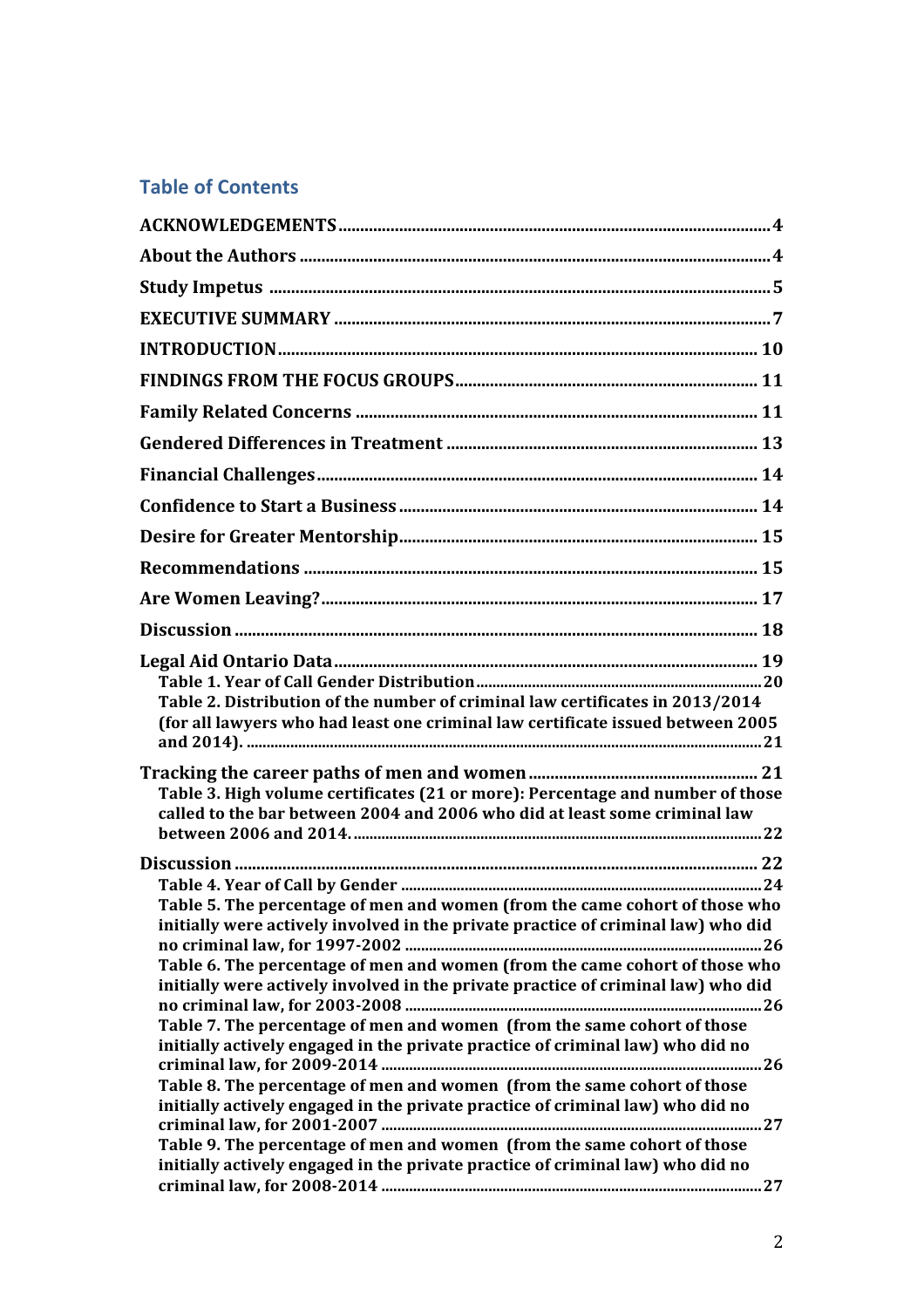| Table 10. The 1994 & 1995 cohort. Starting numbers for 1996 (doing at least<br>21% criminal law) in a private law firm and final numbers for 2014 (doing at |  |
|-------------------------------------------------------------------------------------------------------------------------------------------------------------|--|
| Table 11. The 1998 & 1999 cohort. Starting numbers for 2000 (doing at least<br>21% criminal law) in a private law firm and final numbers for 2014 (doing at |  |
|                                                                                                                                                             |  |
|                                                                                                                                                             |  |
|                                                                                                                                                             |  |
| Difficulties of having and raising children while working in criminal law. 31                                                                               |  |
| How women with other family obligations are treated by other criminal                                                                                       |  |
|                                                                                                                                                             |  |
|                                                                                                                                                             |  |
|                                                                                                                                                             |  |
|                                                                                                                                                             |  |
|                                                                                                                                                             |  |
|                                                                                                                                                             |  |
|                                                                                                                                                             |  |
|                                                                                                                                                             |  |
|                                                                                                                                                             |  |
|                                                                                                                                                             |  |
|                                                                                                                                                             |  |
| Appendix A: Women in the Practice of Criminal Law Survey 43                                                                                                 |  |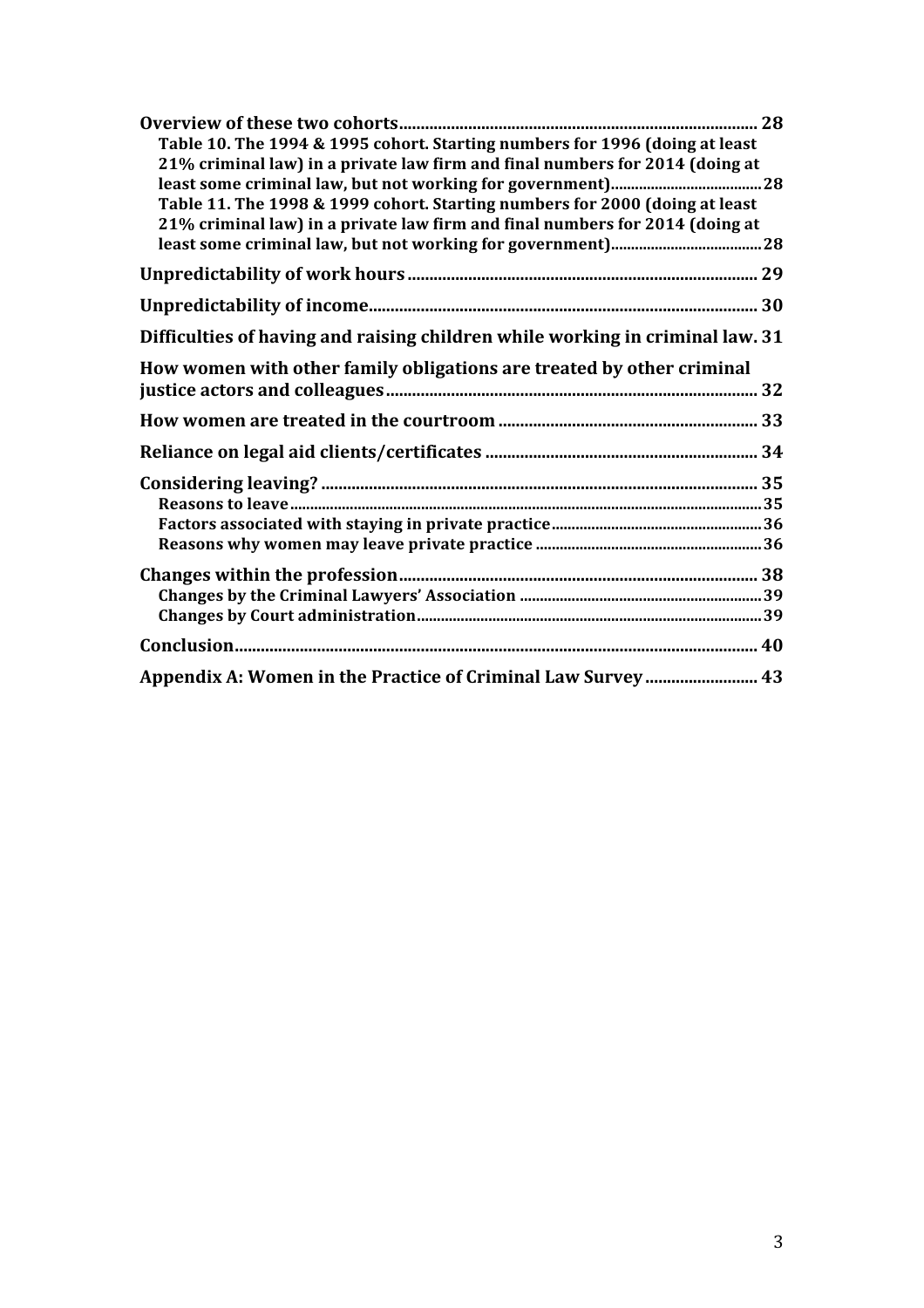## Acknowledgements

This research would have not been possible without the assistance provided by a number of individuals and organizations. I would like to thank the survey and focus group participants for making the time to participate and share your views on these topics. I would like to thank Rod Strain and Legal Aid Ontario for generously sharing data with me. I would also like to thank Josée Bouchard and the Law Society of Upper Canada for giving me access to Law Society data and allowing me to use it for this study. Thank you to Breese Davies and members of the Women's Committee at the Criminal Lawyers' Association for all of your assistance. Finally, I would like to thank Tony Doob for his guidance on this project.

## About the Authors

#### **Primary Author Natasha S. Madon Ph.D**

Natasha S. Madon is a Postdoctoral Research Fellow at the School of Criminology and Criminal Justice, Griffith University in Brisbane, Australia. She graduated from Simon Fraser University in 2003 with a B.A. in Criminology and completed her M.A. in Criminology at the University of Toronto in 2004. In 2015, she received her Ph.D. in Criminology from the University of Toronto where she also taught an undergraduate course at Woodsworth College. Her Ph.D. research examined youths' perceptions of legitimacy and fairness of the criminal justice system and other social institutions. Natasha has conducted research on a variety of topics including policing, victimization, youth justice, young people's experiences with the criminal justice system, and more recently on minority group members' perceptions of police in a counter-terrorism context.

#### **Advisor for the Project Anthony N. Doob Ph.D**

Anthony N. Doob is a Professor Emeritus of Criminology at the Centre for Criminology and Sociolegal Studies, University of Toronto. He graduated from Harvard in 1964 and received his Ph.D. (in psychology) from Stanford University in 1967. He is a fellow of the Royal Society of Canada and was named a member of the Order of Canada in 2014. He served as Director of the Centre of Criminology from 1979 to 1989 and was one of the members of the Canadian Sentencing Commission from 1984 until 1987. He has written on a wide range of topics related to the youth and adult justice systems. His current work focuses largely on the development of Canadian criminal justice policy. Along with Rosemary Gartner, he co-directs the production of Criminological Highlights, an information service on policy relevant high quality criminological research.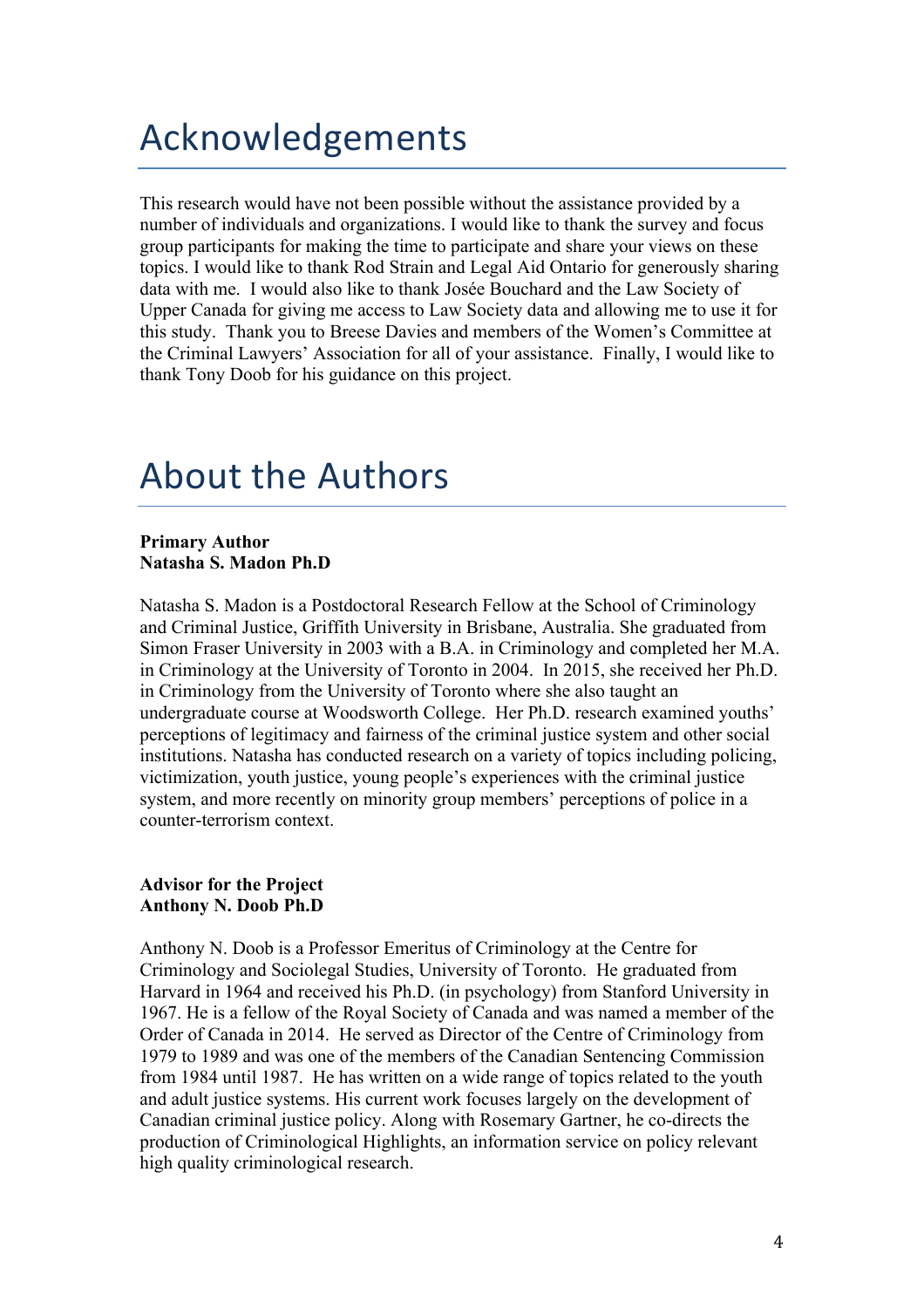## Study Impetus

Between 2005 and 2008, the Law Society of Upper Canada conducted an extensive study on the retention of women in private practice in Ontario. That work culminated in a report, which was released on May 22, 2008. The Law Society study found as follows:

*Women have been entering the legal profession and private practice in record numbers for at least two decades. However, they have been leaving private practice in droves largely because the legal profession has not effectively adapted to this reality.*

*The departure of women from private practice means that the legal profession is losing a large component of its best and brightest in core areas of practice.1*

The Law Society also noted that, through their consultations, it became clear that women in criminal defence practice may face more and different obstacles to remaining in practice when compared to their colleagues in other areas of practice:

*In a number of regions, criminal defence lawyers noted the uniqueness of their challenges. The difficulties they face to sustain viable practices along with the nature of their practices, which often requires them to be available on short notice or at times when institutions have visiting hours, would make it difficult for women in criminal defence sole practices to take advantage of the parental funding program and locum arrangements. Representatives of the Criminal Lawyers' Association suggested that the*  Law Society consult more fully with them to try and address their *challenges. This is an area that, we suggest, the Law Society study further.*<sup>2</sup>

To date, the Law Society has not undertaking any further study of this issue. So in 2012, the Criminal Lawyers' Association (CLA) established a Working Group to identify the challenges facing women in defence practice. In 2013, the CLA created two new positions on its Board of Directors (Women's Vice-President and Women's Director) and created a Women's Committee.

In 2014, the Women's Committee commissioned a study to look at whether women are leaving defence practice in greater numbers than men and, if so, to identify why that was the case and what can be done to reverse the trend. This report provides the first systemic look at the data on women in defence practice in Ontario. It provides qualitative information about the experience of women in private practice and sets out a number of recommendations for systemic changes to ensure women remain in defence practice.

 

<sup>&</sup>lt;sup>1</sup> Law Society of Upper Canada, *Final Report* – *Retention of Women in Private Practice Working Group* (May 22, 2008), at paras. 1 - 3 <sup>2</sup> *Ibid.* at para. 280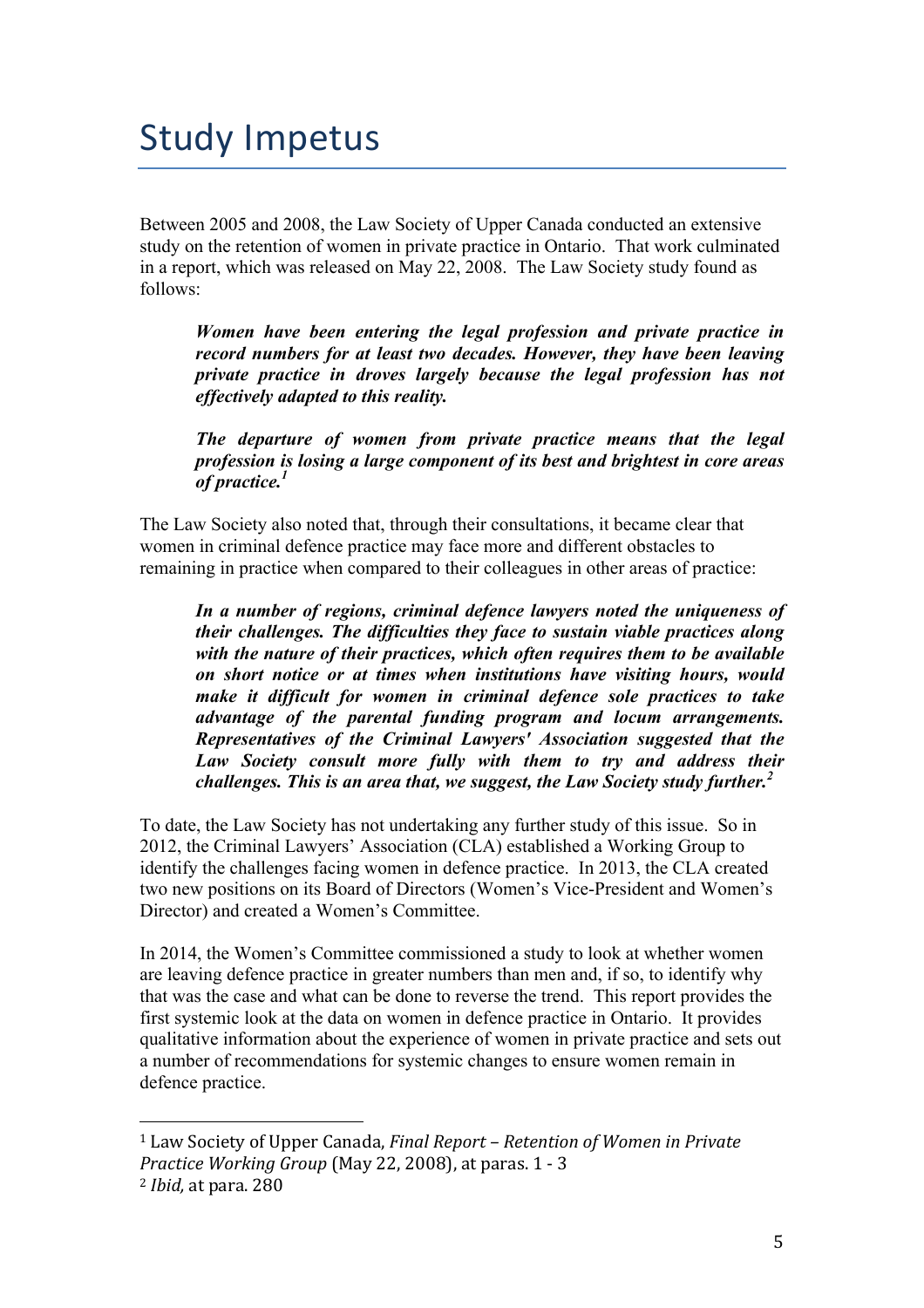The Criminal Lawyers' Association (CLA) is one of the largest specialty legal organizations in Canada, with more than 1,200 members. We are a voice for criminal justice and civil liberties in Canada. Our advice and perspective is sought by all levels of government and the judiciary on issues relating to legislation and the administration of criminal justice. We also assist our members in every aspect of the practice of criminal litigation.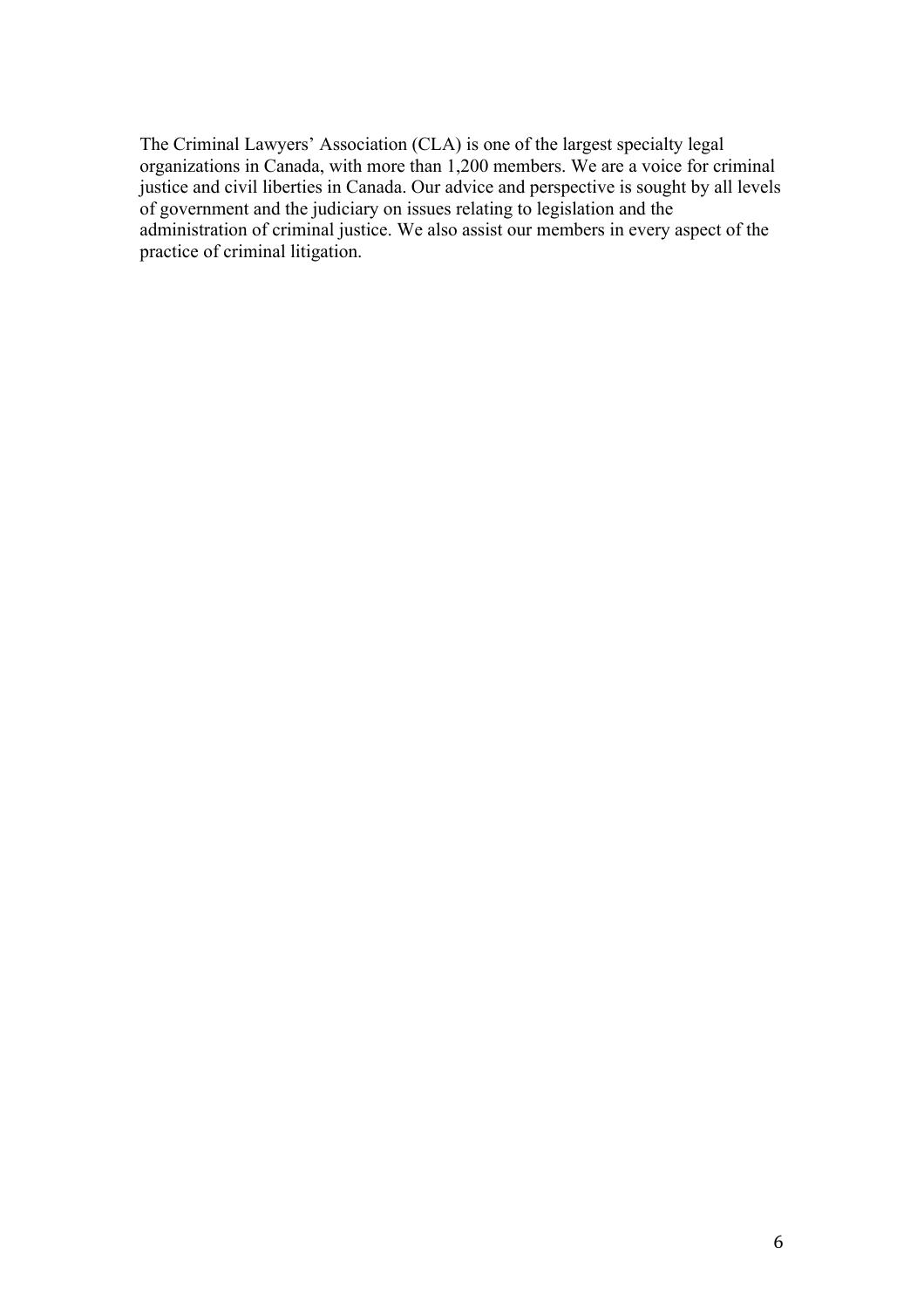## **Executive Summary**

The purpose of this study is to examine issues surrounding the retention of women in criminal law in Ontario, exploring whether women are leaving the private practice of criminal law at higher rates than are men, and whether women face specific challenges in criminal defence work.

This report outlines the findings from a series of studies on the experiences of women in the practice of criminal law in Ontario. Four distinct sets of data were used to try to understand the issues surrounding women in the private practice of criminal law:

- Focus groups
- Data from Legal Aid Ontario (LAO)
- Data from the Law Society of Upper Canada (LSUC)
- The results of a survey in late 2015 of women who are members of the Criminal Lawyers' Association (CLA)

### **Focus Group Results**

In December 2014, five focus groups were conducted to develop an understanding of whether women perceive unique challenges to working in criminal law and whether they perceived an issue of the retention of women in the private practice of criminal law.

A number of dominant themes emerged from the focus group discussions, framing the challenges that women – at various stages of their career – believed impacted women in the practice of criminal law. A large proportion of women discussed the financial and logistical difficulties associated with taking time off to have a child. Women further identified the financial challenge associated with being in private defence practice, with the unpredictability of income and the difficulties of building a business on one's own, coupled with heavy reliance on legal aid certificates, ripe with inherent issues of low rates of pay and delayed payments for work done. A number of women further discussed frustrations over gendered differences in treatment by judges and other court actors, seen as making an already challenging career all the more difficult.

Based on these concerns, focus group participants raised a number of recommendations on how to address the challenges that women face in the practice of criminal law, including the desire for greater mentorship from more senior female criminal lawyers, improved relations amongst court actors, and the need for greater financial support in order for women to be able to afford to take maternity leave.

### **Legal Aid Ontario Data**

As much of criminal defence work is supported by Legal Aid Ontario, information was obtained from Legal Aid on the pattern of billings by women and men over a period of time. Data were used to track the number of certificates of a cohort of criminal lawyers, looking specifically at difference in volume by gender.

The findings suggest that differences do exist between the number of certificates that women and men are receiving, with men doing more legal aid work in larger volumes. The data do not, however, show a drop off of women from defence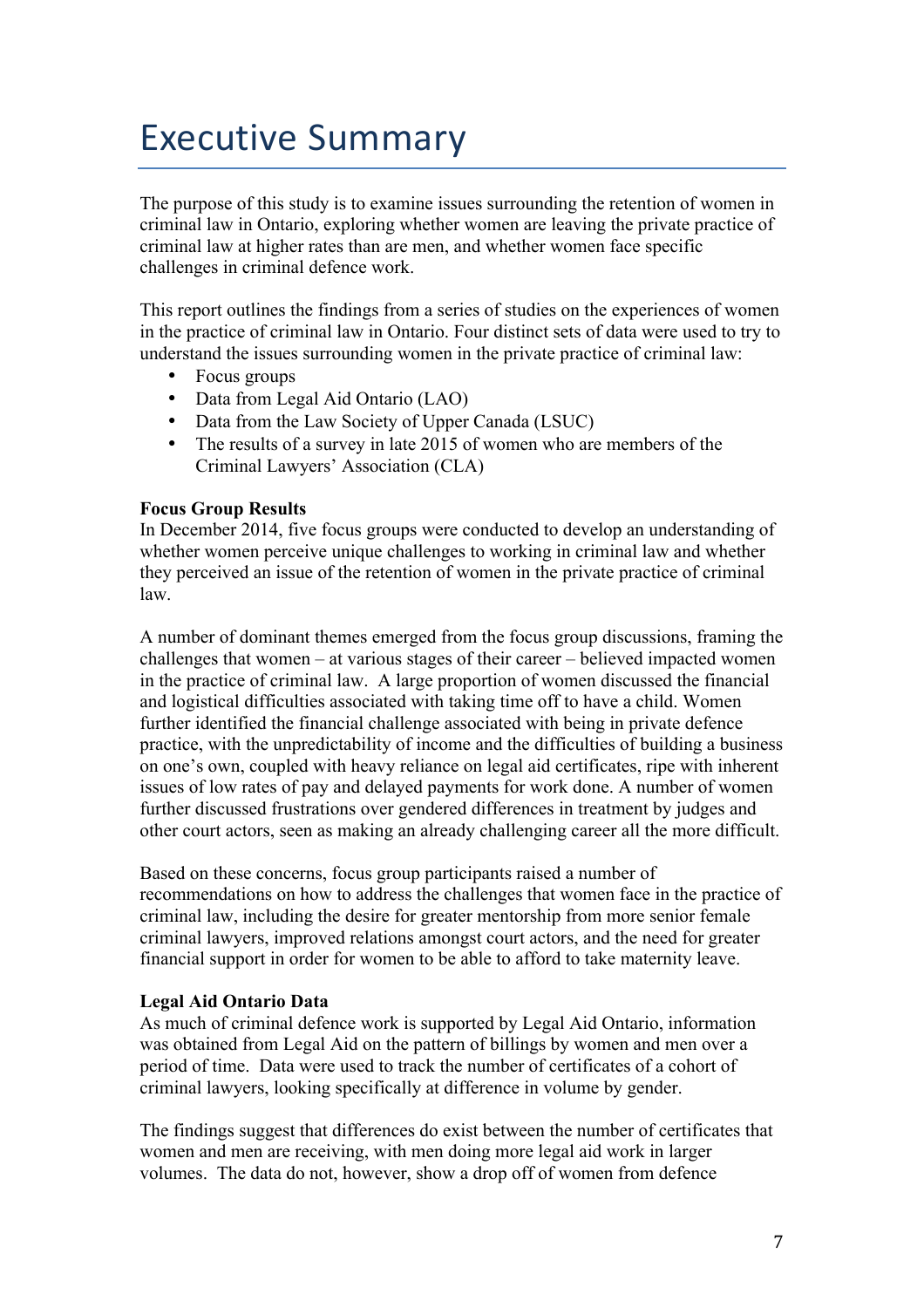practice, leaving more room for investigation into the career paths of women and men in Ontario.

#### **Law Society of Upper Canada Data**

In order to get a more complete picture of the career paths of female lawyers, data were obtained from the Law Society of Upper Canada. Looking specifically at those actively engaged in criminal law and working in private practice, the results provide a different perspective than that of the Legal Aid Ontario data.

When tracking the career paths of women and men from when they are called to the bar, it appears that after a few years of being called, women are more likely than men to no longer be doing any criminal law work. Further to this, when women leave, they are also more likely to work as government lawyers than are their male counterparts.

The findings from the Law Society of Upper Canada data appear to confirm beliefs that women are indeed leaving the private practice of criminal law at greater rates than are men.

#### **Criminal Lawyers' Association Survey Results**

In December 2015, a survey of female members of the Criminal Lawyers' Association was conducted in order to canvass members on a number of different dimensions that had been identified as possible challenges faced by women in the practice of criminal law<sup>3</sup>.

The majority of survey respondents viewed the unpredictability of work hours, unpredictability of income, and the difficulties of having and raising children while working in criminal law as probable reasons why women may choose to leave the private practice of criminal law. With respect to how women are treated in the courtroom, the large majority of survey participants reported that women are indeed treated differently from men in the courtroom by judges, Crown counsel and other court staff, with only 22% of respondents viewing women and men as treated the same.

61% of women reported that they had considered leaving the practice of criminal law, citing low pay, long hours, and the challenges of dealing with Legal Aid as reasons that had fuelled that consideration.

For those women who were called to the bar more than 10 years prior, their reasons for staying in the practice were largely due to their passion and interest in the work and supportive partners who played an active role in day-to-day child care responsibilities. Women further noted that they were able to continue in private practice when they had partners whose income was greater than their own, thus alleviating some of the financial stress commonly experienced by other criminal lawyers.

Survey participants put forward a number of recommendations on what could lead to the greater retention of women in the practice of criminal law, many of them echoing

 

 $3$  The survey questions can be found in Appendix A.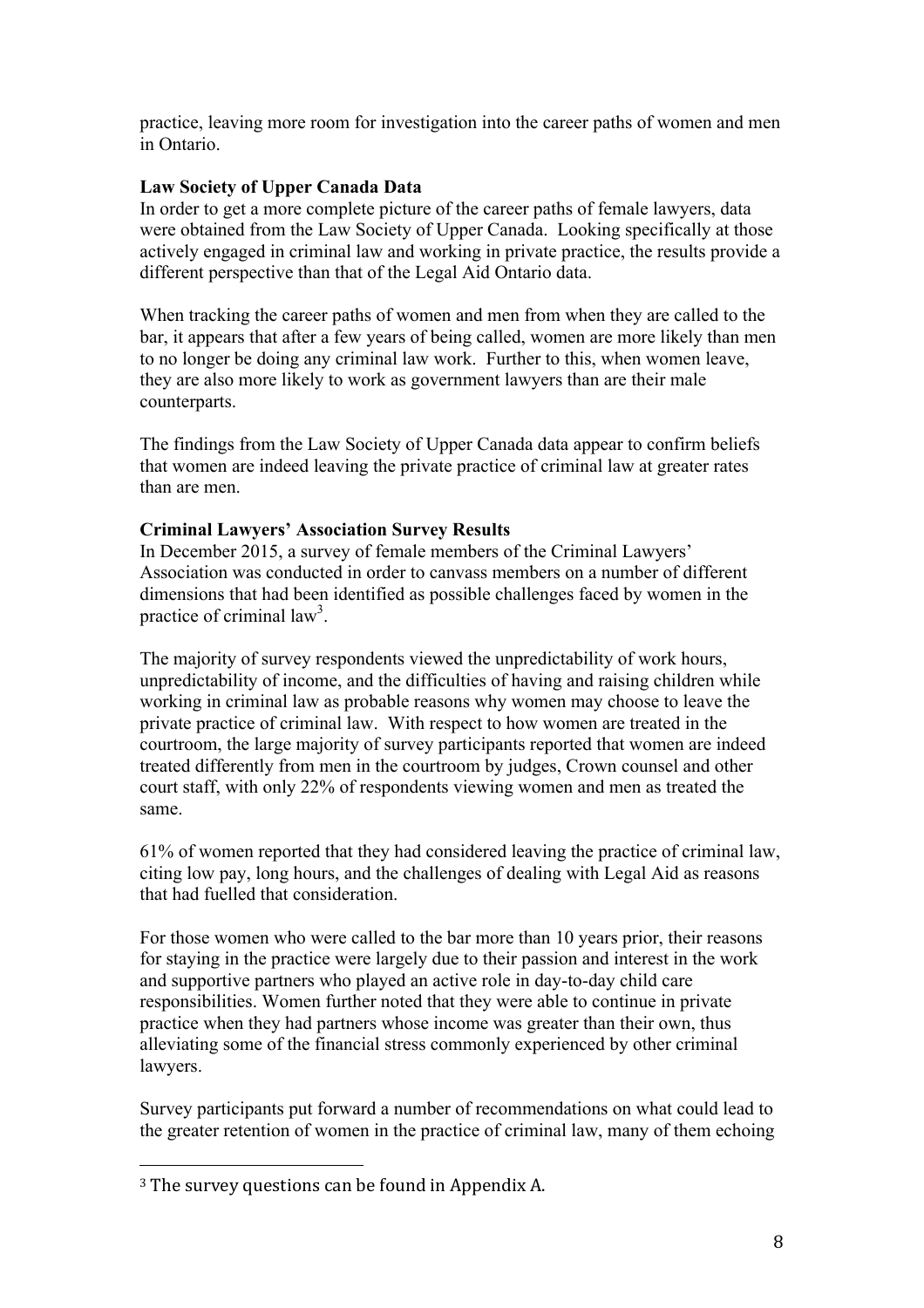those raised in the focus group discussions. These included: the desire for greater mentorship and support by more senior women in criminal law; improved financial support for women to take maternity leave; having fixed court end times to help ease the stress of the uncertain work hours; and greater education of the judiciary to minimize gender based differences in the courtroom.

#### **Conclusion**

The four different sources of data used in this report, taken together, provide a nuanced look at the career paths, patterns, and challenges of women in the practice of criminal law in Ontario. The findings suggest that women are experiencing unique gender-based challenges in the practice of criminal law. Further to this, women do appear to be leaving the practice of criminal at higher rates than are men, demonstrating that there does appear to be an issue in the retention of women in this area of law. Recommendations made by those best situated to understand these issues – women working in criminal law themselves – suggest that there are changes of varying degree that, if implemented, could improve the experience of women and likely lead to a greater retention of women in the private practice of criminal law.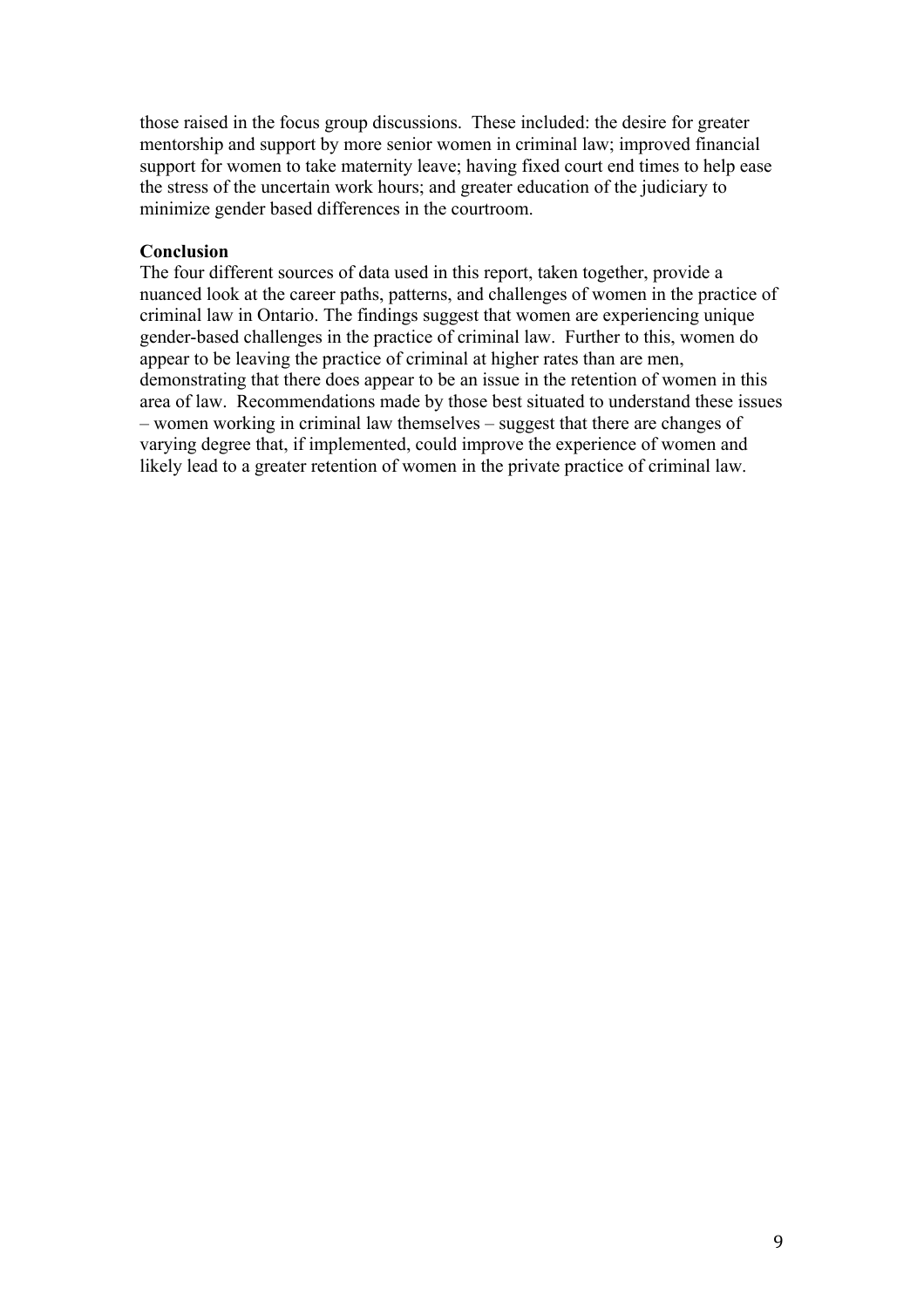# Introduction

It is broadly believed, that by 10 years after call, women are much more likely than their male counterparts to leave the practice of criminal law notwithstanding the fact that women comprise approximately 50% of new calls to the bar and a high proportion of the new members of the Criminal Lawyers' Association.While many believe this to be true, systematic data do not exist supporting or refuting this view. Without systematic information, it is difficult to know with much certainty whether women leave, and if they do, when women leave, or where they go. Obviously, some move into other criminal law work (e.g. working as staff lawyers for Legal Aid Ontario or as Crown Attorneys) while others may move into other areas of legal practice. However, as little research has focused on the retention of women in criminal law, the present study seeks to explore and better understand the experiences of female criminal defence lawyers.

It is the purpose of this study to look into issues surrounding the retention of women in the private practice of criminal law in Ontario. As part of this investigation, this report seeks to assess whether women face unique challenges in the practice of criminal law and if so, what some of these challenges are. The central questions of interest include:

- 1. What hurdles, if any, are women facing in the practice of criminal law?
- 2. Are women leaving the private practice of criminal law at greater rates than are men?
- 3. If women are leaving, what factors are leading to decisions to leave this type of practice?

This report outlines the findings from a series of studies on the experiences of women in the practice of criminal law in Ontario. Four distinct sets of data were used to try to understand the issues surrounding women in the private practice of criminal law:

- Focus groups
- Data from Legal Aid Ontario (LAO)
- Data from the Law Society of Upper Canada (LSUC)
- The results of a survey in late 2015 of women who are members of the Criminal Lawyers' Association (CLA).

Together, these different studies help to answer the questions of interest and provide possible recommendations aimed at improving the experience and retention of women in the practice of criminal law.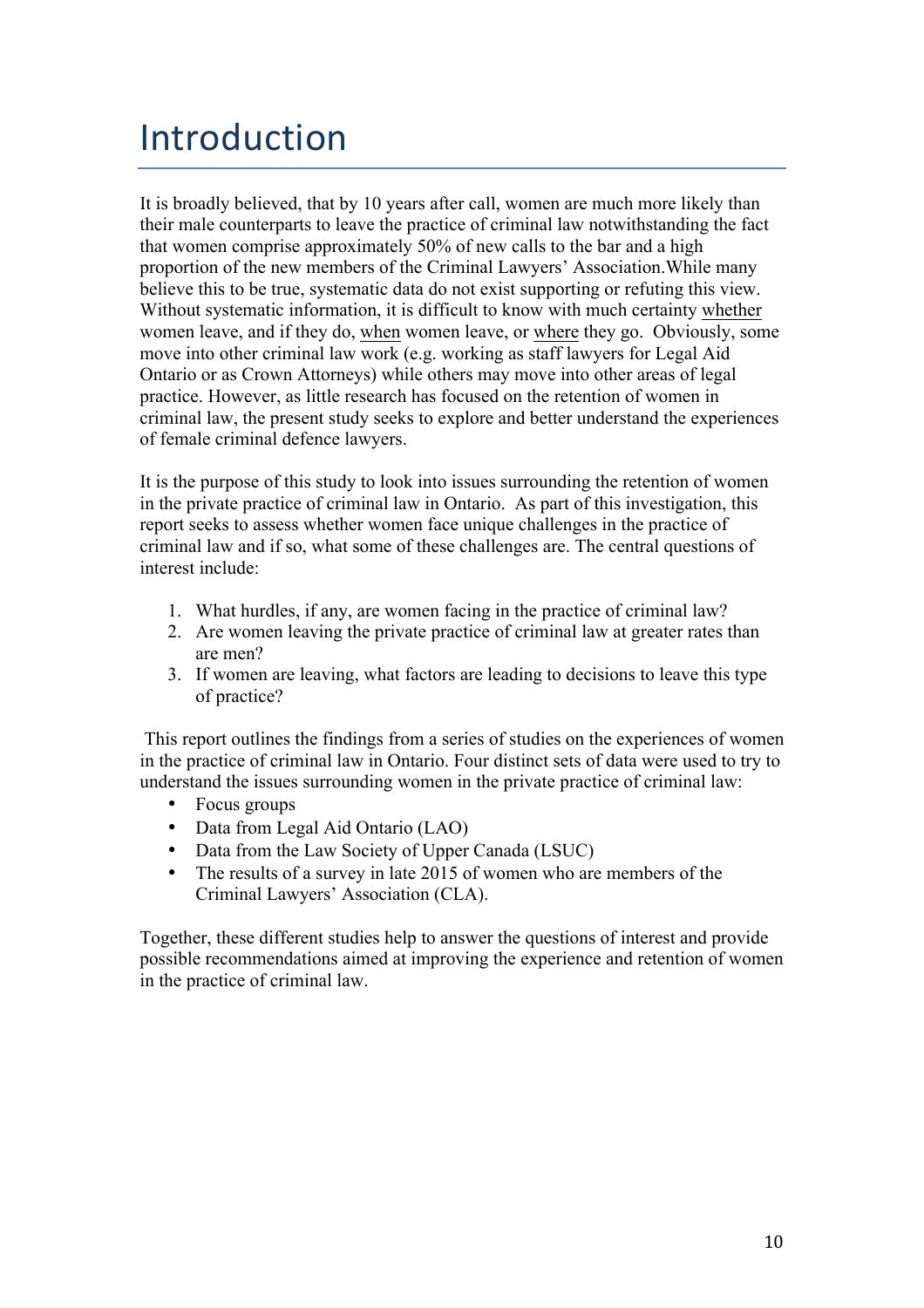## Findings from the Focus Groups

In December 2014, five focus groups were conducted with women at various stages of their career. It included those working and residing in the Greater Toronto Area (GTA) as well as those living and working outside of Toronto in smaller jurisdictions. The primary purpose of these focus groups was to explore different perspectives and experiences of some female lawyers and judges in order to identify the common and diverging concerns of women in the private practice of criminal law. The purpose of the focus groups was to discuss perspectives on whether there are unique pressures facing women in practicing criminal law in Ontario as well as to discuss women's experiences in the practice of criminal law more broadly.

These 5 focus groups were conducted with:

- 1. Senior Lawyers women who have been in the practice of criminal law for at least 10 years
- 2. Junior Lawyers women who are more recent calls
- 3. Crown Lawyers women who started off in defence practice but then moved over to work for the Ministry of Attorney General, Ontario.
- 4. Female lawyers who work outside of the Toronto area
- 5. Female Judges

Women were asked about whether they perceived barriers to staying in the practice of criminal law and whether they thought that the challenges associated with staying in the criminal law practice are different for women and men. Questions surrounding differential treatment by colleagues and other court actors were also included to get a broader understanding of both perceptions about challenges of the work itself as well as how women felt they were treated while carrying out their daily work. A number of dominant themes emerged out of these discussions.

## **Family Related Concerns**

*"…When you've got kids at home and you're trying to run a business, it's impossible. Something has to give and what ends up giving is you having any kind of a life outside of your responsibilities…And that's why people leave… because it's not fun to live like this." (New calls transcript)*

One of the most common concerns raised by women at various stages of their careers was regarding the challenges associated with taking time off to start a family when working in private practice. Both women based in Toronto as well as those working in smaller urban centers shared this concern. Many discussed uncertainties over who would temporarily take over their client files while they were away, with further apprehension over how they would then rebuild their client list once they returned from maternity leave. Some cited worries of "being forgotten" by clients and colleagues while they were gone. They were concerned about the possibility that their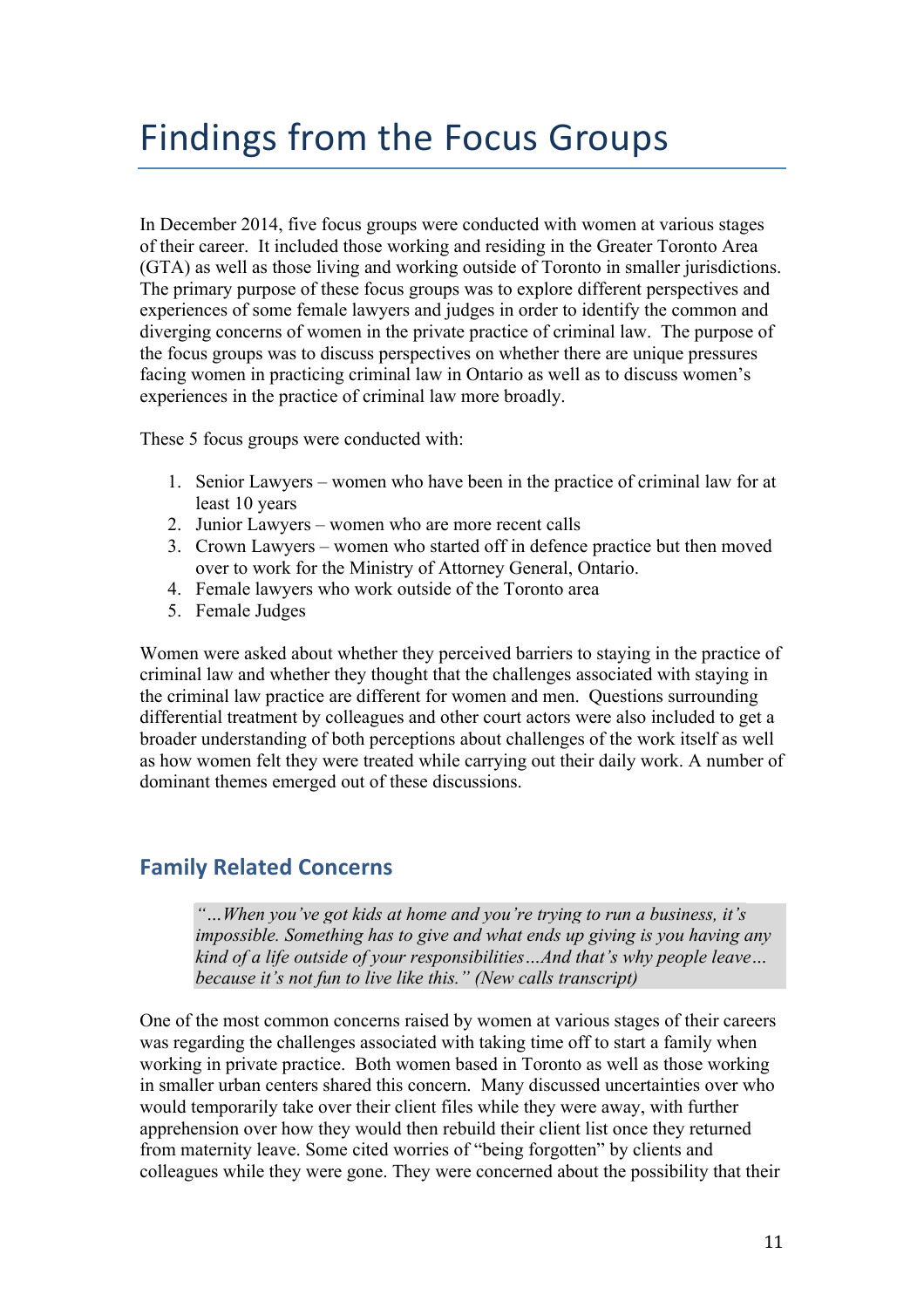clients would seek other counsel and that other lawyers would refer potential clients to other defence counsel.

Being able to take an *actual* maternity leave was also a concern raised by a number of focus group participants, as those outside of large law firms did not have the benefit of a formal (paid) leave. Several indicated that this was a big difference between defence counsel and those working for the Crown, where maternity leave was seen as a non-issue, as the structure of the Crown's office allowed for parents to take a leave as others would be there to cover the workload until they returned.

Numerous defence counsel who participated in the focus groups who did take maternity leave ended up taking abbreviated leaves (for approximately three months), often still preparing for trials and doing other work related tasks while "off work". Further, many raised the issue of having to give up their office space as the overhead costs were too great when they were not earning an income. For many sole practitioners, the financial burden of taking an unpaid maternity leave while still having to pay overhead costs made having children a very costly and in turn stressful time in their lives. For those who could not afford to keep their office space while on leave, many noted that returning to work from maternity leave felt as though they were essentially starting over with their practice as they had to find new office space, start re-building their client base, and marketing their business.

For a large number of focus group participants, this concern over the lack of continuity was seen as a unique challenge to women in defence practice, particularly for those working outside of large firm environments. The participants discussed how these interruptions in their careers, particularly early on, were seen as problematic as they hindered their ability to build a reputation or forge connections with Crown counsel. Some argued that simply being absent from the courtroom meant that female criminal lawyers did not have the same opportunities as their male counterparts to get to know and become known by judges in the area. They expressed the view that a professional relationship was, predominantly, built on familiarity with court personnel through frequent contact or simple "face time".

Outside of concerns over the continuity of their practice, many cited the unpredictability of the work-day when caring for children as yet another reason why defence practice poses unique challenges, not just for women but men as well. The unpredictability of when one might need to appear in court to represent a client was discussed as a particularly challenging aspect, regardless of gender. However, gender differences were seen when women or men made requests to judges to leave court in order to go pick up a child from childcare or school. Some women felt that when men made such requests, judges were more amenable, whereas some felt that the same requests made by female lawyers were received differently and more negatively. It was discussed that when women made such requests judges were less supportive and often unwilling to cooperate. As such, when combined with family obligations, this unpredictability of work hours was seen as a major obstacle

This view, however, was not shared by all focus group participants. Concerns over unpredictability of work hours as a challenge, were countered by some who noted that being in private practice allowed them the flexibility to be active parents, with no one monitoring their hours, allowing them the flexibility to work when they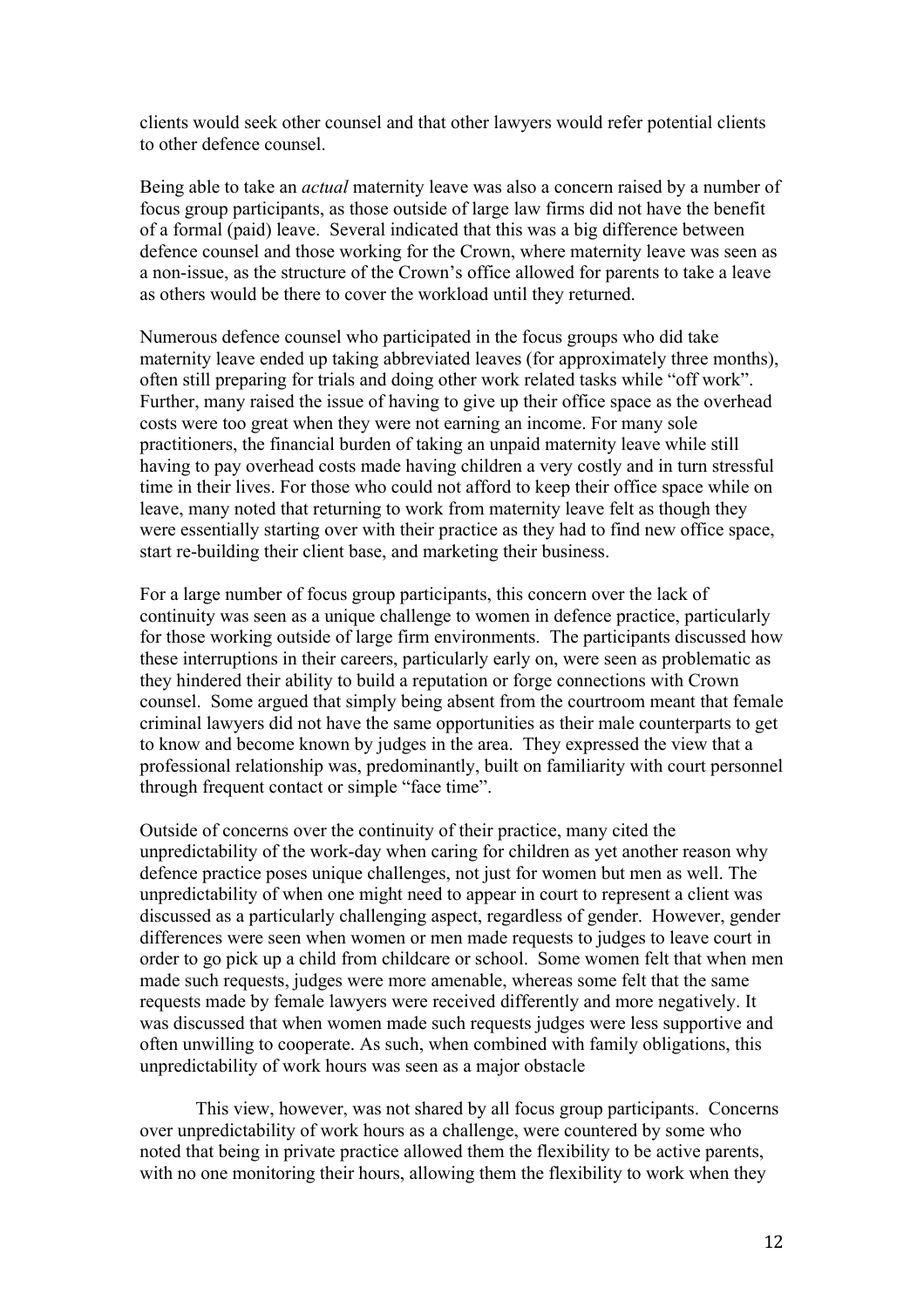needed to and similarly take time for their families when needed. For some, working in private practice was seen as an ideal career for working parents.

Those residing and working outside of the Greater Toronto Area discussed how in smaller centres, concessions were often made for women with young children, with other lawyers and judges allowing matters to be heard earlier in order for those with children in childcare to be able to leave on time to pick them up. This was seen as an advantage of working in a smaller jurisdiction where members of the bar are closer, everyone knows one another and thus are more willing to be accommodating.

## **Gendered Differences in Treatment**

While not all women in the focus groups voiced concerns about the gendered treatment of women in defence practice, this was an issue that was highlighted by a smaller number of women.

Some of these women discussed how there are still issues with how female defence lawyers are treated by male colleagues, judges, court clerks, and clients because of their gender. A number of women raised frustrations over the assumption by male colleagues that *they* should be the ones talking to clients, presuming that their female counterparts would not want to and/or would have difficulties dealing with male clients. Some noted that they did not need their colleagues to "fight their battles for them".

Others discussed how senior male lawyers tended to see female defence counsel as students or assistants, neglecting to view them as lawyers on a matter. Focus group participants conveyed stories of senior male lawyers asking women to do more administrative tasks such as printing out e-mails or other tasks that their administrative assistant would typically assist with.

With respect to differential treatment by clients, many women at various stages of their career noted that male clients often asked personal and inappropriate questions of their female counsel, or broached subjects they would never do with male lawyers (e.g., a client who encouraged his lawyer to go out with a surety).

A smaller proportion of comments surrounded treatment by more senior female lawyers, often Crown lawyers, who were seen as denigrating younger female defence counsel, being unnecessarily harsh with women defence lawyers and otherwise treating them badly. Similarly, a small number of focus group participants also discussed treatment by female judges, indicating that they felt at times that female prosecutors and judges treated them more disrespectfully than males in the same position.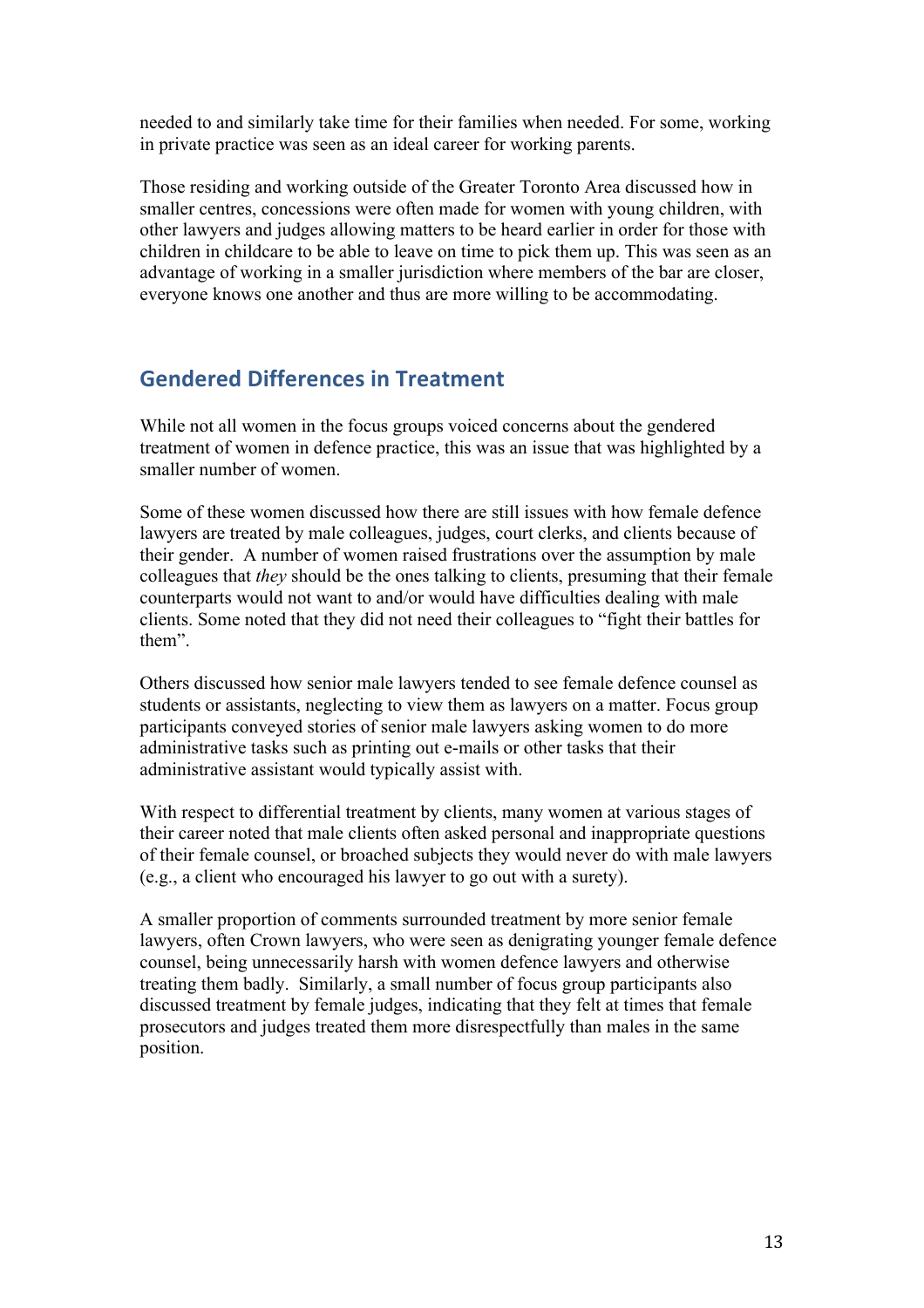## **Financial Challenges**

*"The nature of criminal law is that a lot of it is on a legal aid certificate so the remuneration is so low to begin with… Those financial problems are really magnified greatly, even in a little family firm. I think most of your clients would be paying you cash for that kind of work… The solitary nature of the criminal defence lawyer work, you know, on legal aid certificates, makes it a real challenge for women to stay". (Judge transcript)*

Many in the focus groups cited the lack of consistent income as a major challenge faced by those in the private practice of criminal law, regardless of gender. Tied closely to this was the view that legal aid work was poorly funded. Many women discussed how the lack of adequate compensation for work done on legal aid certificates contributes to this insecurity. Issues regarding the lack of compensation for all of the hours that defence lawyers actually put in for a file, as well as the lack of payment for travel time to meet with clients or attend to matters at courthouses around the jurisdiction were seen as a contributing factor to the low remuneration for work done. For some, it appears that this feeling of financial instability was part of a larger sentiment of being undervalued for their work. Again, legal aid was mentioned numerous times in this regard, with many indicating that changes to legal aid funding structure – moving away from discretionary payments to the current fixed fee model – has made an already challenging situation far worse. There's a perception that many women choose to avoid this insecurity, seeing the Crown's office as a more attractive and secure option with the added benefit of health insurance and other benefits, as well as possibility to take a full maternity leave (as discussed above).

## **Confidence to Start a Business**

A number of women across focus groups discussed their concerns over lack of readiness to "hang out your shingle" and go into business on their own. Many expressed the difficulties of feeling confident and prepared to go out on one's own at such an early stage of career. While many felt that they were competent, new criminal lawyers, they did not feel that they had the necessary business, marketing, and social media skills to manage and grow a practice on their own. They mentioned that these are not skills taught at leading law schools. While they mentioned that this lack of experience and knowledge about building a business was experienced across the board by both female and male lawyers in private practice, a number of women suggested that their male counterparts simply held greater confidence in branching out on their own, whether they were indeed ready to do so or not. From the discussions surrounding this topic, it appears that there is a perception that many women shy away from this due to their lack of experience in building and maintaining a successful business, while male lawyers forge ahead, regardless of experience.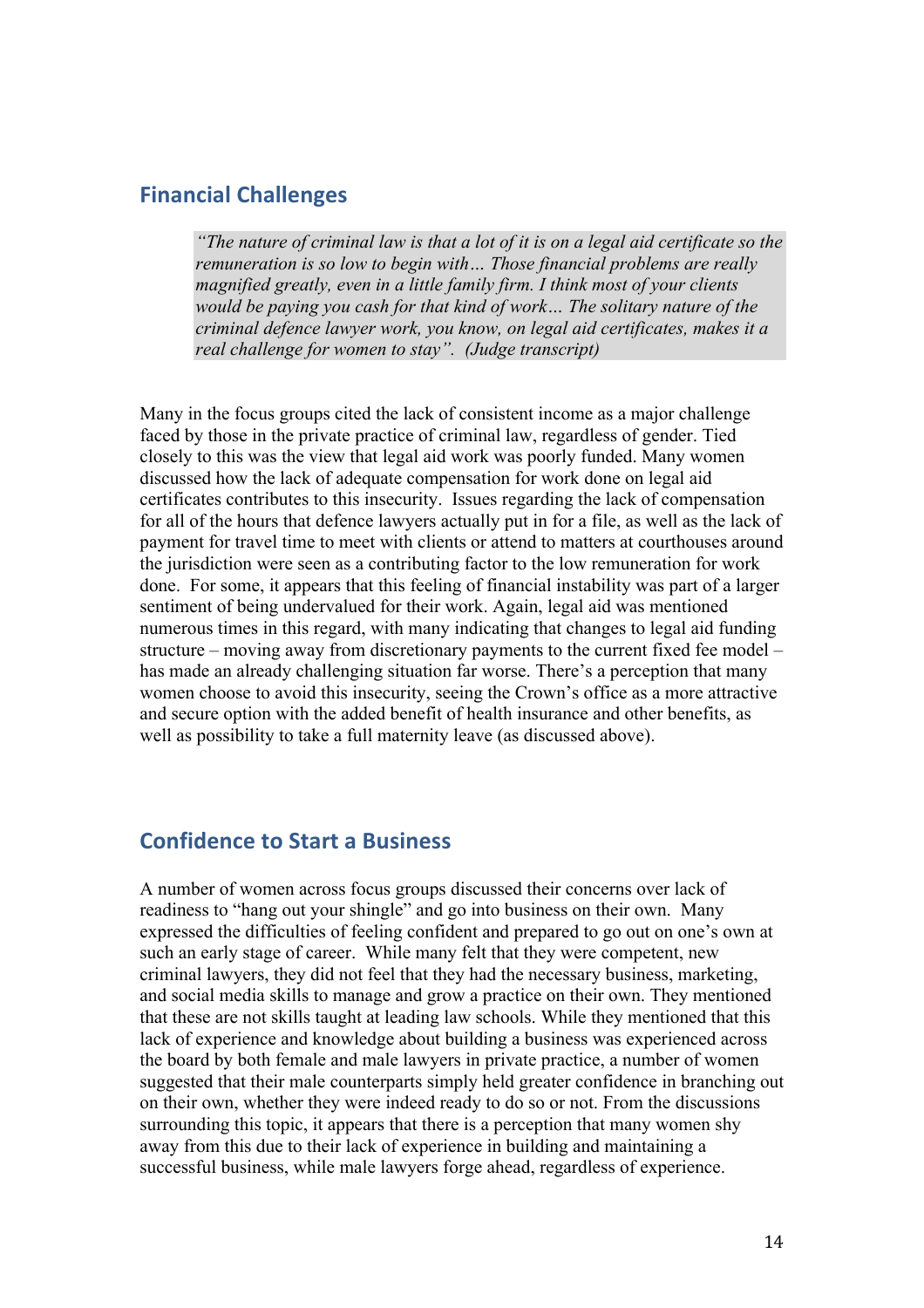When trying to build a practice, many discussed the importance of referrals from other often more senior lawyers. While not experienced by all, a number of women felt that more senior lawyers, who happen to be predominantly male, did not refer clients to female lawyers in the same ways that they did to other men. Within this group, some mentioned that male lawyers often only referred clients to women that they thought could use a "softer" approach or who they felt needed more "hand holding" than what they themselves wanted to provide. In this way, it was suggested that female lawyers were referred clients in fewer instances than their male colleagues and in cases where it was felt that the client was deemed "too needy" and thus where they felt that a female lawyer would be more appropriate.

## **Desire for Greater Mentorship**

When discussing what could be done to address some of the challenges that women face, a number of focus group participants, particularly those who had more recently been called to the bar, reflected on the need for greater mentorship. While they felt law school and articling prepared them for their role as criminal lawyers, they felt that there was much that they could learn from more senior counsel. While a number of women indicated that they had benefited from close mentorship by senior male lawyers, the lack of mentoring by senior female lawyers was mentioned on a number of occasions. More generally, many suggested that they could greatly benefit from guidance on how to build a successful practice and deal with billing, marketing, and social media. It was suggested that either successful male or female lawyers could give this sort of advice. However, it was argued that advice on how to negotiate between a demanding career and desires to start or grow a family at the same time would be better directed from senior female lawyers, those who had managed to balance a successful career with a growing family life. Within these discussions, the suggestion of a course on the business side of private practice was raised, with many seeing this as a way to boost the confidence of a woman who may otherwise shy away from this area of law based on feelings of inadequacy in this area.

## **Recommendations**

Much of the discussion in the focus groups centred on what could be done to address some of the challenges faced by female criminal defence lawyers. Focus group participants were asked directly what they thought could be done to improve the experience of women in criminal law, and by extension, to ensure that those who were interested in doing so, were able to stay in defence practice. The suggestions include the following:

- 1. Improve relationships between Crowns/other court staff and defence lawyers
- 2. Establishing fixed court end times
- 3. Provide greater financial support for maternity leave
- 4. Promote collectives of defence lawyers working together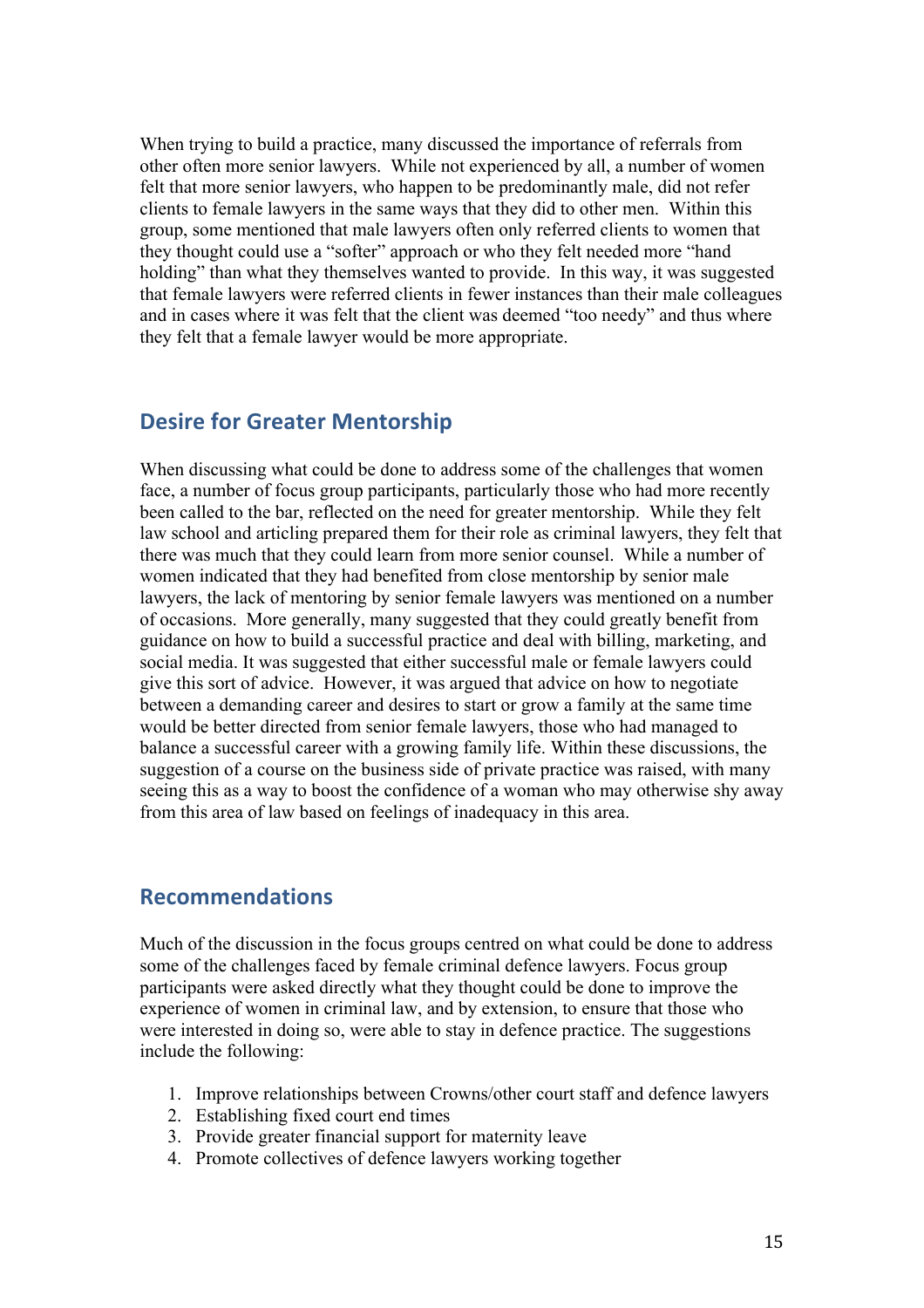#### *1) Improved relations amongst court actors*

A common issue raised by focus group participants surrounded the treatment of defence counsel, particularly female defence counsel, by Crown counsel and other court staff. For many, there appears to be a prevailing culture that has made it acceptable to treat female defence counsel poorly. A shift in this culture is sought. One suggestion to promote more professional and respectful treatment of defence lawyers was to hold a seminar for Crown lawyers and other court staff on the importance of addressing this concern through fair and professional treatment. Others suggested that perhaps every Crown in the province should have to spend two weeks a year as a defence lawyer, and also have defence counsel spend two weeks working with the Crown office. It was suggested that this might promote greater understanding of how each side operates and in so doing, promote a greater working relationship between the two sides.

In order to achieve a better balance in the courtroom between Crown counsel and defence counsel and in turn improve the culture that has allowed for the poor treatment of defence counsel, it was suggested that Crown counsel should have offices outside of the courthouse. In so doing, it was suggested that there would be greater separation such that defence and Crown counsel could be seen as more neutral parties, coming to the courthouse, eliminating the notion of defence counsel as "outsiders" and limiting the "home turf" mentality that some Crown counsel were said to exhibit.

#### 2) *Court hours*

As many women voiced concerns over the lack of predictable court end times, a number of women suggested that judges and justices of the peace need to be made aware of the challenges faced by lawyers with young children in child-care when court goes later than intended or expected. It was argued that court currently has a clear start time and so it should also have a more definitive end time. This was seen as part of a larger need to recognize the need to accommodate the differing needs of those working within the courts. This includes requesting Crown counsel to address cases earlier in the day, where possible, to ensure that lawyers can meet both career and family obligations. These scheduling changes were suggested as small changes that could in fact make a big difference for a number of female lawyers.

#### *3) Need for greater financial support*

When discussing suggestions as to how to address some of the challenges that women face in the practice of criminal law, a number of focus group participants suggested that for those working outside of a larger criminal law firm, there was a need for greater financial support. Because sole practitioners do not have the benefit of continuing to receive their salary while on leave from work, it was suggested that financial support could lessen the burden of maintaining overhead costs while there is little to no income coming in. While a number of women discussed that there was some support available to them, and acknowledging that this was indeed helpful, the amounts involved were not seen as being enough to realistically cover the majority of the costs. As such, many women suggested that increasing this financial support could help alleviate a great deal of the stress and financial costs associated with stopping one's practice to have children.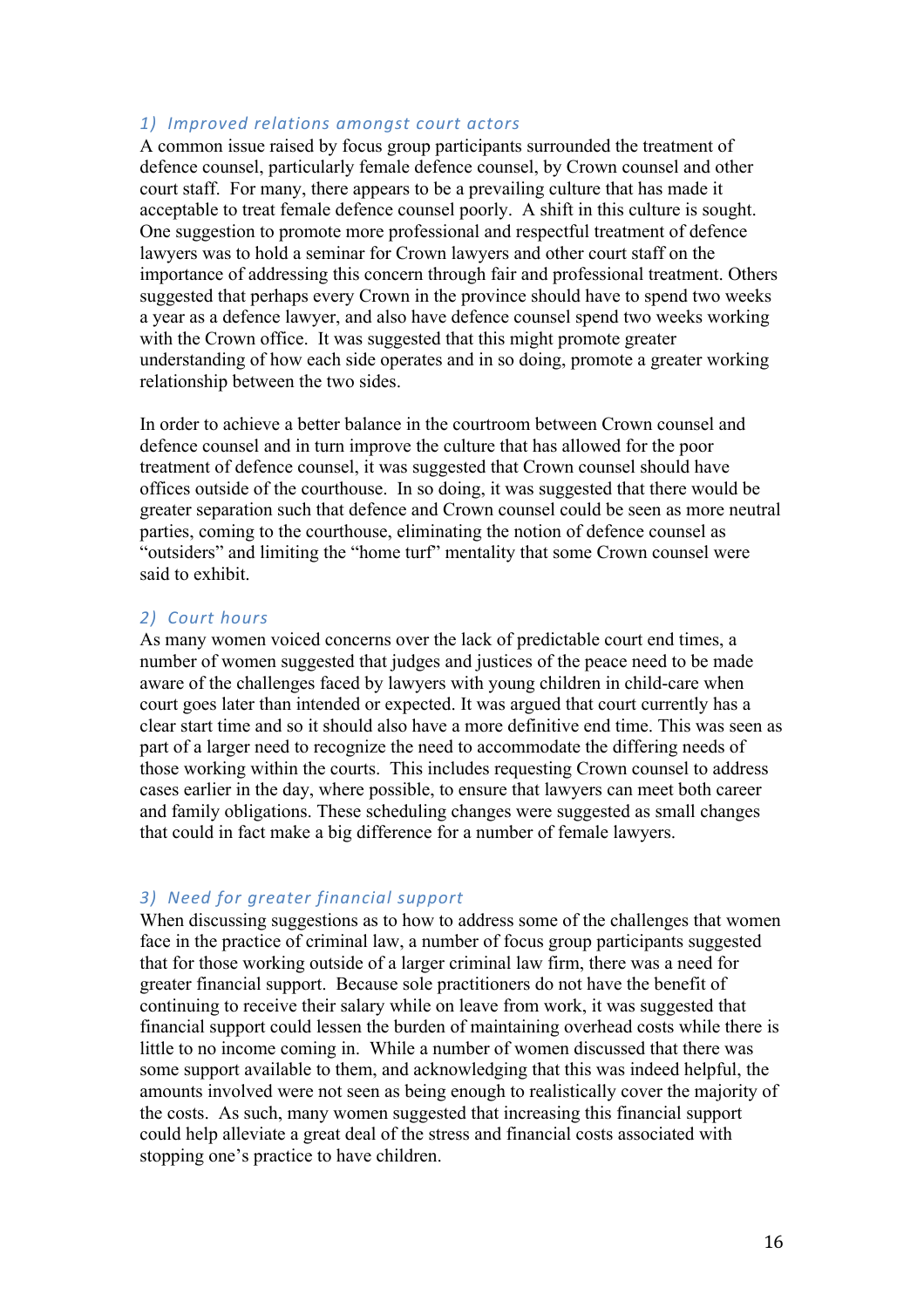#### *4) Forging legal collectives*

Finally, across the majority of the focus groups, regardless of stage of career, it was discussed how a great deal of the challenges that women face in the private practice of criminal law could be minimized and/or addressed if lawyers could work collectively. It was suggested that groups of lawyers with like life goals could "team up" and have some type of cost sharing and work sharing situation. Is was proposed that through such collectives, greater support could be provided to sole practitioners simply by having other lawyers available to step in to fill in with clients if one were to fall ill or have other family obligations. Concerns about having to forfeit office space while on maternity leave could further be addressed through this model, where it was suggested that lawyers would no longer need to do give up their office space as the overhead costs would continue to be shared by a number of lawyers, lessening the financial burden typically experienced by sole practitioners. In addition to these benefits, it was further suggested that working collectively could be advantageous to those early career lawyers who may have otherwise felt ill prepared to "hang their shingle" and start up their own practice. In this way, the collective was seen as supporting and providing mentorship to its members, minimizing the stress and possibly even avoidance of this line of work, knowing that one needn't be solely on their own, if they so chose. As such, the collective was imagined as providing many of the advantages, support, and expertise that one may receive when working in a large firm or even for the Crown.

## **Are Women Leaving?**

There was a lack of consensus on whether women are in fact leaving the practice at a rate larger than men, particularly amongst women who have been in the practice for at least 10 years. Many in this group recognize that their experiences differ from those who left, as they are the ones who chose to stay and that this was not the case for other women. However, a small number of women did not agree that there was an issue of women leaving the practice. They further disagreed with the notion that women may leave due to difficulties managing family life and this demanding career. In contrast, being a sole practitioner was seen as a good career choice for parents due to the flexible and independent nature of the role. While it was previously mentioned that this lack of set hours was problematic for some women with children, for others, this was seen as a positive aspect, allowing greater flexibility with time and allowing working parents to still attend to their children.

It should be noted that it was not just those relatively new to criminal law or those who had left that expressed frustrations with billing clients, growing their business, dealing with legal aid, and poor treatment by Crowns and court staff. A number of these women also felt undervalued, but again, their desire to continue in this field seemed to win out. Those women who had "made it" and lasted more than ten years as criminal defence lawyers still shared frustrations with these elements of their jobs. However, many cited their love for the work and their passion for criminal law that motivated them to stay. The same sentiment was echoed throughout "I just couldn't imagine doing anything else".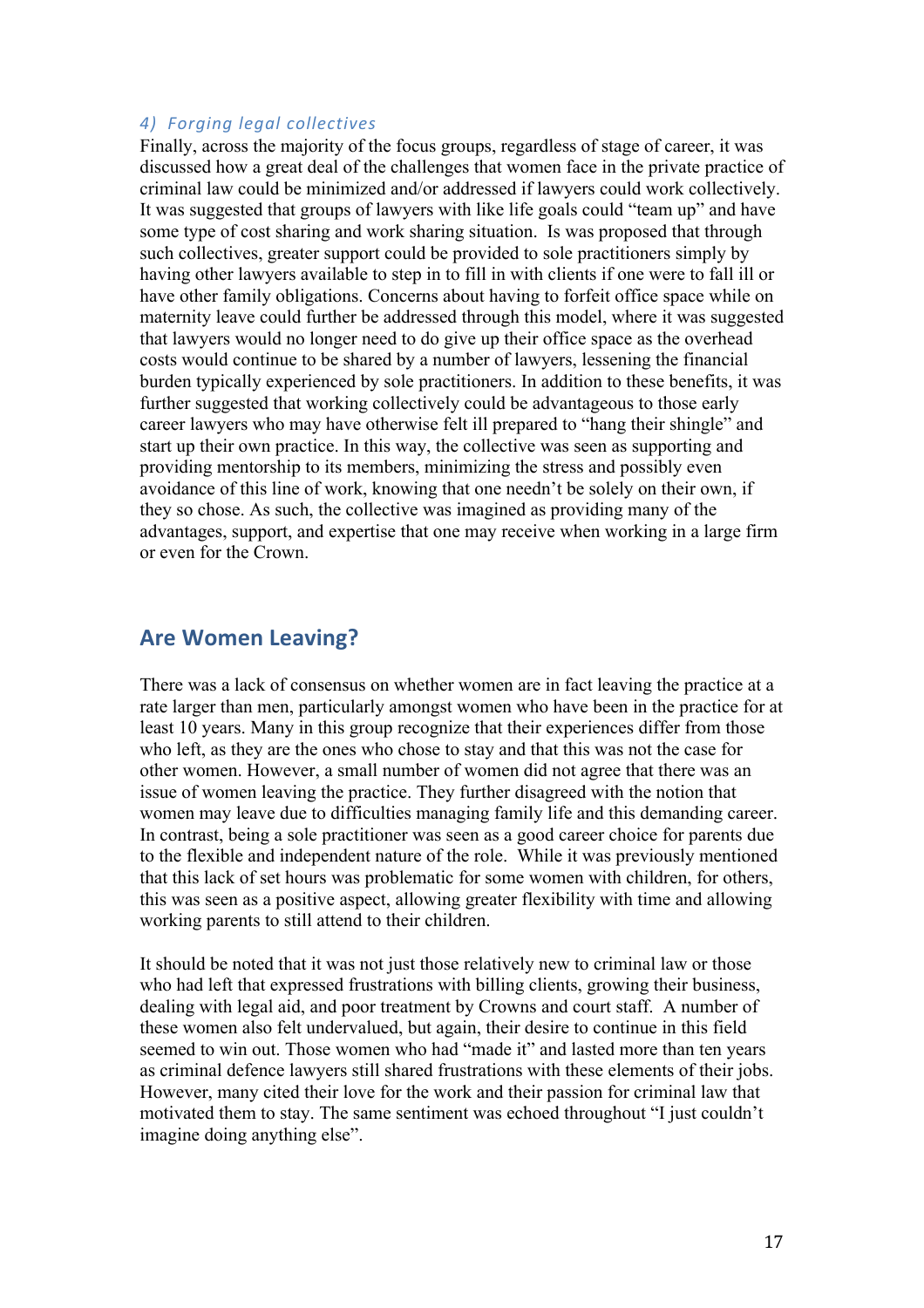## **Discussion**

Based on the nature of the focus group discussions, it appears that there is no single constraint or concern that may lead some women to elect to leave the private practice of criminal law. Rather, from the issues raised, it appears that there are a number of challenges, many of which are specific to the experiences of women that may compound and make it difficult or undesirable to stay in private practice. Issues surrounding challenges of having children when working as a sole practitioner appears to be a dominant challenge. Specifically, the unpredictability of the work as well as income, appear to be drive concerns about whether it is feasible or sustainable for many to stay in the practice. When compared to the kinds of support that are available to women working in larger firms and those working for the Crown, female defence lawyers working as a sole practitioners are left to work independently, with little support and without a "safety net" for times when they are sick or on maternity leave. For those considering starting or growing their families, this type of work model – that characterized by little to no support – may not be very appealing. While a minority of women held contrary views on this, stating that it was precisely this independence that allowed them the flexibility to attend to family obligations, including having and raising children, the majority of the views expressed in the focus groups did not share this view. As such, it appears that the current model works well for a minority of women. Those who experience the independence and unpredictability of the work as less restricting than if they were working in a large firm of for the Crown's office. Further, it was mentioned that the current model also supports those who have partners with less demanding careers and/or for those who are able to afford full time care for their children. As many noted, for those whose case load is largely based on legal aid clients, many women's incomes simply cannot fund this kind of childcare option. As such, while there are women who appear to be able to "stick it out" in the private practice of criminal law, the focus group discussions have highlighted a number of barriers that may hinder others from doing so.

In trying to understand whether women are indeed leaving the private practice of criminal law within the first few years of being called to the bar or not, an interesting counter argument was raised: "We lose them even before we have the opportunity to retain them". It was suggested by some that it may not be solely that we are losing women in those early years, when they succumb to the challenges of balancing the demands of work with the desire to have a family. Rather, that there may be a number of women who are making the decision during law school or articling not to go into the practice of criminal law because of their concerns over balancing growing a career with starting/caring for a family. The question then is how many women are then consciously electing to avoid this area of law due to the perceived challenges associated with being a sole practitioner and defence lawyer. While this was not the focus of the current study, and thus not necessarily a question that can be addressed at this juncture, it is an important consideration to weigh when trying to better understand what is keeping some women out of the private practice of criminal law more generally.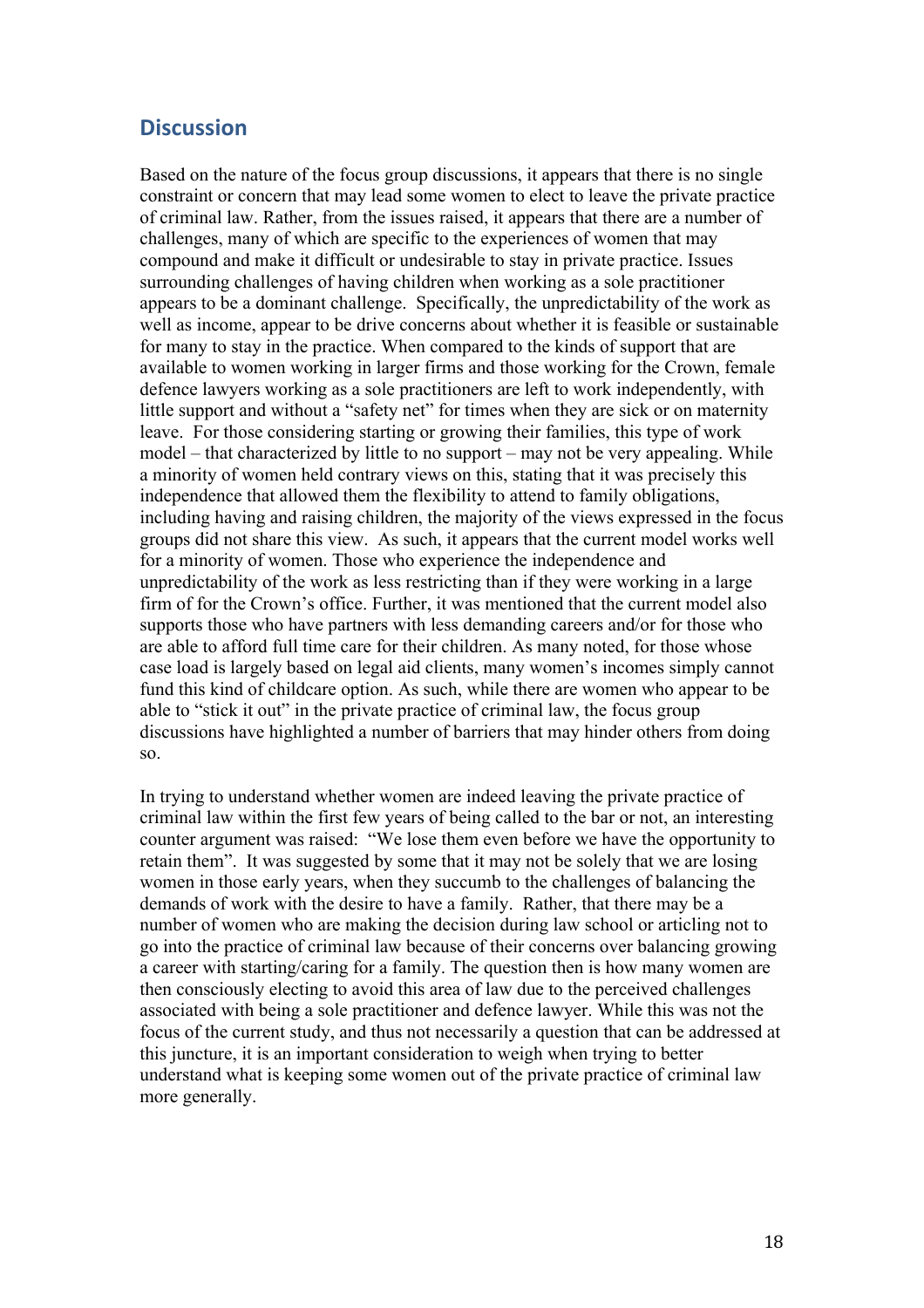## LEGAL AID ONTARIO DATA

As much of criminal defence work is funded by Legal Aid Ontario, it seemed sensible to attempt to get some information from Legal Aid on the pattern of billings over time by men and women for legal aid certificates. In particular, it seemed likely that data from Legal Aid Ontario could help build a clearer picture of the career paths of men and women in criminal law work in order to investigate whether women are starting off in the practice of criminal law and then dropping off.

## **Legal Aid Ontario Data**

In December 2014, LAO provided access to some of their data on the career information of criminal lawyers in Ontario. This individual level data<sup>4</sup> allowed for an exploration of the issue of interest: whether women are leaving the private practice of criminal law in larger numbers than are men. It should be noted that there are some limitation caused when data initially collected for a different purpose are used in other ways. With the present LAO data, as the data are comprised of the number of certificates and the amount of those certificates, it is possible that those who receive a certificate may not be the ones who are in fact doing this work. For instance, lawyers working in a firm may work on a case where the legal aid certificate was issued to another lawyer in the firm. In this instance, the data would only capture who the certificate was given to but not who did the work on that file. This should be kept in mind when interpreting the following findings. However, despite these limitations to the kinds of inferences that can be drawn, the following analysis provides one piece of the larger puzzle on the career paths of women in criminal law.

### *Year of Call and Gender Distribution*

In order to examine whether female defence lawyers leave the practice of criminal law, LAO data were explored specifically looking at the breakdown in gender by year of call.

A very broad definition of criminal lawyer might be someone who has practiced at least some criminal law in the past ten years. To start with this broad overview, gender and year of call of anyone in the legal aid database who had *at least* o*ne* criminal law certificate *or* received payment between 2005/2006 up until 2013/2014 were examined. In looking at Table 1, we see, what is, in a sense, a picture of all lawyers – including criminal lawyers – over the past half century.

<sup>&</sup>lt;sup>4</sup> While the data is at the individual level, LAO removed all names and any type of identifier prior to providing the data. The data were coded for gender of lawyer only. As such, there is no risk that individuals could be identified from the information provided.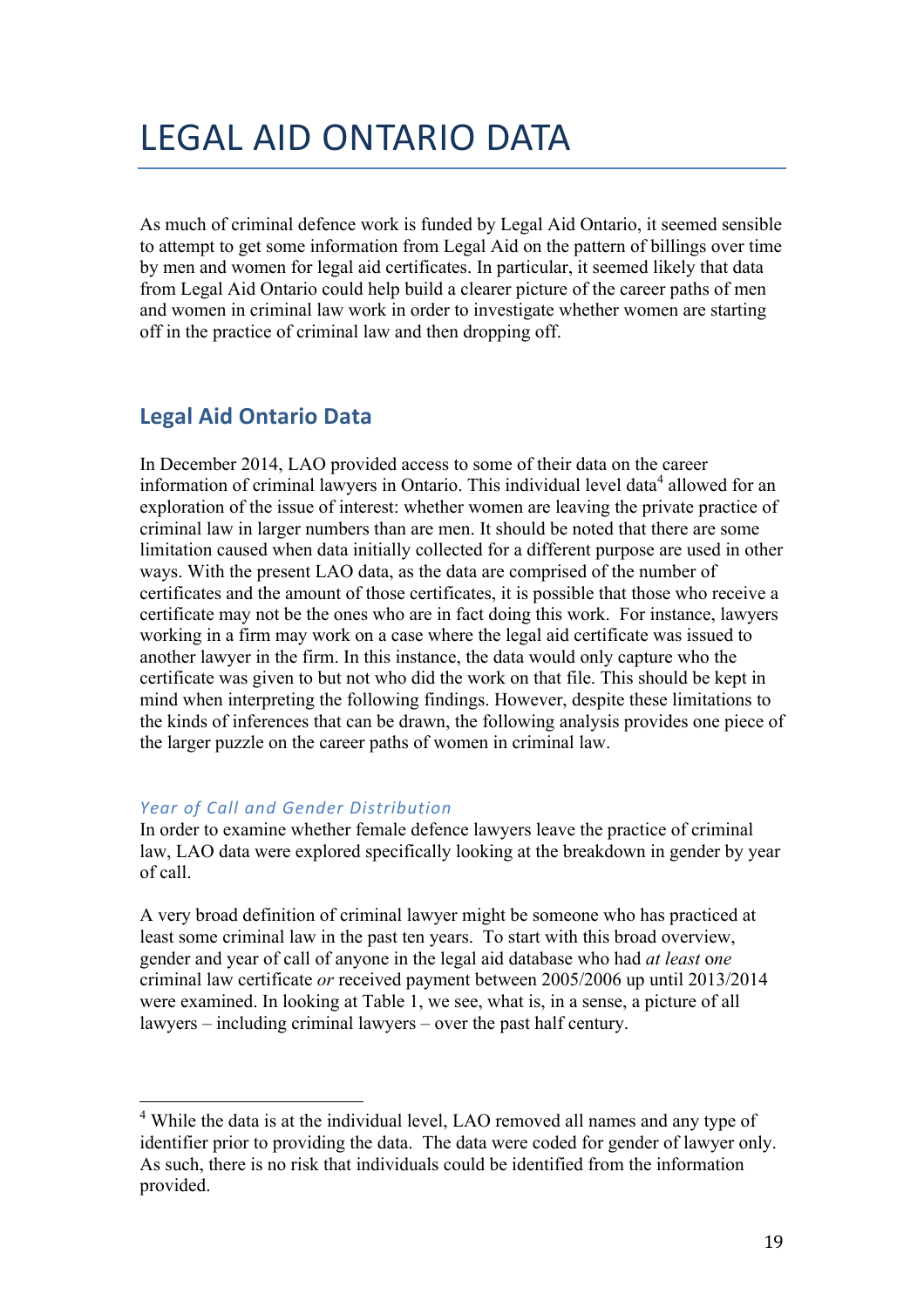It appears that when one looks at that those who did at least some criminal law legal aid work in the last ten years who were called to the bar in 1969 or earlier, all 97 lawyers were male. At the other end of the distribution, of those called to the bar between 2010 and 2014 who did some legal aid criminal law work, 'only' 58% were men and 42% were women.

| <b>Year of Call</b> | Women        | Men          | <b>Total</b>  |
|---------------------|--------------|--------------|---------------|
| 1969 or earlier     | $0\%$ (0)    | $100\% (97)$ | $100\% (97)$  |
| 1970's              | $3\% (27)$   | 97% (779)    | $100\%$ (806) |
| 1980's              | $19\% (27)$  | 82% (727)    | 100% (892)    |
| 1990's              | 31% (369)    | 69% (826)    | 100% (1195)   |
| 2000-2004           | 39% (299)    | $61\%$ (460) | $100\% (759)$ |
| 2005-2009           | 37% (227)    | 63% (382)    | $100\% (609)$ |
| 2010-2014           | $42\%$ (127) | 58% (175)    | $100\%$ (302) |
| <b>Total</b>        | 26% (1214)   | 74% (3446)   | 100% (4660)   |

#### **Table 1. Year of Call Gender Distribution**

Table 2 represents all lawyers who had at least one criminal law certificate issued to them from LAO during the period between 2005 and 2014. The table looks separately at men and women and answers the question (for each gender): How much criminal law were these lawyers doing at the end of this period (i.e., during the 2013/2014 financial year)?

Overall, there do not appear to be large differences between men and women with respect to the number of certificates received. As shown in the table, roughly the same proportion of men and women received criminal law certificates, both when looking at the lower end range as well as the upper end. For instance, in 2013/2014, of those who did at least some criminal law in the period 2005-2014, 13% of women received between 1 and 5 criminal law certificates compared to 14% of men who received the same. When looking at the top end, 6% of women received 51 or more certificates whereas about the same proportion of men  $(8%)$  had this level of involvement in legal aid criminal work.

What these findings suggest is that the volume of criminal law certificates that men and women are getting is relatively the same – of those (still) in the practice of legal aid criminal work during the period 2005 to 2014.

When looking at the end of this period (2013/2014), it appears that there are many lawyers who are not doing any legal aid work, while a small number are doing a large share of certificates. What the table further shows, however, is if you only look at those high volume lawyers, those who received 21 and more criminal law certificates that year, 76% of these are men (a total of 541), while only 26% (168) are women. As such, while there does not appear to be a substantial gap between men and women when looking at those who had done some criminal law work in this period, one cannot escape the fact that most (76%) of those receiving relatively large numbers of certificates in 2013/14 were men.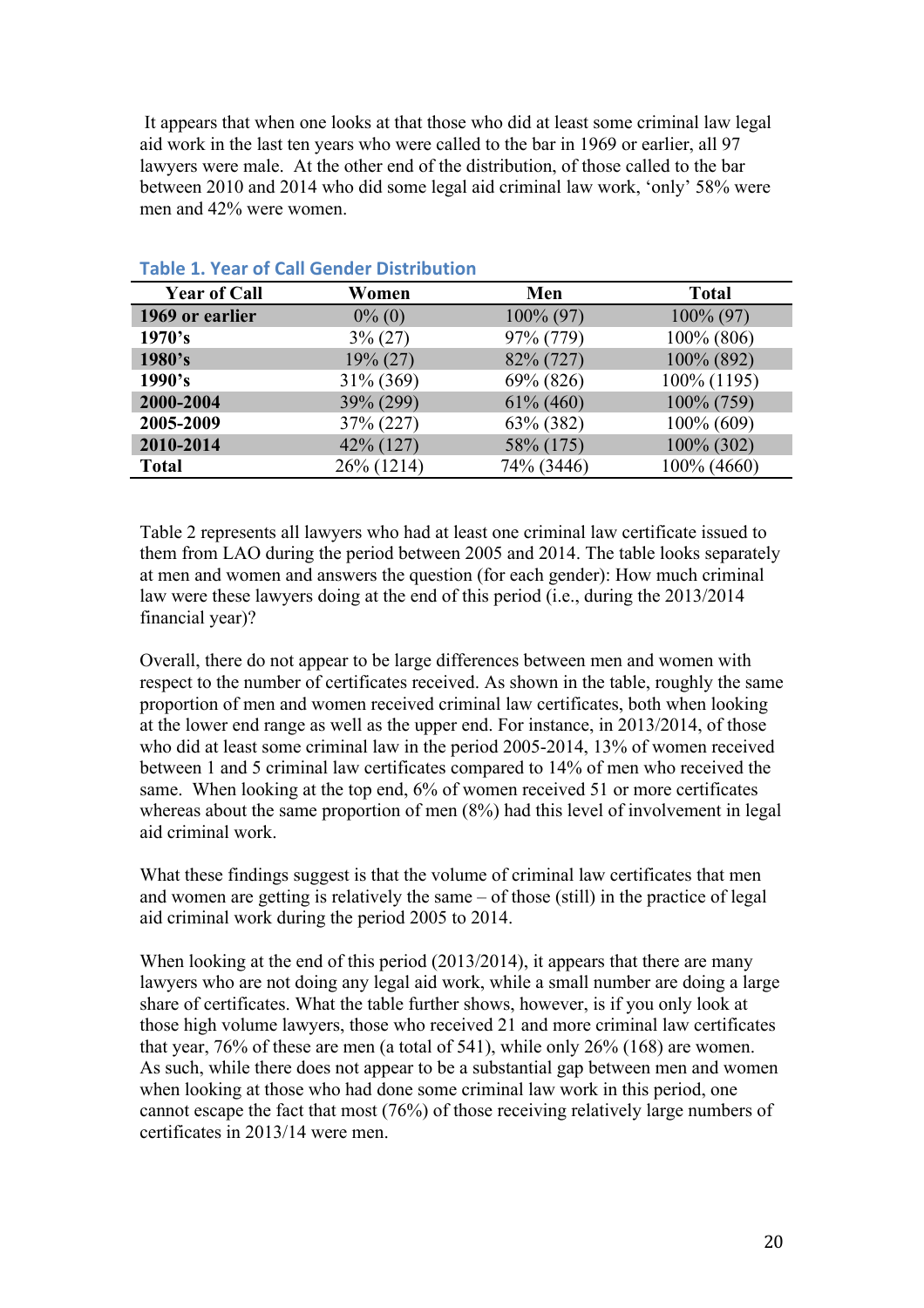| <b>Criminal Law</b><br><b>Certificates</b> | Women        | Men          | <b>Total</b> |
|--------------------------------------------|--------------|--------------|--------------|
| Zero                                       | $62\% (747)$ | 59% (2046)   | 60% (2793)   |
| $1-5$                                      | $13\%$ (163) | $14\%$ (473) | $14\% (636)$ |
| $6 - 20$                                   | $11\%$ (136) | $11\%$ (386) | $11\%$ (522) |
| $21 - 50$                                  | $8\%$ (95)   | $8\% (280)$  | 8% (375)     |
| 51 or more                                 | $6\%$ (73)   | $8\% (261)$  | 7% (334)     |
| <b>Total</b>                               | 100% (1214)  | 100% (3446)  | 100% (4660)  |

Table 2. Distribution of the number of criminal law certificates in 2013/2014 **(for all lawyers who had least one criminal law certificate issued between 2005 and 2014).**

## **Tracking the career paths of men and women**

One way to get one picture of the career paths of women practicing criminal law and to observe whether there is a drop-off of women is to start by looking at a single cohort of people. In this case, all of those who did at least some legal aid criminal work between 2006 and 2014 and were called to the bar between 2006 and 2014 were examined. Essentially, then, following their "legal aid" work for eight of their early years as a lawyer.

The question answered by the data in Table 3 is: What portion of those men and women who are new to the profession are relatively high recipients of criminal law legal aid certificates? Having grouped these 3 years of new calls together, the analysis begins with the first year that all of these new calls could possibly have done any legal aid work and reports the proportion of men and women who received at least 21 certificates each year. By looking at this cohort of lawyers, we can see the differences between male and female new calls as well as if there is a drop off in the practice of criminal law by either women or men.

The results suggest that in each year men are slightly more likely than women to be high volume recipients of legal aid certificates for most of this period of time, shortly after being called to the bar. If one looks at the actual numbers and not the percentages (the figures shown in brackets below each percentage) these differences between men and women are more apparent, and showing a starker picture of this issue. In trying to determine how many women are receiving a high number of certificates, the answer is simple: not very many. When looking at the most recent year available (2013/2014), the results show that of those who had 21 or more legal aid certificates, 25 were women, while 55 were men.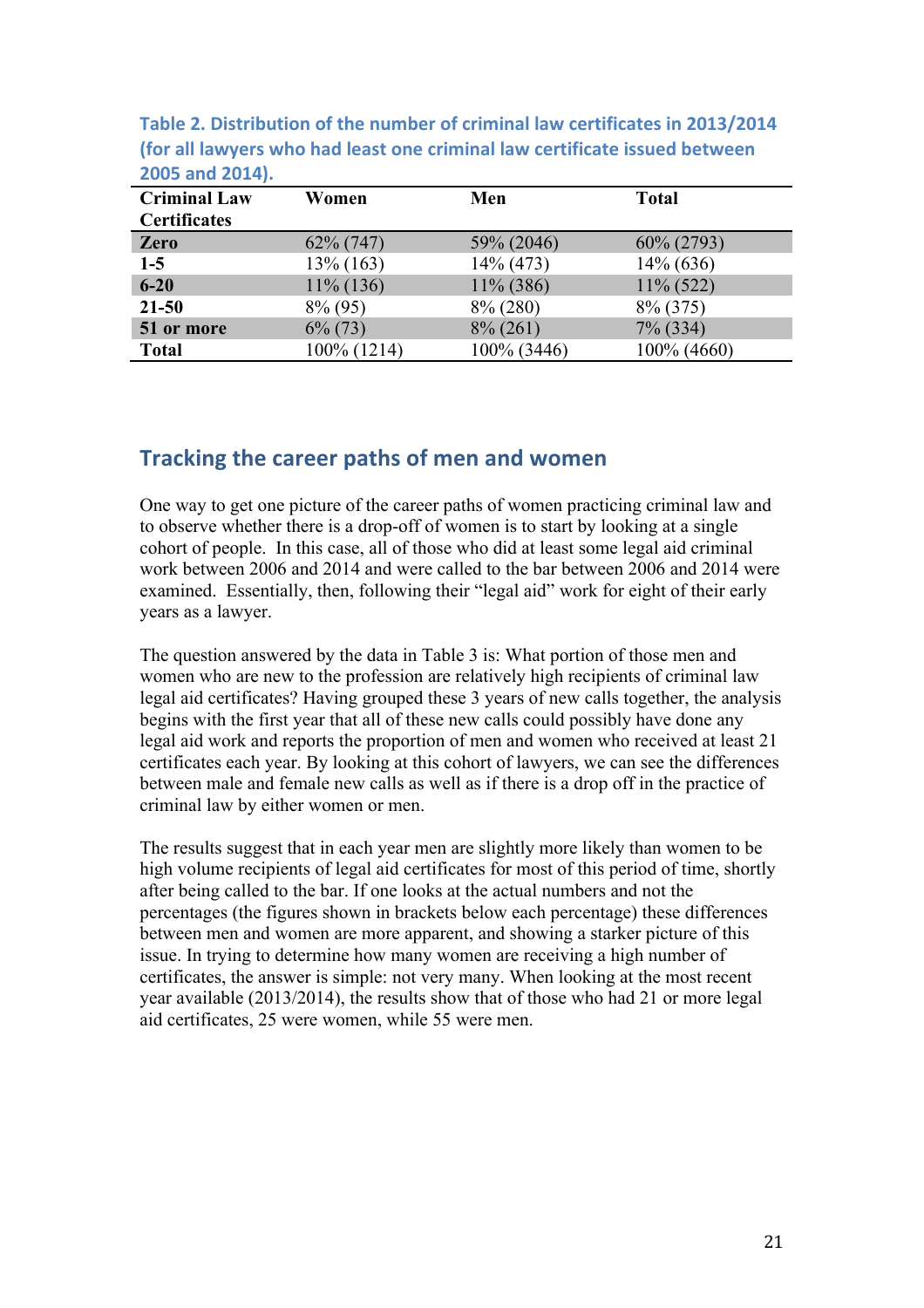| чинист<br><b>IQW DELWEEII ZUUU QIIU ZUIT.</b> |        |          |       |       |            |          |          |         |  |  |
|-----------------------------------------------|--------|----------|-------|-------|------------|----------|----------|---------|--|--|
|                                               | 2006-  | $2007 -$ | 2008- | 2009- | $2010 -$   | $2011 -$ | $2012 -$ | $2013-$ |  |  |
|                                               | 2007   | 2008     | 2009  | 2010  | 2011       | 2012     | 2013     | 2014    |  |  |
| Women                                         | $14\%$ | 15%      | 16%   | 20%   | 16%        | 17%      | 14%      | 16%     |  |  |
|                                               | (21)   | (23)     | (25)  | (31)  | (25)       | (27)     | (21)     | (25)    |  |  |
| Men                                           | 16%    | 21%      | 25%   | 22%   | <b>20%</b> | 22%      | 24%      | 21%     |  |  |
|                                               | (42)   | (56)     | (66)  | (58)  | (53)       | (57)     | (64)     | (55)    |  |  |

Table 3. High volume certificates (21 or more): Percentage and number of **those called to the bar between 2004 and 2006 who did at least some criminal law between 2006 and 2014.**

Based on the results of Tables 2 and 3, it could be that people are perceiving a drop in female defence lawyers because they simply are not seeing them in court as often as they are men, as men appear to be disproportionately represented in legal aid work. One can understand why there may be a notion that women are leaving the defence bar as women are seen less frequently than men, based simply on the actual higher numbers of men doing high volume legal aid work.

## **Discussion**

Overall, LAO data does not seem to suggest that there is a drop off of women from the practice of criminal law, as suspected. However, it does appear to show a clear difference between men and women. Men are doing legal aid work in larger volumes than are women. However, there does not appear to be much difference in the percentage of men and women doing low volume criminal law work. This finding suggests that women do not appear to be dropping out of criminal law work, as some have suspected. As such, in trying to determine if women are leaving the practice of criminal law, based on the findings of the LAO data presented here, this does not appear to be the case.

However, these findings are not conclusive. While the data do not show a drop off of women, it is possible that the period for which we have data to track these career paths may not be sufficient to capture a drop, if it is occurring. It is possible that while the data do not show a decline of women participating in legal aid work, this may occur after the period for which we have data – after 2014. This is speculative, but based on the nature of the data, important to keep in mind.

In trying to further contextualize these findings within this broader study, glancing back at the focus group findings, one is reminded that women, particularly women who have had children, do not have linear career paths. There is not always a clear trajectory from being called to the bar to retirement with a steady progression of clients building in between. For some women, their practice may change form and they may come in and out of the practice of criminal law lending to a partial explanation as to why women appear to be doing less legal aid work. Further to this, based on focus group discussions, it is also possible that women may tend not to have a "traditional" criminal practice, but rather have a more diversified practice where they divide their time between working as defence counsel, working for the Crown,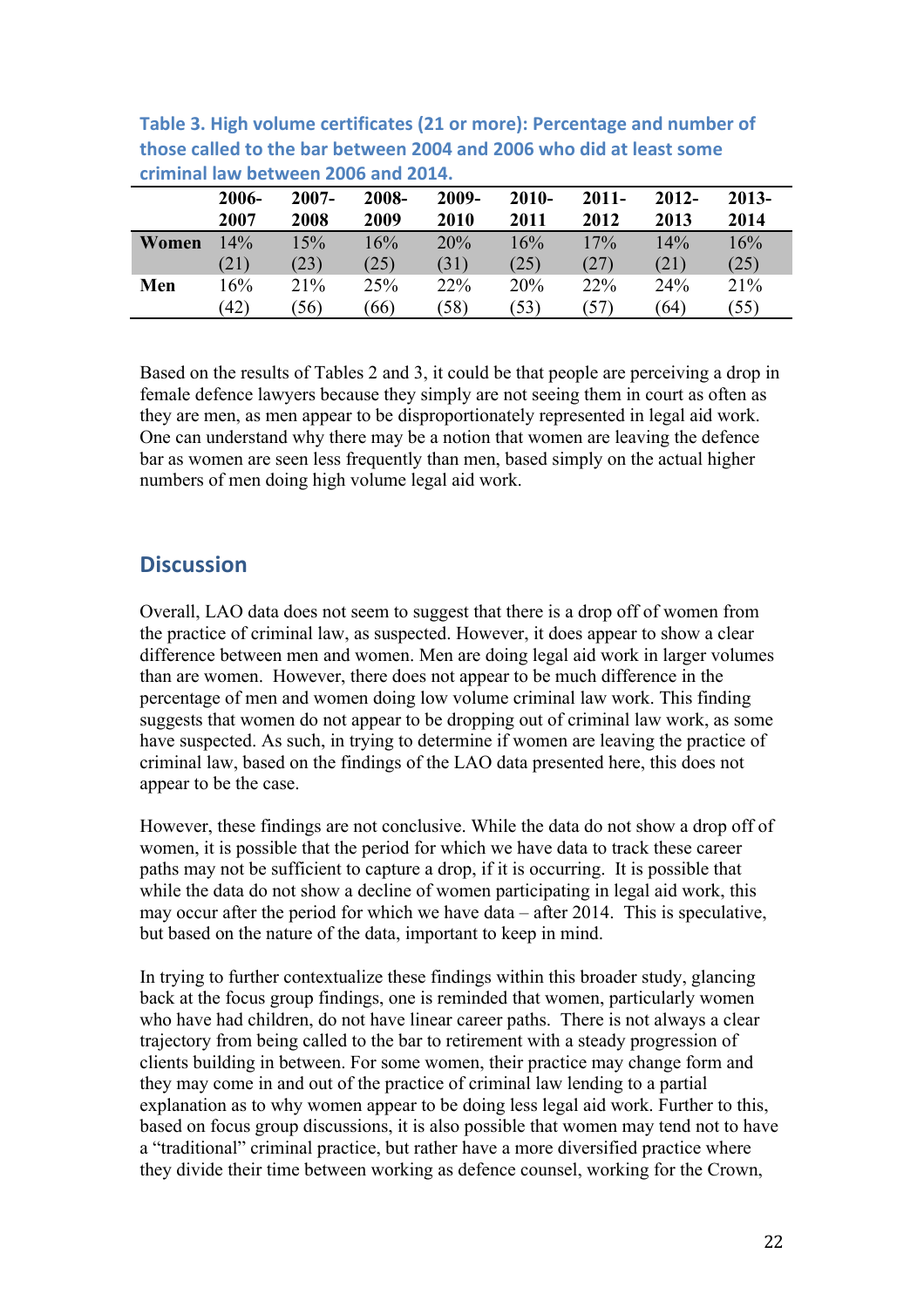doing coroners inquest work, law society work, amongst other things. These differences that were found in the volume of legal aid work between men and women could further be reflective of the barriers that women face as defence counsel at the early stages of their career, a time often accompanied by familial changes and obligations. The nature of the data here do not allow for deeper interpretations of these figures and proportions.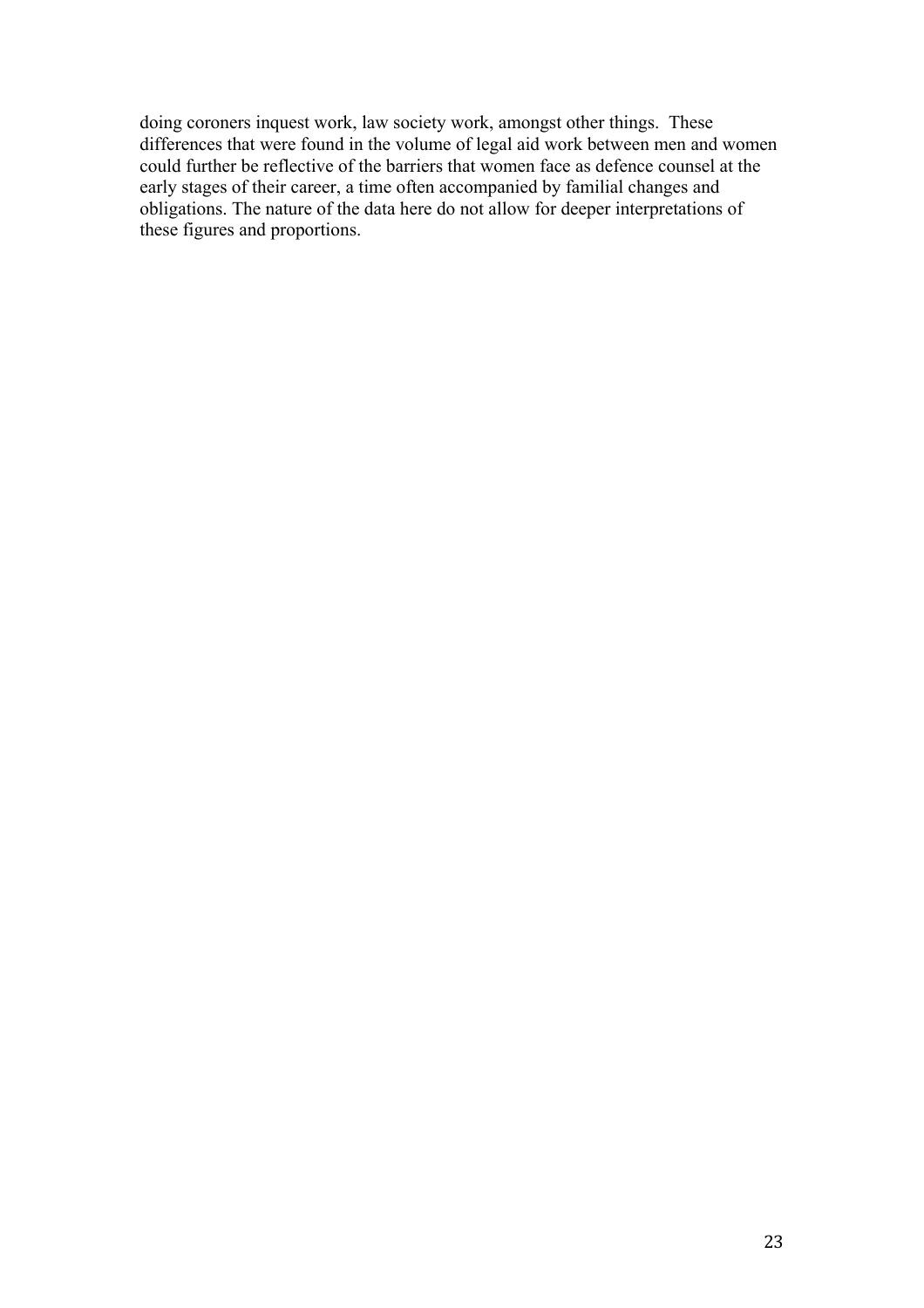# LAW SOCIETY OF UPPER CANADA **DATA**

As mentioned in the previous section, having data that is categorized by number or value of legal aid certificates in the name of a particular lawyer is, at best, an indirect indication of women's involvement in the criminal law. In order to get a more complete picture of the career paths of female lawyers, data were obtained from the Law Society of Upper Canada. We asked for, and were given, information about the self-reported percent of practice that was criminal law for all lawyers called to the bar in 1994 and later, amounting to a dataset that included information on individual lawyers from 1994 through to 2014.

To fully understand the place of women in the criminal law in Ontario, a good starting point might be to look at the breakdown, by gender for those called between 1994 and 2014. What we see is that women constituted between 45% and 56% of those called to the bar in each of these years. Overall, however, those called to the bar since 1994 are divided by gender more or less in proportion to people in the general population.

| <b>Call Year</b> | Women  | Men    | <b>Total</b> |
|------------------|--------|--------|--------------|
| 1994             | 46%    | 54%    | 100%         |
|                  | (594)  | (691)  | (1285)       |
| 1995             | 48%    | 52%    | 100%         |
|                  | (584)  | (644)  | (1228)       |
| 1996             | 45%    | 55%    | 100%         |
|                  | (586)  | (711)  | (1297)       |
| 1997             | 48%    | 52%    | 100%         |
|                  | (564)  | (619)  | (1183)       |
| 1998             | 48%    | 53%    | 100%         |
|                  | (564)  | (665)  | (1267)       |
| 1999             | 46%    | 54%    | 100%         |
|                  | (561)  | (660)  | (1221)       |
| 2000             | 48%    | 52%    | 100%         |
|                  | (620)  | (660)  | (1280)       |
| 2001             | 50%    | 50%    | 100%         |
|                  | (627)  | (617)  | (1244)       |
| 2002             | 53%    | 47%    | 100%         |
|                  | (1257) | (1129) | (2386)       |
| 2003             | 53%    | 47%    | 100%         |
|                  | (717)  | (627)  | (1344)       |
| 2004             | 53%    | 47%    | 100%         |
|                  | (742)  | (627)  | (1395)       |
| 2005             | 56%    | 45%    | 100%         |
|                  | (790)  | (634)  | (1424)       |
| 2006             | 52%    | 48%    | 100%         |
|                  | (743)  | 696)   | (1439)       |

## **Table 4. Year of Call by Gender**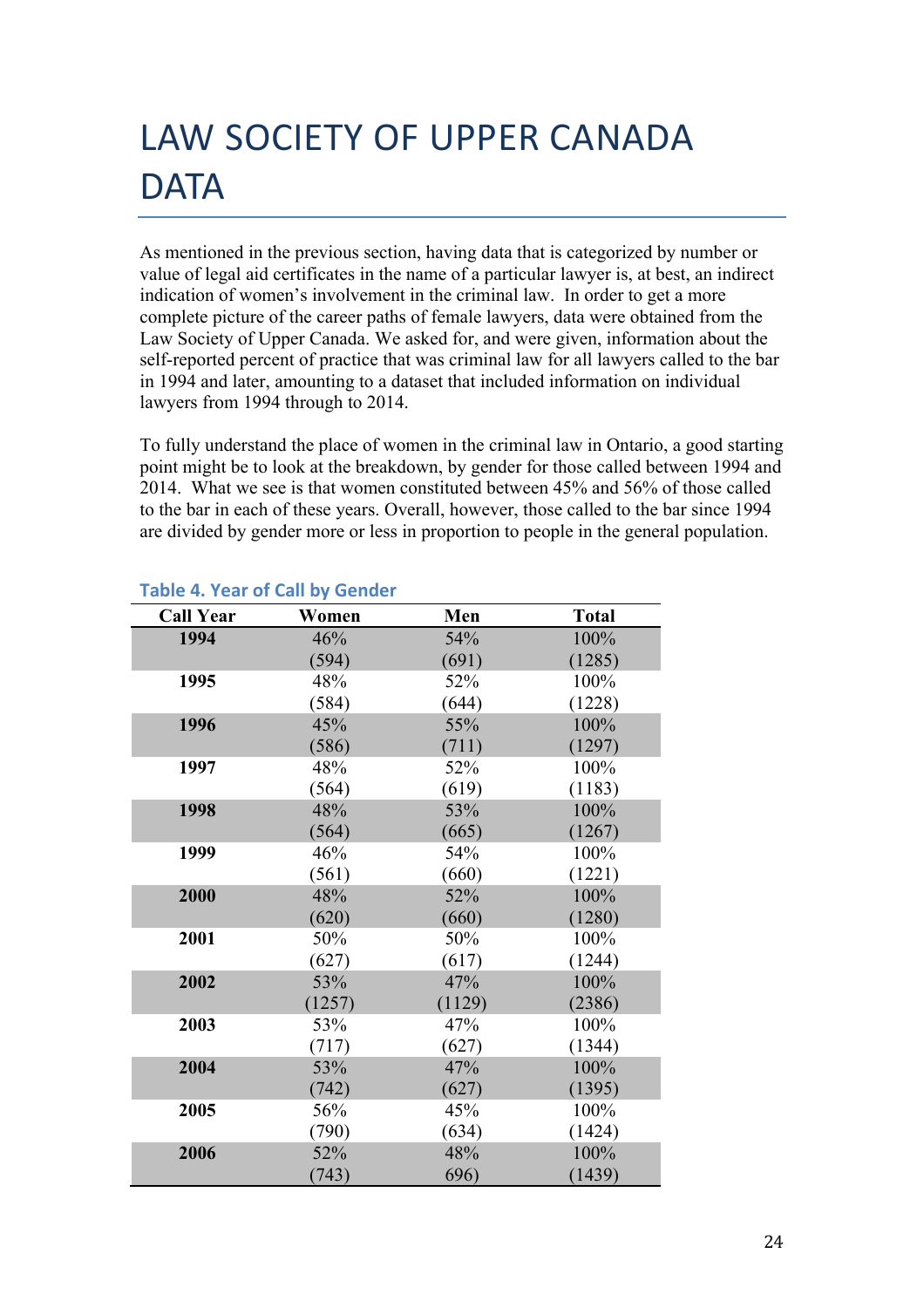| 2007         | 54%       | 46%       | 100%     |
|--------------|-----------|-----------|----------|
|              | (804)     | (681)     | (1485)   |
| 2008         | 52%       | 49%       | 100%     |
|              | (762)     | (717)     | (1479)   |
| 2009         | 52%       | 48%       | 100%     |
|              | (810)     | (738)     | (1548)   |
| 2010         | 51%       | 51%       | 100%     |
|              | (821)     | (804)     | (1625)   |
| 2011         | 53%       | 47%       | 100%     |
|              | (910)     | (797)     | (1707)   |
| 2012         | 53%       | 47%       | 100%     |
|              | (1001)    | (872)     | (1873)   |
| 2013         | 50%       | 50%       | 100%     |
|              | (990)     | (1005)    | (1995)   |
| 2014         | 53%       | 47%       | 100%     |
|              | (1049)    | (935)     | (1984)   |
| <b>Total</b> | 51%       | 49%       | 100%     |
|              | (16, 134) | (15, 555) | (31,689) |

Note: Raw numbers in parentheses.

A similar tracking strategy was used to explore the career paths of men and women, as was discussed in the previous section with Legal Aid Ontario data. Using LSUC annual reporting records, those who were called to the bar in 1994 or 1995 were selected as a starting point. Of these calls, only those who had done a non-trivial amount of criminal law (21% or more) in 1996 were used to create a cohort of lawyers for tracking purposes. This sample of new call in 1996 was made up of 140 men and 114 women, or 55% men and 45% women, roughly similar to the percentage of those called to the bar in those years. It should be noted that these data (140 men and 114 women) refer to whether they are doing criminal law in *any* setting. If one looks for those in what might be called the 'private practice' of criminal law, the picture changes quite dramatically.

Based on the categories available in the LSUC records, private practice of criminal law has been defined here as sole practitioners, partners, or employees or associates in law firms. Looking solely at this smaller group – called to the bar in 1994 or 1995, doing a non-trivial (21% or more) amount of criminal law *in a private practice setting*  in 1996 – it was found that there were only 47 women and 87 men who fit this criteria. Within this group, the percentage of women is much lower than the initial cohort, with women comprising only 35% of this new group.

The involvement of men and women (47 women and 87 men) in criminal law from 1997 to 2014 was then tracked (see Tables 5,6, and 7 below). Almost immediately, a few of these lawyers (5%) did no criminal law (in 1997). But the proportion of women (4% of the 46 lawyers) and men (5% of the 87 lawyers) doing no criminal law were almost identical.

However, looking at those who report doing no criminal law over the course of the observed period of 1998-2014, the proportion of women not doing any criminal law grew faster than for men. Another issue, of course, is that by the end of this series of years (2014) we see that over half of this cohort is no longer doing criminal law. The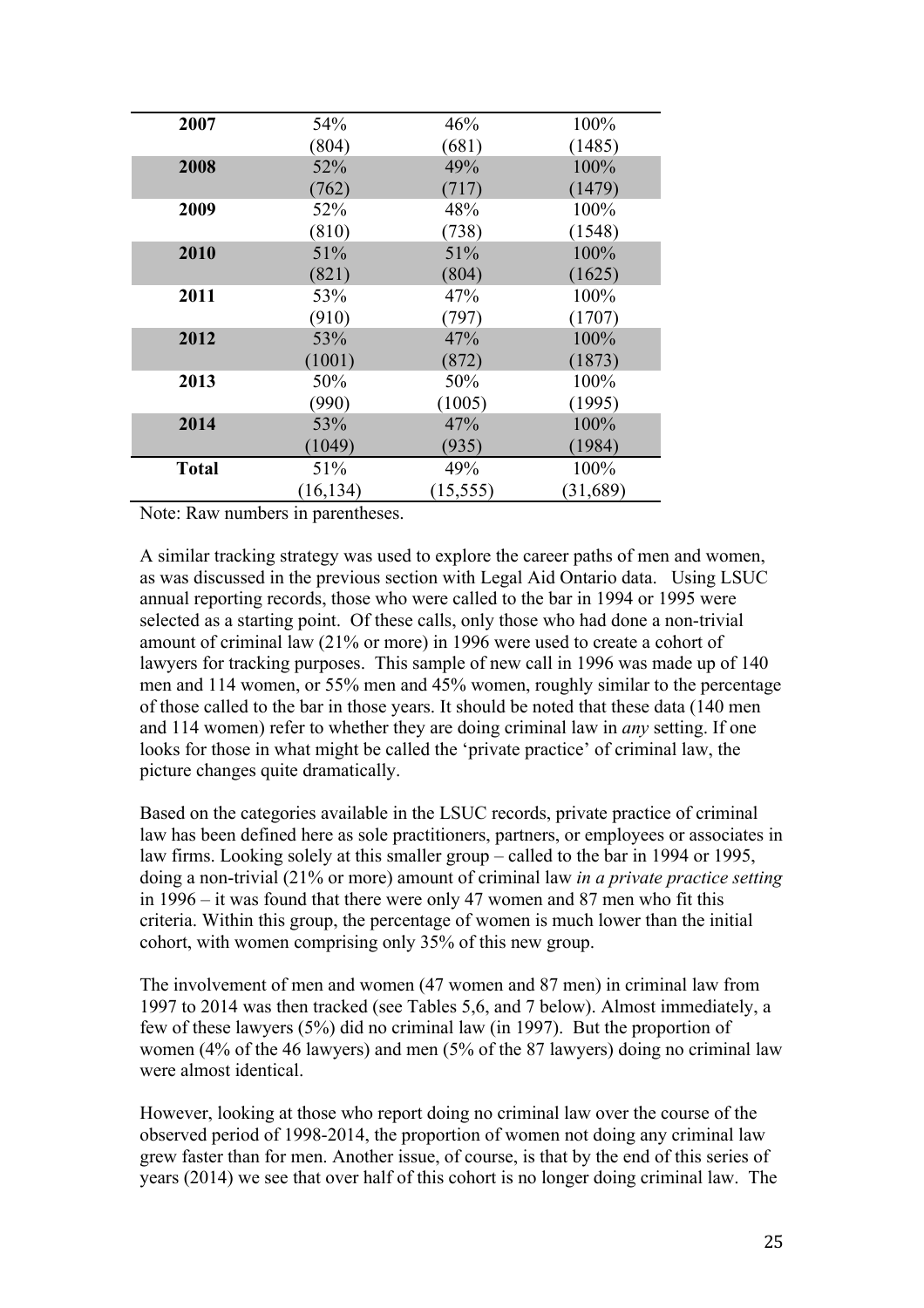proportion doing no criminal law in 2014 was higher for women (60%) than for men  $(47%).$ 

The Law Society data further show that approximately 5 years after call, when looking at the proportion of men and women that are reporting doing a great deal of criminal law (more than 60%), the proportion of men in this group is higher than that of women. In other words, although men and women starting off their careers in 1996 in the private practice of criminal law, their involvement did not differ dramatically at first. However, from about 2010 to 2014, there are differences that emerge in the proportion of time men and women spend in criminal law: women appear to be dropping out of the practice of criminal law more quickly than men.

### **Table 5. The percentage of men and women (from the came cohort of those** who initially were actively involved in the private practice of criminal law) who did no criminal law, for 1997-2002

|       | 997   | 1998  | 1999  | 2000 | <b>2001</b> | 2002 |  |
|-------|-------|-------|-------|------|-------------|------|--|
| Women | $4\%$ | $5\%$ | 9%    | 32%  | 30%         | 34%  |  |
| Men   | 5%    | 3%    | $7\%$ | 8%   | $21\%$      | 26%  |  |

## Table 6. The percentage of men and women (from the came cohort of those who initially were actively involved in the private practice of criminal law) who did no criminal law, for 2003-2008

|       | 2003 | 2004 | 2005   | 2006 | 2007 | 2008 |  |
|-------|------|------|--------|------|------|------|--|
| Women | 40%  | 43%  | $-7\%$ | 55%  | 49%  | 53%  |  |
| Men   | 23%  | 26%  | $1\%$  | 29%  | 35%  | 38%  |  |

**Table 7. The percentage of men and women (from the same cohort of those** initially actively engaged in the private practice of criminal law) who did no **criminal law, for 2009-2014**

|       | 2009 | <b>2010</b> | 2011 | 2012 | 2013 | 2014  |  |
|-------|------|-------------|------|------|------|-------|--|
| Women | 53%  | $-3\%$      | 5%   | 55%  | 60%  | 60%   |  |
| Men   | 38%  | $37\%$      | 44%  | 48%  | 46%  | $7\%$ |  |

These figures, however, do not tell the whole story. By 2014, fully 60% of women and 47% of men had dropped out of the practice of criminal law, with women being disproportionately represented in this group. Based on the tracking of the cohort between 1998 and 2014, a non-trivial period of time, it does appear that women are in fact leaving the practice of criminal law at higher rates than are men. With this in mind, the next question to ask might be 'where are they going?'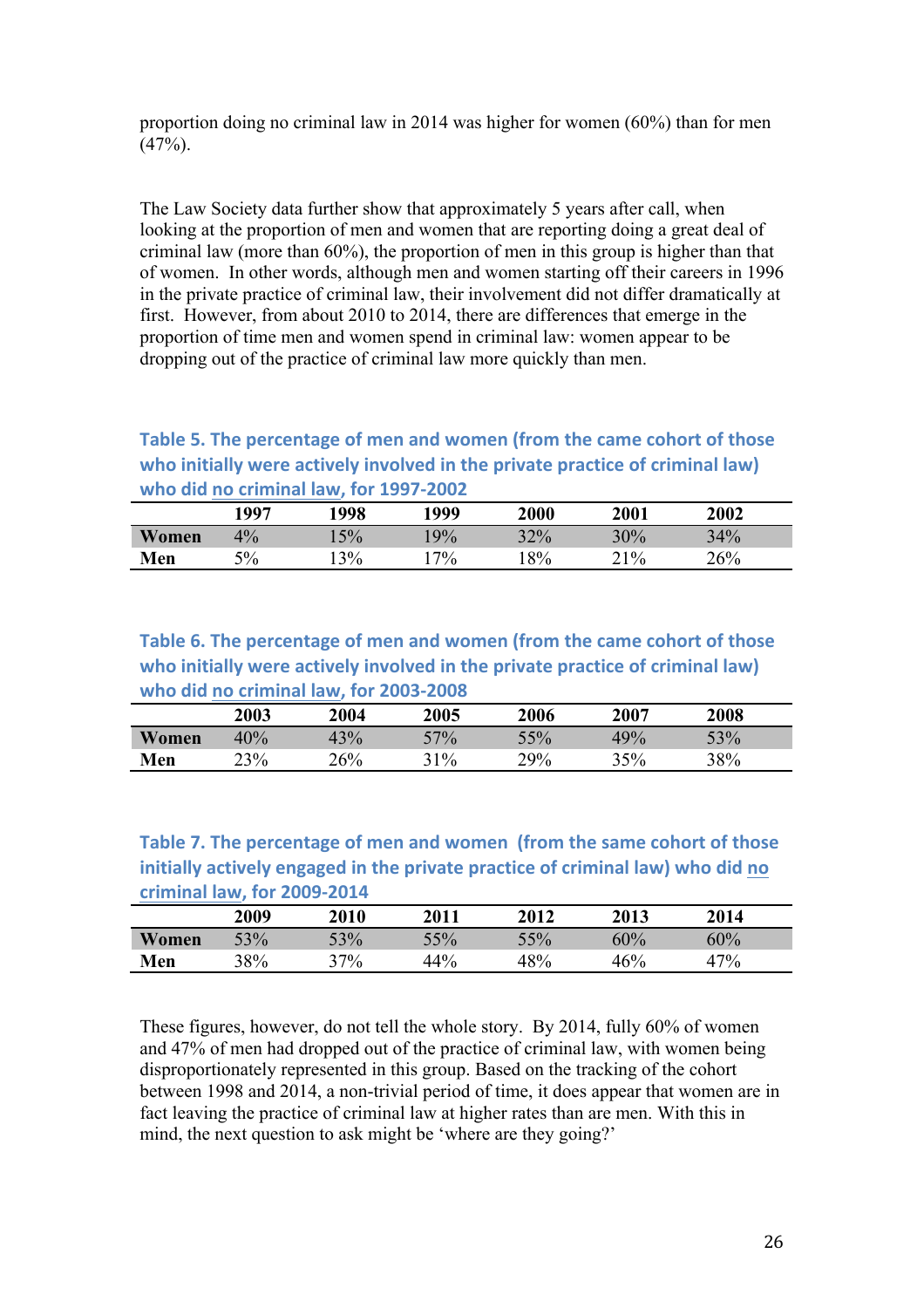In order to explore this, LSUC data on status was once again examined. This time looking at what members of this cohort reported as their year-end status in 2014. As there is often an assumption that many women leave the practice of criminal law for the stability and security of working as a Crown, whether members of this cohort indicated that they were now working for government was of particular interest. In line with this assumption, the LSUC data show that a higher proportion of women from this cohort were now working as government lawyers, with 17% of women reporting this as their status and only 10% of men from this cohort reporting the same.

The data presented above relate to one cohort: those called to the bar in 1994 and 1995. While the LSUC allowed for a tracking of this group for a period of time, in order to examine changes in practice, it is important to determine if the patterns that are observed with this group are reflective of the patterns of other cohorts of new calls. If not, it could be that the changes in practice that were reported are due to something unusual about this group. In order to do this, the same analysis is replicated with people called to the bar 4 years later (in 1998 and 1999) and who, in 2000 reported that at least 21% of their work was in criminal law. As with the previous analysis, only those who indicated that they were working in a private firm were included.

The results of this second cohort are presented in Tables 8 and 9. It appears that women drop out of criminal law sooner than their male counterparts. For instance, starting in 2001, 6% of women and 3% of men are no longer doing any criminal law. However, within only 2 years, over 20% of women and only 10% of men have left the private practice of criminal law. By 2014, the difference between men and women doing no criminal law is less dramatic, but women are consistently still dropping out of criminal law at higher rates than are men, with 36% of women and 29% of men reporting that they are no longer doing any criminal law work. Further, by 2014, LSUC show that 10 out of the 50 women in the original cohort were, in 2014, working as government lawyers. This is in stark contrast to only 2 men (of an original group of 90) who moved to work for government.

**Table 8. The percentage of men and women (from the same cohort of those initially actively engaged in the private practice of criminal law) who did no criminal law, for 2001-2007**

|       | 2001 | 2002  | 2003  | 2004  | 2005 | 2006 | 2007 |
|-------|------|-------|-------|-------|------|------|------|
| Women | 6%   | 6%    | 21%   | 24%   | 22%  | 32%  | 28%  |
| Men   | 3%   | $1\%$ | $0\%$ | $4\%$ | 6%   | 8%   | 26%  |

**Table 9. The percentage of men and women (from the same cohort of those initially actively engaged in the private practice of criminal law) who did no criminal law, for 2008-2014**

|       | <b>2008</b> | 2009   | 2010   | 2011   | 2012 | 2013  | 2014 |  |
|-------|-------------|--------|--------|--------|------|-------|------|--|
| Women | 30%         | 32%    | 34%    | 36%    | 36%  | $2\%$ | 36%  |  |
| Men   | $29\%$      | $24\%$ | $29\%$ | $29\%$ | 28%  | 30%   | 29%  |  |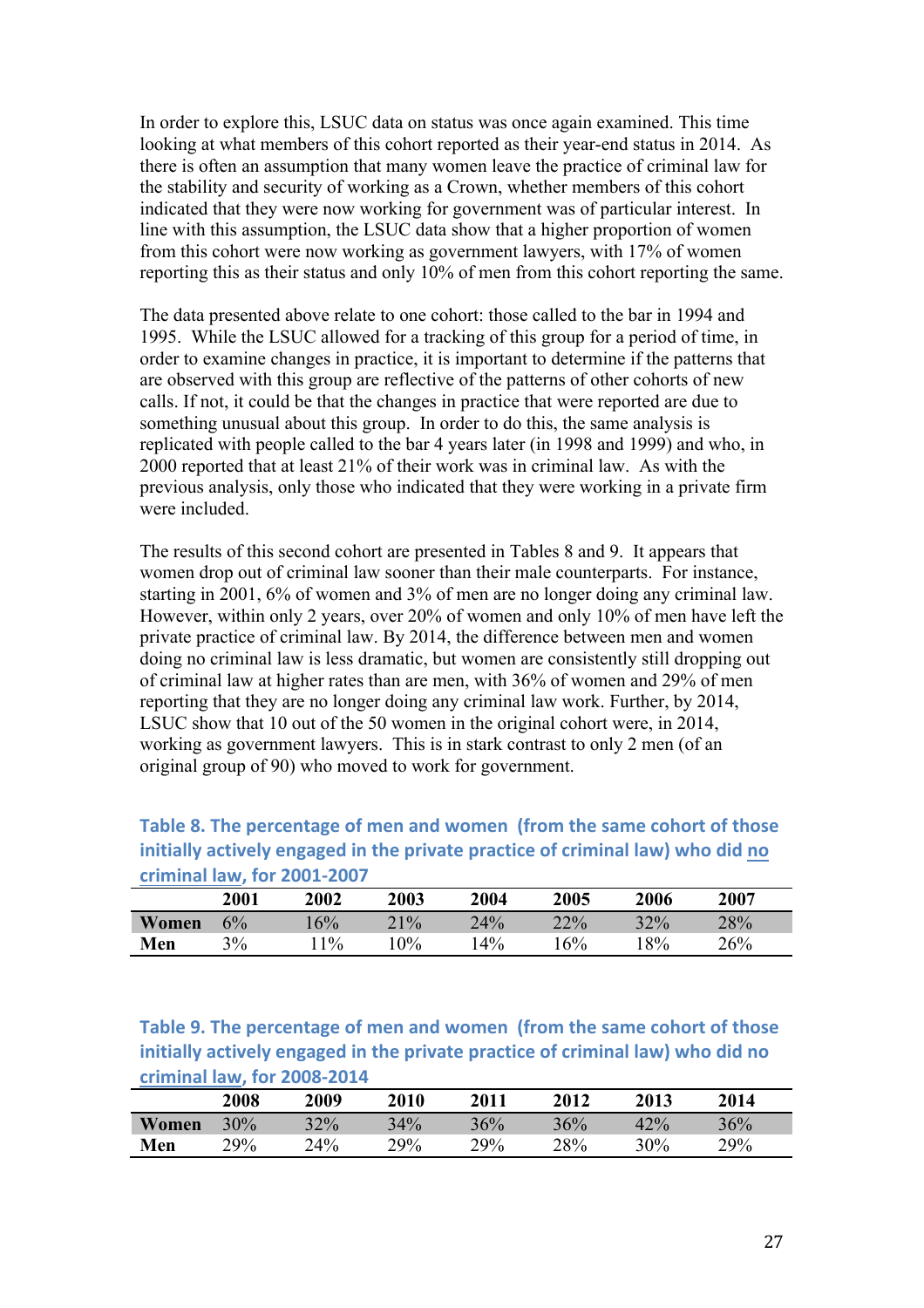## **Overview of these two cohorts**

Looking at the results of the tracking of these two cohorts, one can then ask: How many people in each of these two cohorts started off in the private practice of criminal law, and how many were apparently still in the private practice of criminal law in 2014? The 2014 numbers would then exclude all of those who, in 2014, were working for government as well as those who reported, in 2014, that they did no criminal law work. These data are shown, for the two cohorts, in the next two tables.

**Table 10. The 1994 & 1995 cohort. Starting numbers for 1996 (doing at least 21% criminal law) in a private law firm and final numbers for 2014 (doing at** least some criminal law, but not working for government).

|              | 1996          | 2014 |
|--------------|---------------|------|
| <b>Women</b> | $-4.$         | ⊥ ~  |
| Men          | $\Omega$<br>O | ₩    |

**Table 11. The 1998 & 1999 cohort. Starting numbers for 2000 (doing at least 21% criminal law) in a private law firm and final numbers for 2014 (doing at least some criminal law, but not working for government).** 

|              | $\sim$<br>$\sim$<br>2000 | 2014                               |
|--------------|--------------------------|------------------------------------|
| <b>Women</b> | 50                       | $\sim$<br>$\overline{\phantom{m}}$ |
| Men          | 90                       | ◡∠                                 |

Given that women in both cohorts were also, on average, doing less criminal law than their male counterparts, it is not surprising, given these numbers that observers have noticed that women are dropping out of the private practice of criminal law.

By tracking these two groups of lawyers, those called to the bar in 1994/1995 and 1998/1999 and observing their involvement in criminal law until 2014, it does appear that women are leaving criminal law at higher rates than their male counterparts. While the present data do not allow for explanations as to *why* they are leaving, this data does help address the question of whether there is an issue of retention of female criminal lawyers. While men were seen to leave private practice as well, the disproportionate rate of women dropping out of criminal law suggests that there may in fact be different reasons why men and women decide to leave criminal law. With respect to where women are moving to, part of this story appears to confirm what many have suspected – that women are leaving defence practice to work for the Crown's office. This is not the only place where women are likely going to, but LSUC data show that this is one area where women are moving to, and at greater rates than are men.

The final section of this report will help shed light on *why* women are deciding to leave criminal law and the kinds of challenges that some women perceive to be impeding their ability to stay in the private practice of criminal law.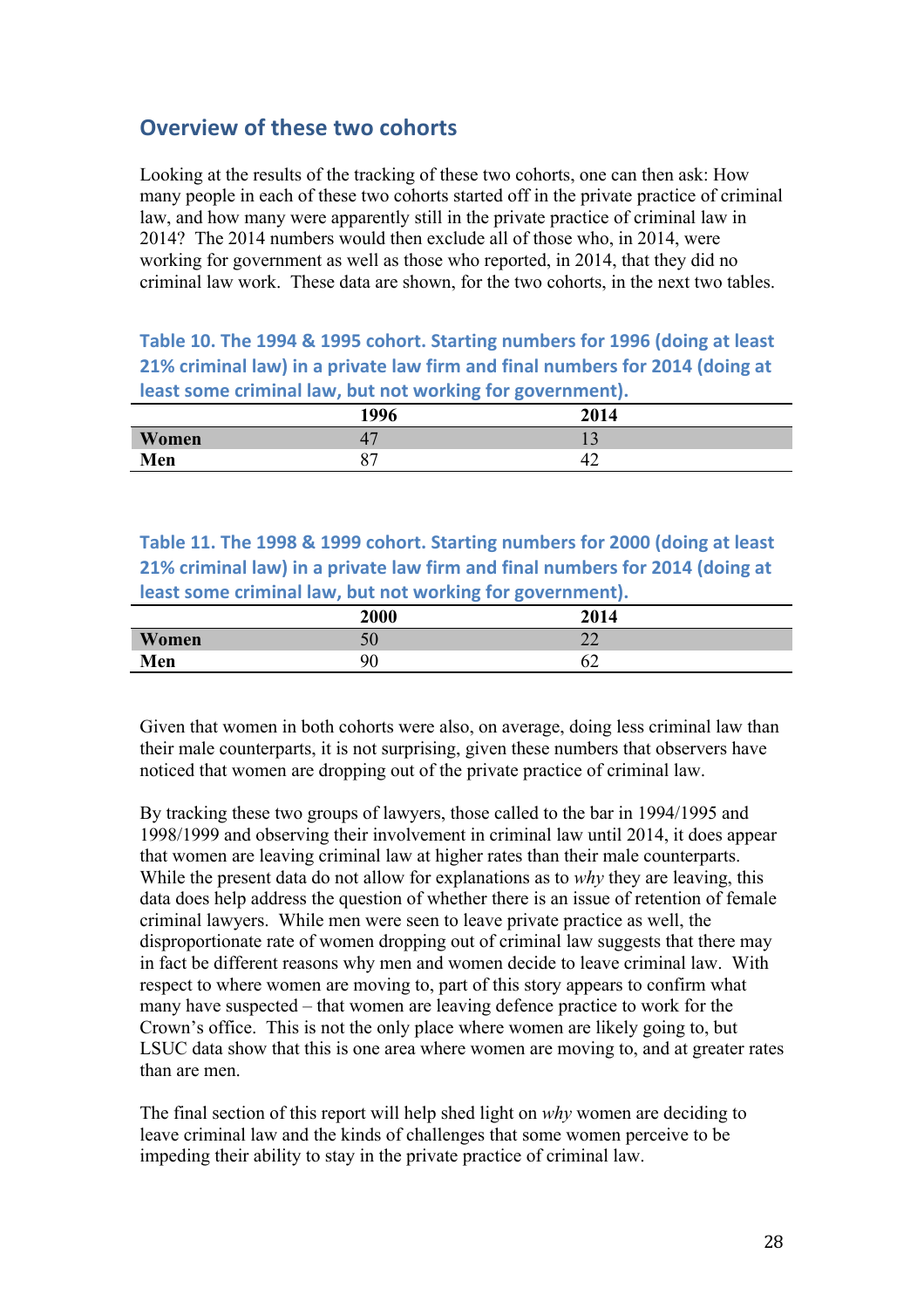# SURVEY OF FEMALE MEMBERS OF THE CRIMINAL LAYWERS ASSOCIATION

In December of 2015, female members of the CLA were invited to participate in an online survey on the experiences of women in criminal law. The survey was drafted to specifically address topics and issues raised in the five focus groups that initiated this research, aiming to further understand whether there are specific challenges that women face in the private practice of criminal law that would lead some to leave the practice.

A total of 224 surveys were completed. The study included women at various stages of career, from those called to the bar in 1971, to those who were called in 2015. 44% of survey respondents indicated that they worked in some type of a firm, while 34% reported that they were sole practitioners, and 8% reported working independently but in association with other lawyers. The remaining 14% responded that they worked in an "other" capacity, for instance, working for government or legal aid.

## **Unpredictability of work hours**

The unpredictability of work hours was highlighted in the focus groups as a source of concern for many women. As such, this topic was further explored in the survey of CLA members. The results suggest that this was seen as an issue with 76% of participants indicating that this was something they viewed as a problem (32% said it was "a serious problem for at least one period of my professional life" and an additional 44% said that it was "a problem or an irritant but one that I was always confident I could deal with"). About a quarter of survey respondents did not see this as much of a problem, if a problem at all (18% said that it "has never been more than a minor problem for me" and an additional 7% said "it has never been a problem").

When asked if the unpredictability of hours was more of a problem for women than for men, 76% indicated that this was more of a serious issue for women (30% "much more" and 46% "somewhat more"). 23% reported that this was an issue that equally impacted women and men, while only 1 respondent (0.5%) felt that the unpredictability of hours was more of a problem for men than for women.

Respondents were asked whether the problem of unpredictability of hours was a concern specific to those working in criminal law or whether it was a problem shared by those in other areas of law. Here, the large majority of respondents (70%) felt that this was more of an issue (33% much more and 37% somewhat more) associated with criminal law with only 28% of women reporting that unpredictable hours was an equal problem for women in private practice and those working in other areas of law. Only 3% of survey participants indicated that the unpredictability of hours was more of an issue for women practicing in other areas of law than those in criminal law.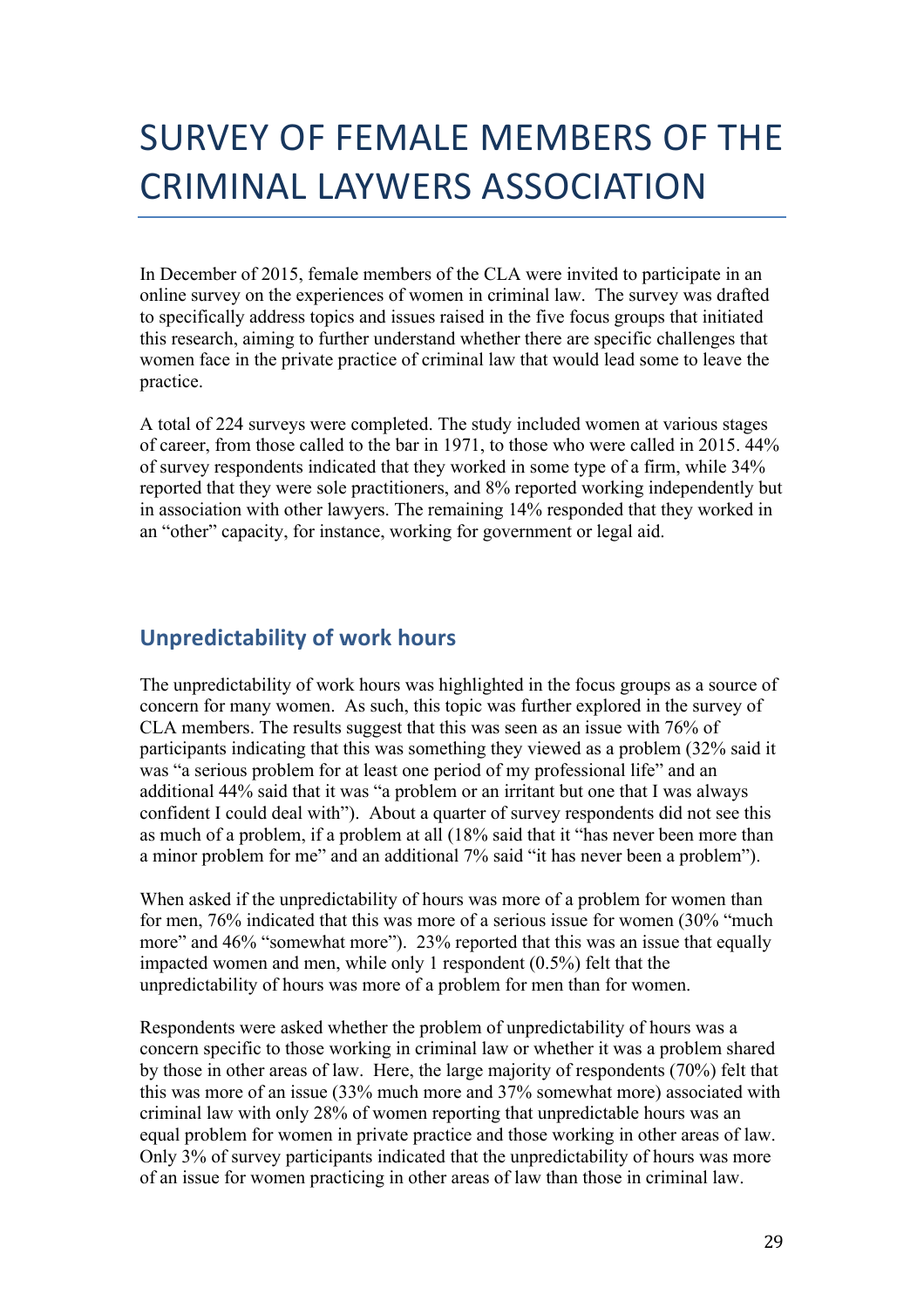Finally, respondents were asked whether the unpredictability of the work would be a reason why some women might leave the practice of criminal law more so than their male counterparts. 64% of respondents answered that this was definitely or probably a reason, with a further 30% reporting that this was "perhaps" a reason why women may leave in higher rates than men. Only 6% of survey participants felt that this was not a reason why women may leave criminal law at a higher rate than men.

*"It is hard to juggle court hours with day-care hours. Often I am begging for adjournments (at) 4:30 so I can get my kids from day-care. Even worse when my clients are in custody!"*

When given the opportunity to expand on the issue of unpredictable hours, the majority of survey respondents discussed how this was an issue for women with children. Many of those who felt that the unpredictability of hours was not of concern to them explained that this was due to the fact that they did not have children.

A smaller number of respondents commented that this is a problem shared by parents who are the primary childcare giver, regardless of gender, however, others noted that this would continue to be more of an issue for women as they carry the large share of the burden of childcare. A number of comments furthered this point, suggesting that in order for the unpredictability of hours to not be an issue for women with children, they needed partners that were more supportive and/or took greater responsibility with parenting responsibilities.

## **Unpredictability of income**

Whether the unpredictability of income was seen as an issue varied much more than views of the unpredictability of hours.

When asked about the extent to which the lack of predictable income was a problem, 40% reported that this was "a serious problem for at least one period of my professional life" and an additional 25% reported that it "has been a problem or an irritant but one that I was always confident I could deal with". 15% of respondents reported that this had never been more than a minor problem for them, while 21% felt that this was not a problem.

Respondents were further asked whether unpredictability of income for those working in the private practice of criminal law was more of problem for women or men. 40% felt that this was a somewhat or much more serious issue for women than for men, while 59% indicated that this was a problem equally experienced by women and men. Only 1.5% of respondents felt that a lack of predictable income was more of a problem for men than women.

When asked to compare the issue between women in the practice of criminal law and those practicing in other areas of law, the vast majority of respondents or 77%, felt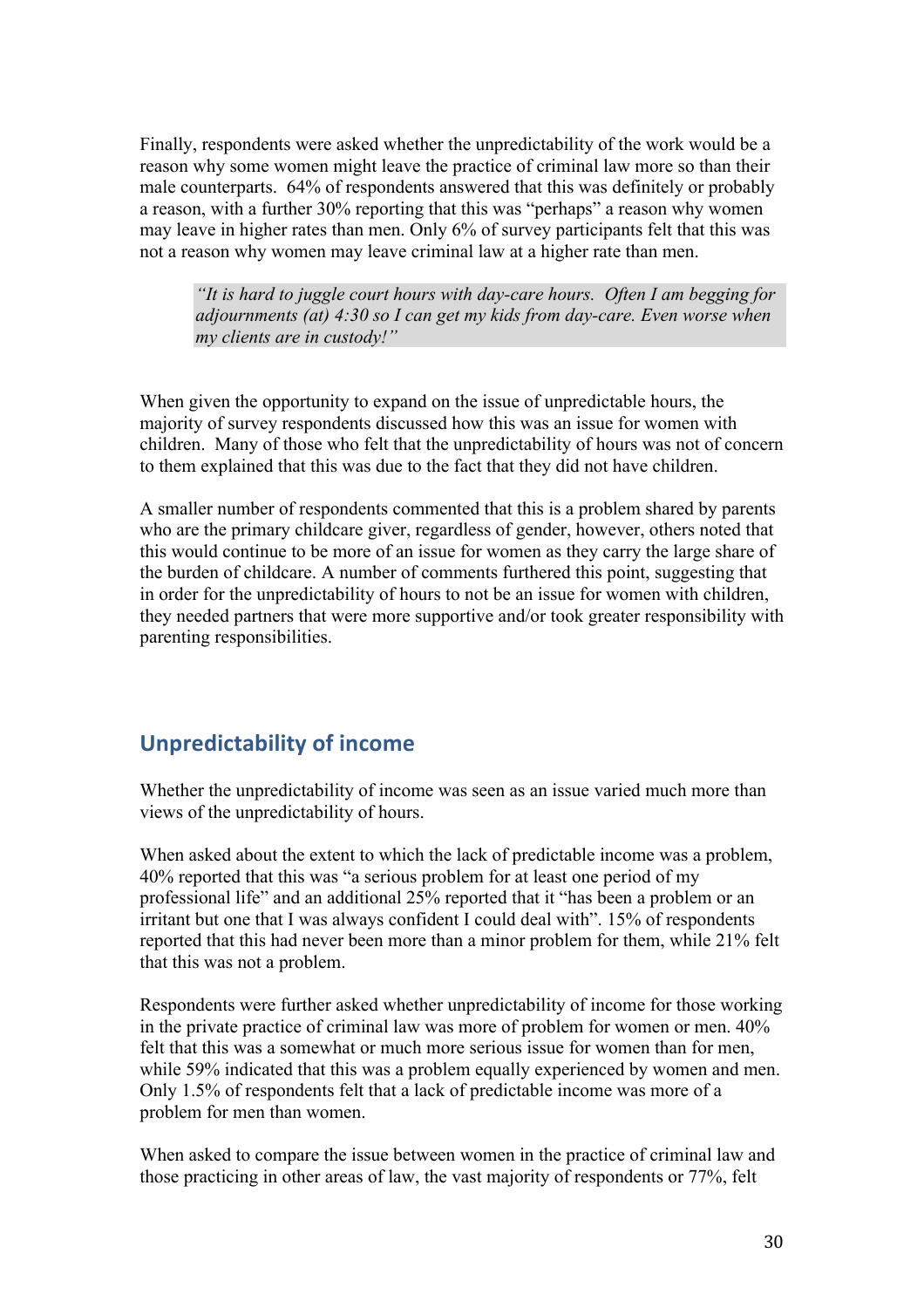that this was somewhat or much more of a problem experienced by women in criminal law more so than other areas of law. 24% of survey participants felt that unpredictability of income was a problem for both women in criminal law and those in other areas, with the issue seen as uniformly impacting women in all areas of law. No respondents felt that that this was more of an issue for women in other areas of law when compared to women in criminal law.

Women were further asked whether the experience of having an unpredictable income could be a reason why women leave the practice of criminal law at higher rates than men. Here, 63% of respondents answered that this definitely or probably was a reason why women may disproportionately leave the practice of criminal law. 31% thought this was possibly a reason, while only 6% thought that unpredictable income was not a reason why women may leave the private practice of criminal law.

## **Difficulties of having and raising children while working in criminal law**

During focus group discussions, it is was often suggested that one of the primary challenges that women in the practice of criminal law face is trying to balance having children and a family life with the demands associated with practicing criminal law. However, while the majority of women in focus groups tended to agree that this was a significant hurdle, others diverged from this argument, suggesting that criminal law work, and being in the private practice of criminal law more specifically was not a barrier. These women saw the lack of set hours as allowing them, to be more flexible in their work, allowing them to better manage home and work needs. Interestingly, survey responses mirror these views with women seeming split between the two polar views. 51% of women indicated that this has been a problem (40% "a serious problem for at least one period of my professional life" and 11% of a problem or an irritant but one that I could deal with". In contrast, 42% of women in the study stated that this has never been a problem for them, with an additional 7% noting that this has never been more than a minor problem in their lives.

Not surprisingly, when asked whether having and raising children while practicing criminal law is more of a problem for women over men, all but one respondent indicated that this was either a much more serious problem (76%) or somewhat more serious a problem (24%) for women than men. One respondent indicated that this was equally a problem for men and women in the practice of criminal law.

Related to this, respondents were asked whether difficulties of having and raising children was specific to women working in private practice of criminal law, or whether it was an issue experienced by women practicing in other areas of law. The large majority of survey respondents (78%) stated that they felt this was more of a problem for women in private practice over other areas of law. Only 22% felt that this was an equal problem shared by women in all areas of law.

Finally, survey participants were further asked whether they thought difficulties with having and raising children while practicing criminal law could be a reason why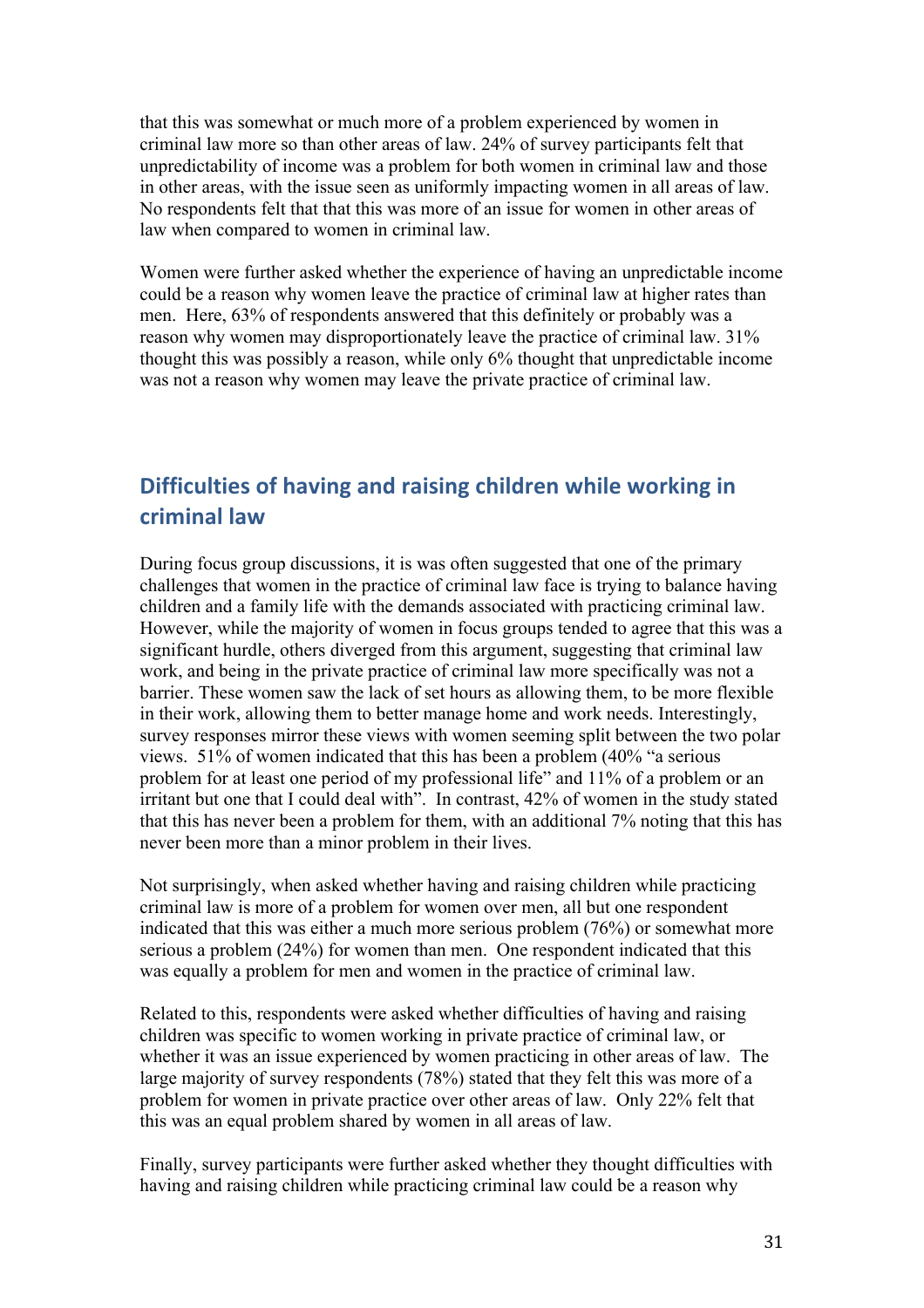women leave the practice of criminal law at higher rates than men. An overwhelming majority of respondents (88%) agreed that this was a reason for women leaving, with 58% indicating that was 'definitely' and 30% indicating it was 'probably' a reason. An additional 11% reported that it could be a possible reason, while only 2% stated that this was probably not a reason why women leave criminal law.

*"Women are still expected to be the primary care givers in early years. Breastfeeding, doctor's appointments, taking days off work when the child is sick. Leaving practice for an extended period of time WILL cause you to lose clients. You will not get new clients while away. When you come back to practice, it is like starting almost from scratch. It has been very very difficult. As well, the activities that used to transpire in the firm, drinking after work etc., are much more difficult to participate in when you want to be home with your child. You are seen as less deserving of referrals because you have other priorities at home."*

Respondents' comments on the difficulties of having children while practicing criminal law reveal that the majority of women, regardless of whether they have children or not, see having children while practicing criminal law to be a significant challenge. Reasons for this include the lack of maternity leave, and as mentioned in other parts of the survey, how the unpredictable hours make child-care a challenge. A number of women noted that the only way that women can effectively balance parental responsibilities with the demands of work is if they have a supportive partner who takes an active role in co-parenting. For some women, the absence of such support was the real barrier. A small number of women expanded on this argument by noting that challenges for women in the practice of criminal law were importantly not problems within the profession, but rather were indicative of continued sexism in the domestic sphere where women continue to take on the majority of parenting and family obligations, regardless of the nature of their careers.

A number of women commented that they did not have children yet, but that they were already anticipating some of the challenges that they would face once they decide to start a family. For a number of these women, the security and support offered to those working in a Crown environment was seen as a possible solution, despite being passionate about the importance and interest in defence work.

## How women with other family obligations are treated by **other criminal justice actors and colleagues**

Respondents were further asked about how they felt they were treated by others in the criminal justice system, such as judges, Crown counsel, court staff and as well by people working in their offices when it came to dealing with family obligations. Interestingly, respondents were split on this topic, with approximately half viewing it as a concern, with the other half not seeing it as an issue. Over a quarter of respondents indicated that how they were treated when it came to family responsibilities was a serious problem for them. Nearly another quarter of respondents indicated that the way they were treated by other criminal justice actors due to their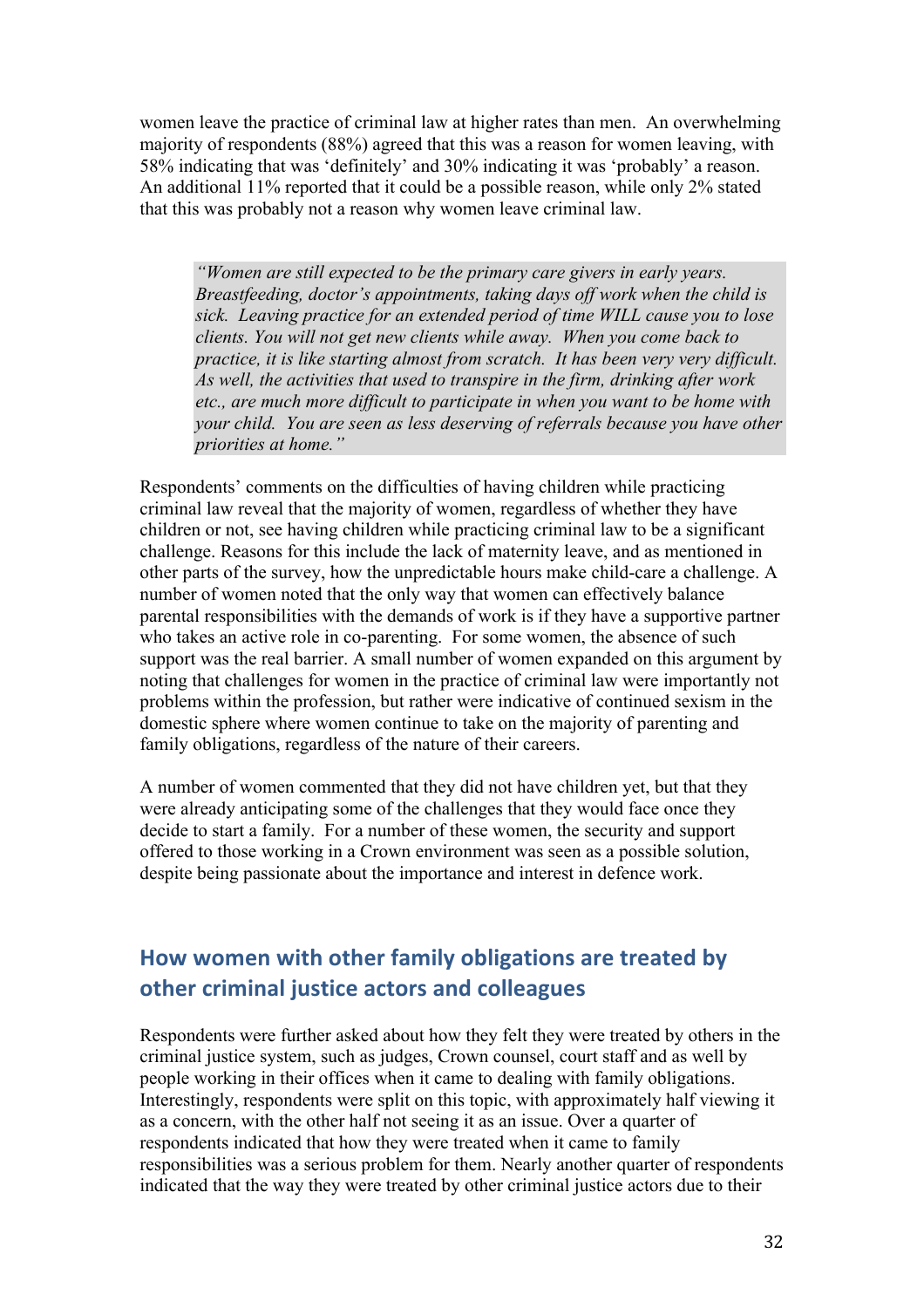family obligations was a problem, but one that they felt that they could deal with. In contrast, 21% reported that this had never been more than minor problem for them, with an additional 30% viewing this as something that was not at all a problem.

When canvassed about whether treatment by other criminal justice actors, including people working in one's own office was more of an issue for women than men, fully 85% of respondents felt that this was a more serious problem for women than men (split about equally between 'much more serious' and 'somewhat more serious'), with 15% perceiving this as an equal issue for men and women. No respondents found treatment by other criminal justice actors to be a more serious issue for men than women.

Whether treatment of women who have other family obligations by colleagues and others in the criminal justice system was a unique issue faced by women in the practice of criminal law was examined. 60% of survey participants indicated that this was indeed more of a concern for women in criminal law over other areas of law. However, 36% of respondents reported that this was an equal issue shared by women in all areas of law. Finally, only 3% felt that this was more of a problem for women working in other areas of law.

Survey participants were further asked if the ways in which women with family obligations were treated by other criminal justice actors and colleagues was a reason why women may leave the practice of criminal law at higher rates than men. 66% indicated that this was definitely or probably a reason for women leaving criminal law. A further 26% felt that this was a possibility. Only 8% of survey participants did not see this issue as a reason why women are leaving the practice of criminal law.

*"Many lawyers are expected to prioritize their careers above everything else, including their families. As women are still more likely to be primary caregivers and/or the administrators of their households, this isn't always possible. The legal profession needs to remember that it works FOR society – including the family unit, which is the basic building block of society – rather than against it."*

A number of women commented on how those with family obligations are treated by judges and other lawyers, including those working in their own offices. A number of women reiterated that there is simply no room for family obligations in firms and the courtroom, with some relaying stories of colleagues being fired after returning from maternity leave due to ongoing family obligations as well as judges refusing to accommodate requests for delays citing that the "the Court of Appeal doesn't give mat leave". While a number of women reported not receiving or witnessing any kind of poor treatment of women by criminal justice actors, for those who have, the gendered nature of this treatment is not lost on them.

## **How women are treated in the courtroom**

*"If I get called Little Lady in court one more time…"*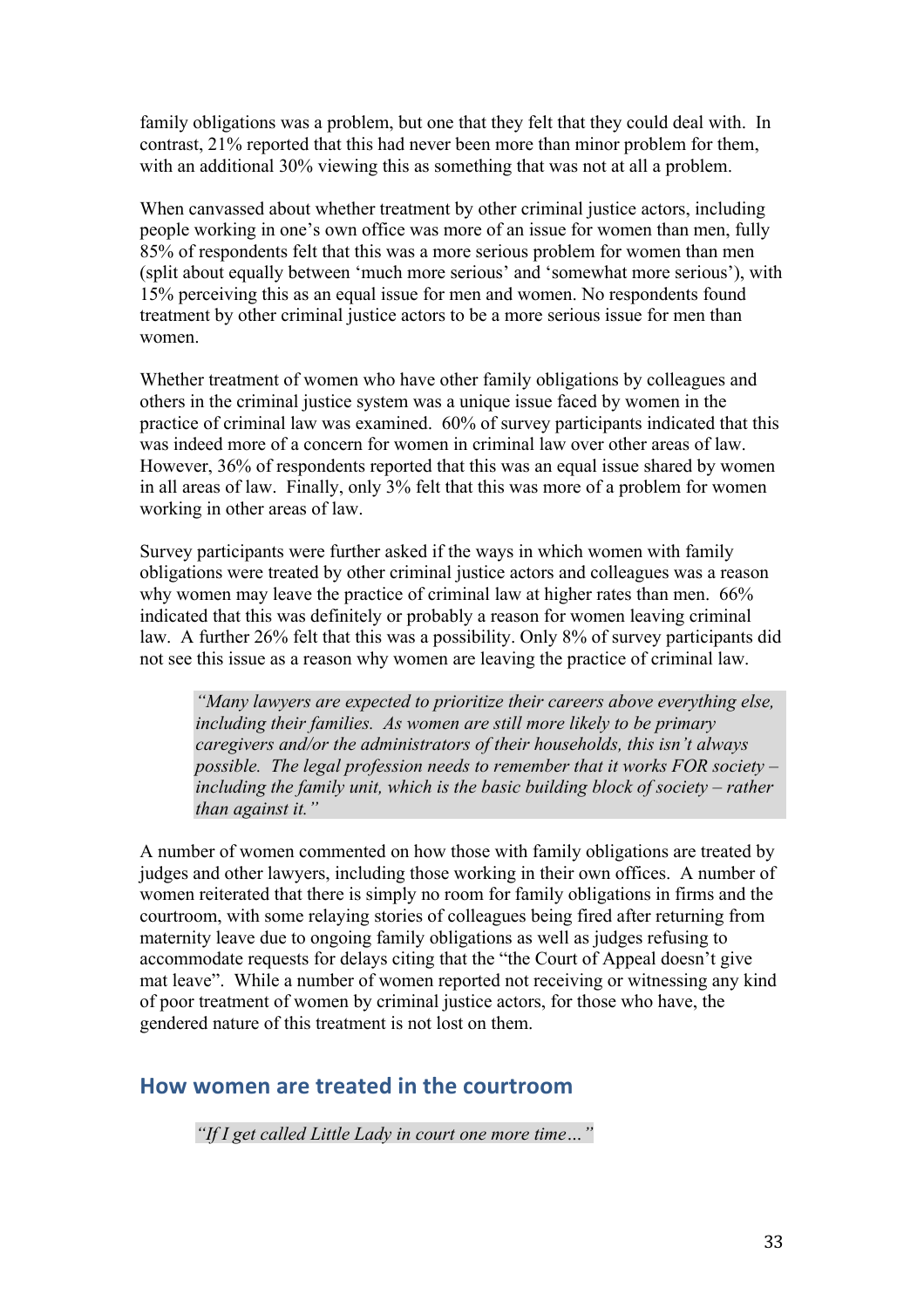The issue of how women and men are treated in the courtroom was posed, asking generally whether women are treated differently than men in the courtroom. 78% of women indicated that women are treated differently, with only 22% reporting that men and women are treated equally.

When given the chance to elaborate, many responded, relaying stories of their own experiences and views on how women are treated in the courtroom. The vast majority of comments addressed how women are often (but not always) treated differently in the courtroom than men. Many discussed feeling disrespected by Crowns, judges, and/or court staff, with some noting that this was particularly the case for younger females. Discussions surrounded feeling patronized and not taken seriously in the courtroom, in a way that male colleagues were not, as well as being spoken to in a condescending manner seemingly reserved for female lawyers. Men were seen as receiving more deference in the courtroom, regardless of experience. Further, a number of respondents noted differences in how confidence was received in the courtroom, with confidence appearing more acceptable from men, but when exhibited by women, is often interpreted as unnecessarily aggressive. Only a small number of women reported that they themselves had never received poor or differential treatment in court, or had not seen women being treated differently from men. However, the vast majority of survey participants' commented the negative treatment of women in court, both by men and other women. A number of these women cited experiencing this differential treatment in court as clear instances of sexism.

Interestingly, being treated "the same" as men was not always seen as beneficial, with a few women raising the issue of judges treating women and men the same in the courtroom, neglecting to acknowledge the differences between the two that may require consideration, such as different child-care responsibilities and the double-duty that many female lawyers play. In this way, being treated no different from men was in itself problematic as requiring the same standards in these instances was seen as unattainable due to familial obligations.

## **Reliance on legal aid clients/certificates**

A concern that was raised frequently during focus group discussions involved the ways in which lawyers are compensated by LAO. In the survey, women were asked whether a reliance on legal aid clients/certificates rather than private clients pose any special challenges to women in the private practice of criminal law. Survey respondents were somewhat split in their views on this issue, with 53% stating that this did pose a challenge to women, while 47% indicated that this did not pose a specific issue for women.

When providing an explanation for this, a number of women discussed the lack of adequate compensation for the work done, with many suggesting that many more hours are worked than what LAO pays for. Others noted the constant delay in payment for certificates. However, few discussed why this as a specific problem for women, but more so a general frustration associated with dealing with legal aid. A few women discussed how private clients seem to feel more confident hiring a male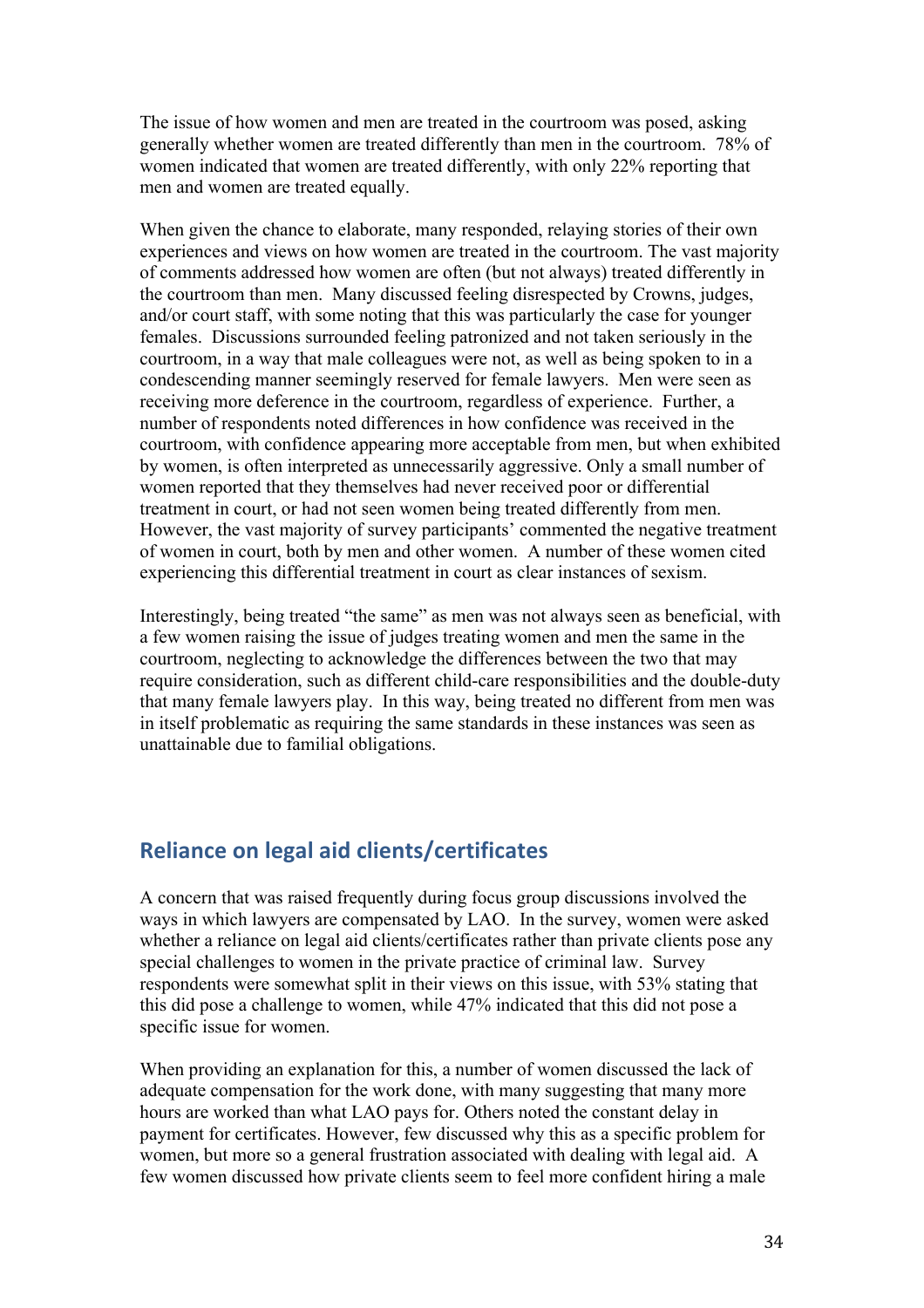lawyer, over a female one, presuming that they will have a better outcome if they are represented by a male lawyer indirectly leading more women to take on legal aid work. Finally, a few respondents discussed how big case management files tended to be awarded to male lawyers, with these being the only reliable sources of legal aid income. Overall, for many women, the frustration associated with dealing with legal aid was immense yet for many their practice depended on that source of income. For some, this frustration and hassle was seen as a contributing reason for women to leave the private practice of criminal law.

*"Relying on LAO creates added burdens in terms of running a business, dealing with LAO bureaucracy, managing cash flow and securing a reasonable income. If faced with these additional stresses while raising a family, many women seem to chose staying home or moving to another area."*

## **Considering leaving?**

*"Daily! It is often simply not worth the trouble. I do not make any money. I spend way too much of the time I have available to work on doing administrative tasks for my practice, such as dealing with LAO billings, discretionary increase requests."*

When faced with the question of whether they had ever considered leaving the practice of criminal law, the majority of women (61%) reported that they had contemplated leaving. Survey participants were further asked to elaborate on the reasons they had considered leaving as well as the reasons that made them to stay in private practice.

#### **Reasons to leave**

The most commonly expressed reason to leave private practice was due to the need to increase their income, particularly when the amount of hours women tended to work was considered. Many discussed that the limited financial compensation for the amount of time that they spent and they amount of stress that they experienced often did not seem worth it. Legal aid's low rate of pay was often cited as a contributing problem. For many women, their income level was not nearly enough to compensate for the demands of the job.

*"Women are treated poorly when they make childcare a priority. This is an old boys club that emphasizes face-time. This creates a glass ceiling environment in many respects."*

For many women, the manner in which defence lawyers are treated in general, and women in particular, was a key reason to consider leaving the practice of criminal law. Many reported feeling that criminal law was a poor environment for women to work in, with others discussing feelings of being "dumped on" by media, Crown lawyers, court clerks, judges, and even their clients. The private practice of criminal law was seen as very much still an "old boy's club", leaving many women wondering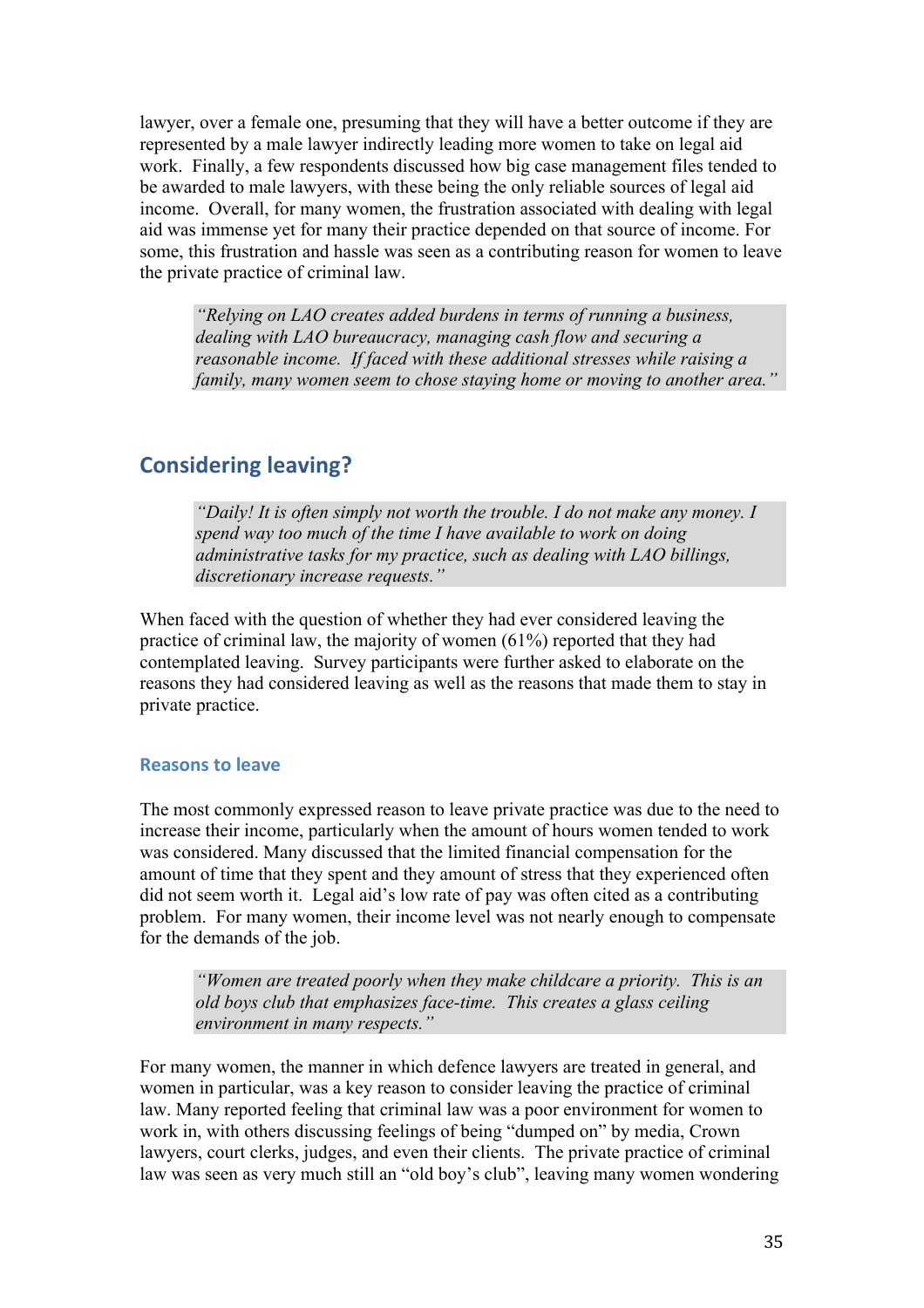feeling poorly treated simply because they are women and reconsidering why they ought to stay in the practice.

However, many continue to stay because of their passion for defence work. This reason was raised by the majority of women who discussed how they were most interested in criminal defence work and could not imagine working in other areas of law, despite the better hours, benefits, and higher pay. Others indicated that they had stayed simply because the right opportunity to leave had yet to present itself. Finally, some cited the flexibility afforded to them as reasons they have stayed in the private practice of criminal law.

#### Factors associated with staying in private practice

Women who were called to the bar more than 10 years ago were asked what they considered accounted for the fact that they are still in the practice of criminal law, in contrast with the decisions of many women to move to other kinds of work. A large number of women attributed their ability to stay in private practice to the support of their partners. Women who had partners who shared in the parental responsibilities or who were stay at home parents or whose partners had a higher income, placing less pressure on them financially, were cited as factors associated with lasting in defence work. Other women attributed their ability to stay in private practice to supportive firm environments, providing women with both emotional and professional support, as well as the financial means to continue practicing in an area they are passionate about. Finally, a number of women discussed how they were able to financially afford to stay in criminal defence work due to the diversification of their practice, splitting their time between criminal law and other areas of law and/or teaching law.

#### **Reasons why women may leave private practice**

Of those survey participants who were called to the bar within the past 10 years, 81% indicated that there are factors that would lead them to leave the private practice of criminal law. Conversely, 19% indicated that there was no reason they would leave.

*"I struggle to come up with a realistic plan for when I choose to have a family and the challenges presented while trying to run a private practice. I'm having to remind myself that relatively speaking, these will be short-term challenges, but realistically, the decision to have a family and the length of any maternity leave seems to be dictated by what I will be able to afford when the time comes."*

A number of common factors were raised that some felt could lead them to leave criminal law. The most common reason mentioned was related to decisions to leave if one could not afford to have a family or if working in the private practice of criminal law posed too great a challenge to maintaining some balance between work and family life. Related to this were anticipations of leaving due to the insufficient income private practice work allowed them to earn. A number of women indicated that if presented with a more stable, less stressful, better paying job with benefits, they would likely take that opportunity and leave private practice. This was discussed by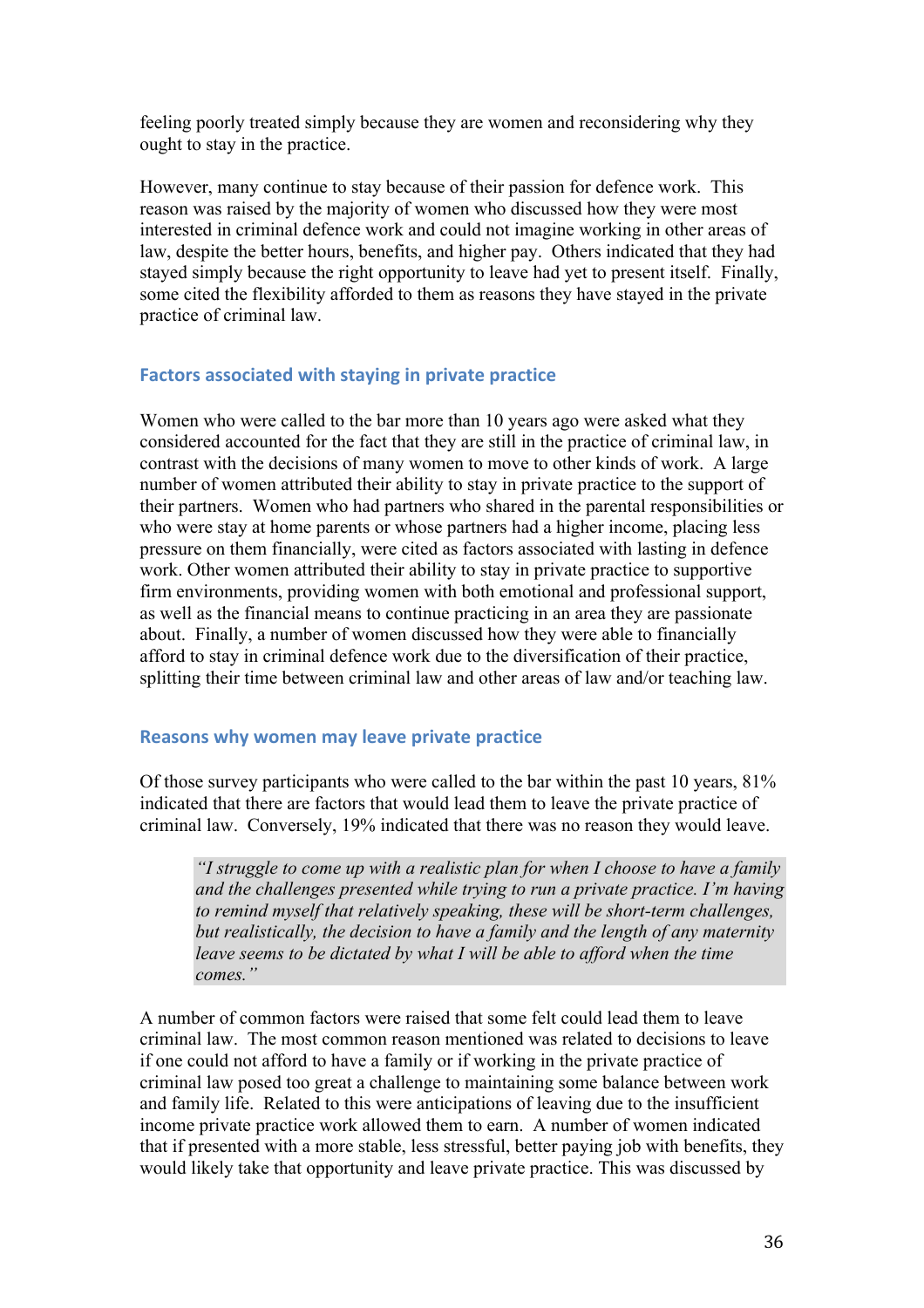many despite the fact they maintained that they still loved the work that they did. For these women, the passion and interest in the work would have to be sacrificed for a more secure and less stressful work life.

After asking survey participants what they perceived were and were not contributing factors associated with why some women may choose to leave criminal law, particularly defence work, the remainder of the survey sought to explore possible remedies aimed at improving the experience of women in the private practice of criminal law. The following section will focus on these recommendations.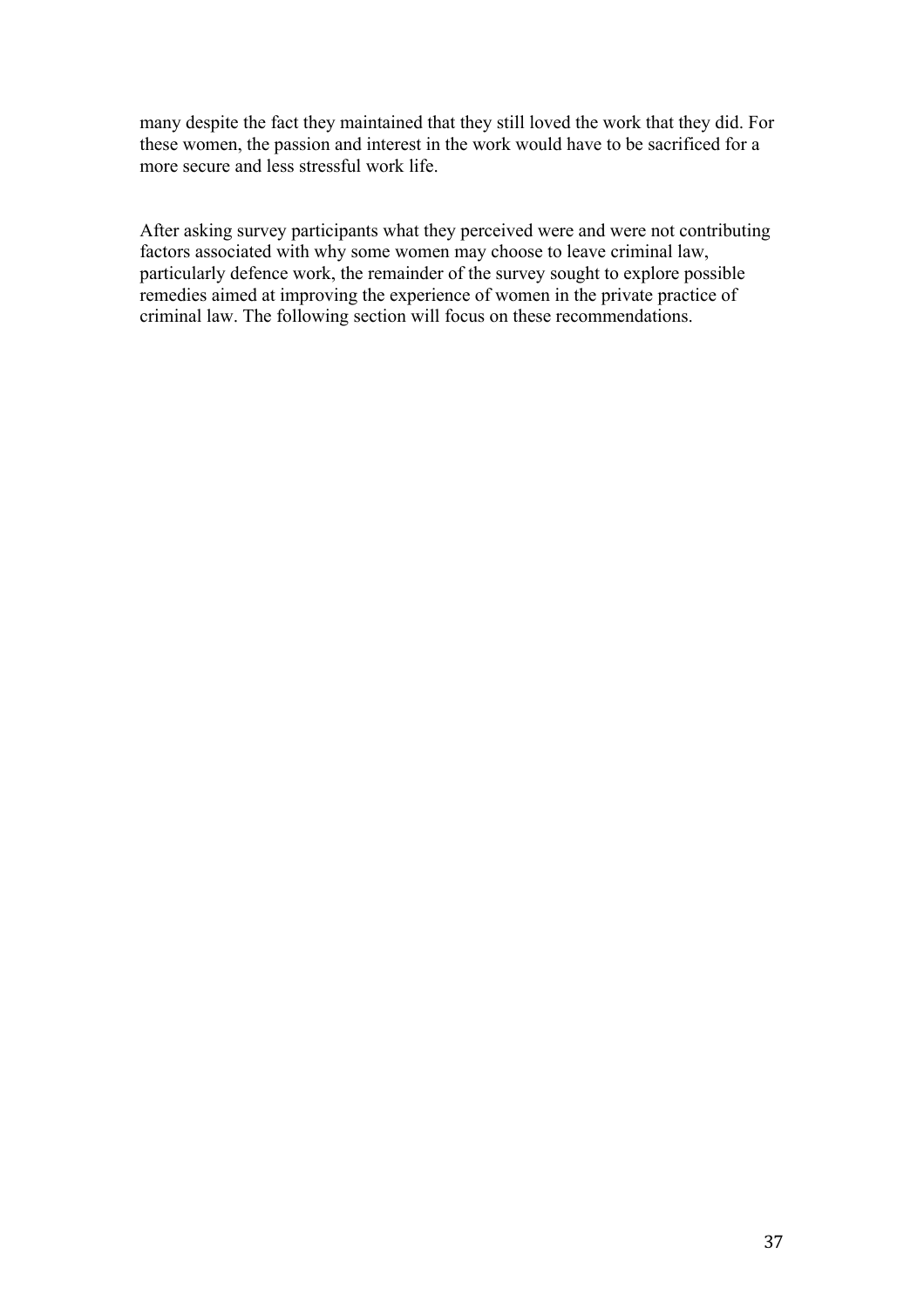# Recommendations for Change: **Responses from Survey Participants**

After canvassing survey respondents on the kinds of issues that they saw as barriers to the retention of women in the practice of criminal law, respondents were then asked to comment on what they thought could be done to better improve the current situation within the legal profession, by the Criminal Lawyers' Association*,* and by Court administration. These open-ended questions gave women the opportunity to voice their views on the kinds of change that they felt was needed, if any, to improve the experiences of women working in criminal law. As such, the recommendations outlined in this section are those made by the survey participants themselves.

## **Changes within the profession**

When survey respondents were asked what could be done, if anything, within the profession to improve the experience of women in the private practice of criminal law, a number of common themes emerged.

- 1. The need for greater mentorship of women. Many women raised this as a means of improving things for women within the profession, with many discussing the need for greater support of lawyers who have just been called to the bar. While some women indicated that they themselves had received mentorship from more senior male lawyers, they sought greater involvement in mentorship by senior female lawyers who could more closely relate to their experiences and specific challenges faced, primarily with respect to balancing family and work obligations.
- 2. Creating a system of support for women to be able to take maternity leaves. Women suggested that firms rethink their insurance policies to allow for greater maternity leaves while also considering more flexible work hours to allow women to better balance their family obligations with those of their career.
- 3. The need for greater referrals from women to women was mentioned by a number of survey participants. It was suggested that men are already referring clients to other men, it was time women started referring clients to other women.
- 4. The education of the judiciary was raised as an important practice to improve the experiences of women in the practice of criminal law. Many cited the need for judges to stop punishing women for having to leave court by 4:30 to pick up children in child-care. Further, the need for judges to be made better aware of how comments they make in the courtroom may in fact be sexist, creating a troubling work environment for many female lawyers. It was hoped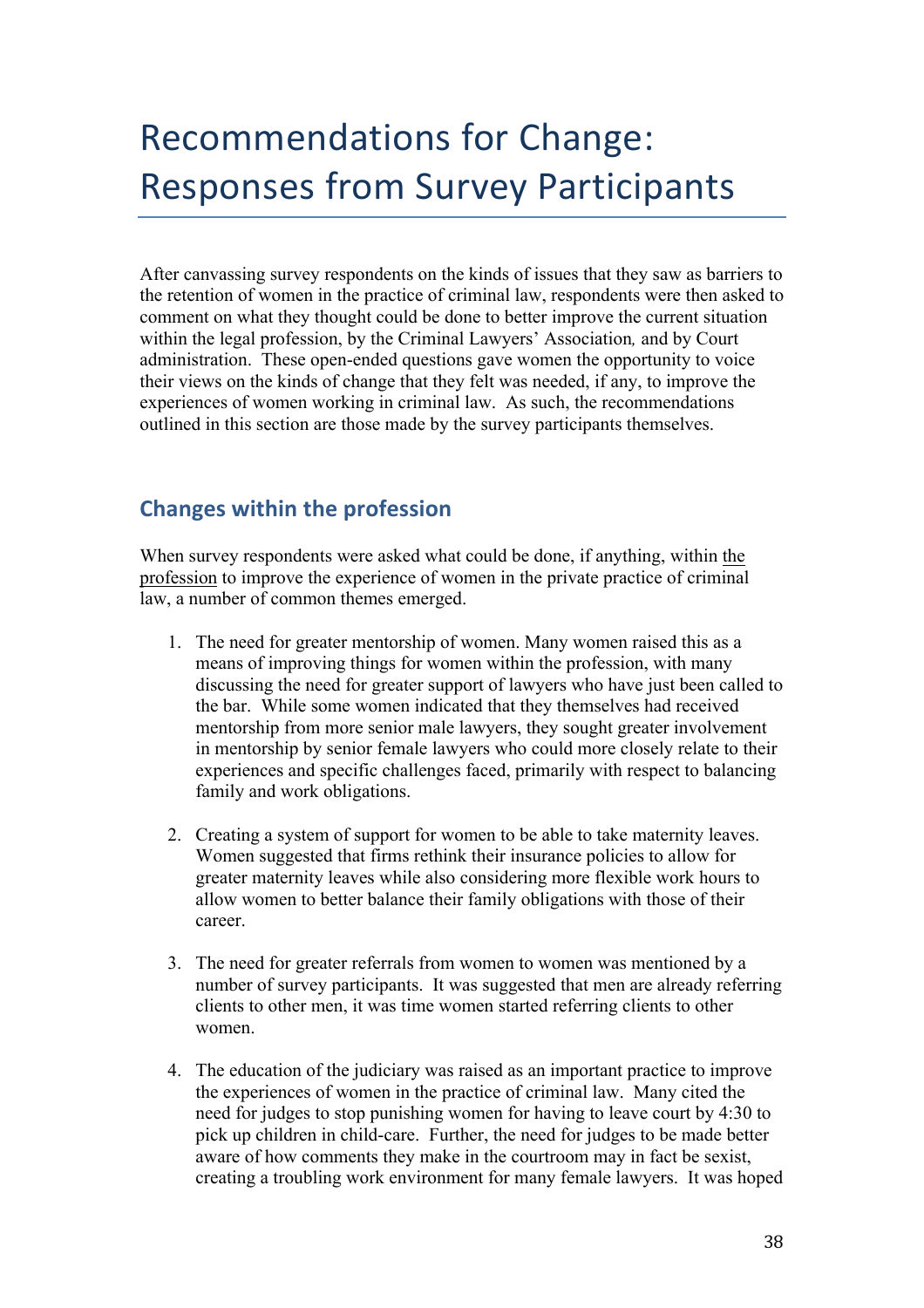that through such initiatives that greater gender parity could be experienced in the courtroom.

5. The enhancement of LSUC's Parental Leave Assistant Program was raised as an integral change within the profession that could greatly aid women in the practice of criminal law. It was suggested that while the current level of assistance provided was helpful (to those who qualified for it), increased funding could help better cover expenses allowing women to take longer maternity leaves. Further arguments were made that the assistance should be made available to *everyone* regardless of business income, with many noting that the majority of women earn more than what the income cut-off is currently set as.

## **Changes by the Criminal Lawyers' Association**

Similarly, participants were asked what could be done, if anything, by Criminal Lawyers Association that could lead to greater retention of women in the practice of criminal law. A number of dominant themes emerged:

- 1. Desire for greater opportunities for mentorship were raised, where, as discussed above, women sought greater instances of mentorship from senior criminal lawyers facilitated through the CLA.
- 2. Need for continued lobbying of LAO was frequently mentioned by participants who sought ways to make working with LAO less cumbersome. Women discussed the need for CLA to continue to advocate for more equitable rates and timely payment for legal aid work, as well as to encourage LAO to move away from the public defender model it seems to be moving toward. It was suggested that if women do not have to work as many legal aid cases to substantiate their income, women will have more time to spend with their families, improving their work-life balance.
- 3. Importance of continued lobbying of LSUC for better funded maternity leave benefits, making it available to everyone who applies for it. This was raised by a number of women who sought continued support from the CLA in lobbying for maintaining and improving the existing parental leave program.

## **Changes by Court administration**

Participants were further asked what could be done, if anything by Court administration to improve the experience of women in the practice of criminal law and possibly lead to greater retention of women in the private practice of criminal law. These suggestions fell into 4 broad areas:

1. Establishing a fixed court end time. Many women suggested that if court has a clear start time, it can have an end time. Doing so would provide a greater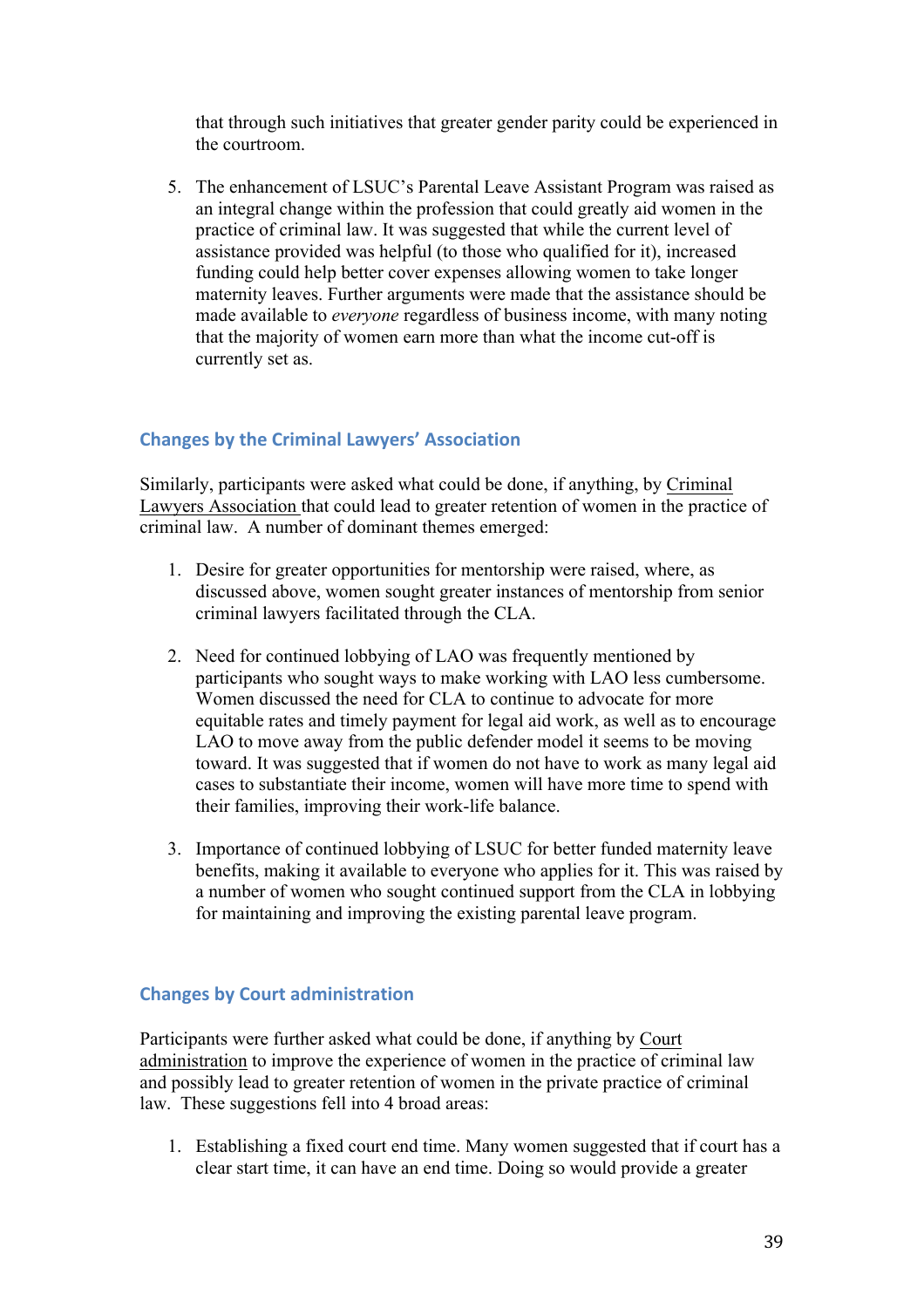level of certainty of when they would be done court, alleviating some of the stress associated with unpredictability of work hours. This would further benefit those lawyers with children who would know exactly when they would be able to pick up their children from day care, after school activities or other child-care arrangements.

- 2. The need to improve the efficiency of the court. It was suggested that this could be achieved by avoiding late start times and minimizing court delays, streamlining paper work, utilizing video conferencing more frequently over brief in person court appearances, and the greater use of technology to communicate between Crown and defence as well as to deal with filing court documents and scheduling trials. It was suggested that steps such as these would improve the efficiency of the court while also freeing up time for already busy defence and Crown counsel. Further, the greater reliance on technology would benefit lawyers with young children who may be able to work effectively from home, particularly when considering the costs and challenges of obtaining child-care.
- 3. Need for greater female representation on the bench. A number of women discussed the need for more female judges to shift the predominantly male culture in the courtroom. It was further suggested that more women should be asked to speak at judge's conferences to better inform the judiciary of the challenges women face in the practice of criminal law.
- 4. Instituting sensitivity training for Crown counsel and judges/justices of the peace. Training was suggested so that these court actors could be made aware of the importance of fair, respectful treatment in court, improving the culture and climate within courtrooms. A number of women further mentioned that judges and justices of the peace should be trained to speak up if they witness sexist behaviour in the courtroom or bullying of any kind.

## **Conclusion**

While individual women may have a number of reasons for leaving defence work, by asking members of the Criminal Lawyers' Association what they think could be done to address some of the challenges, a list of possible changes and steps have been identified. These changes, varying in scope, provide a starting point from which to initiate steps towards improving the experiences of women in the practice of criminal law.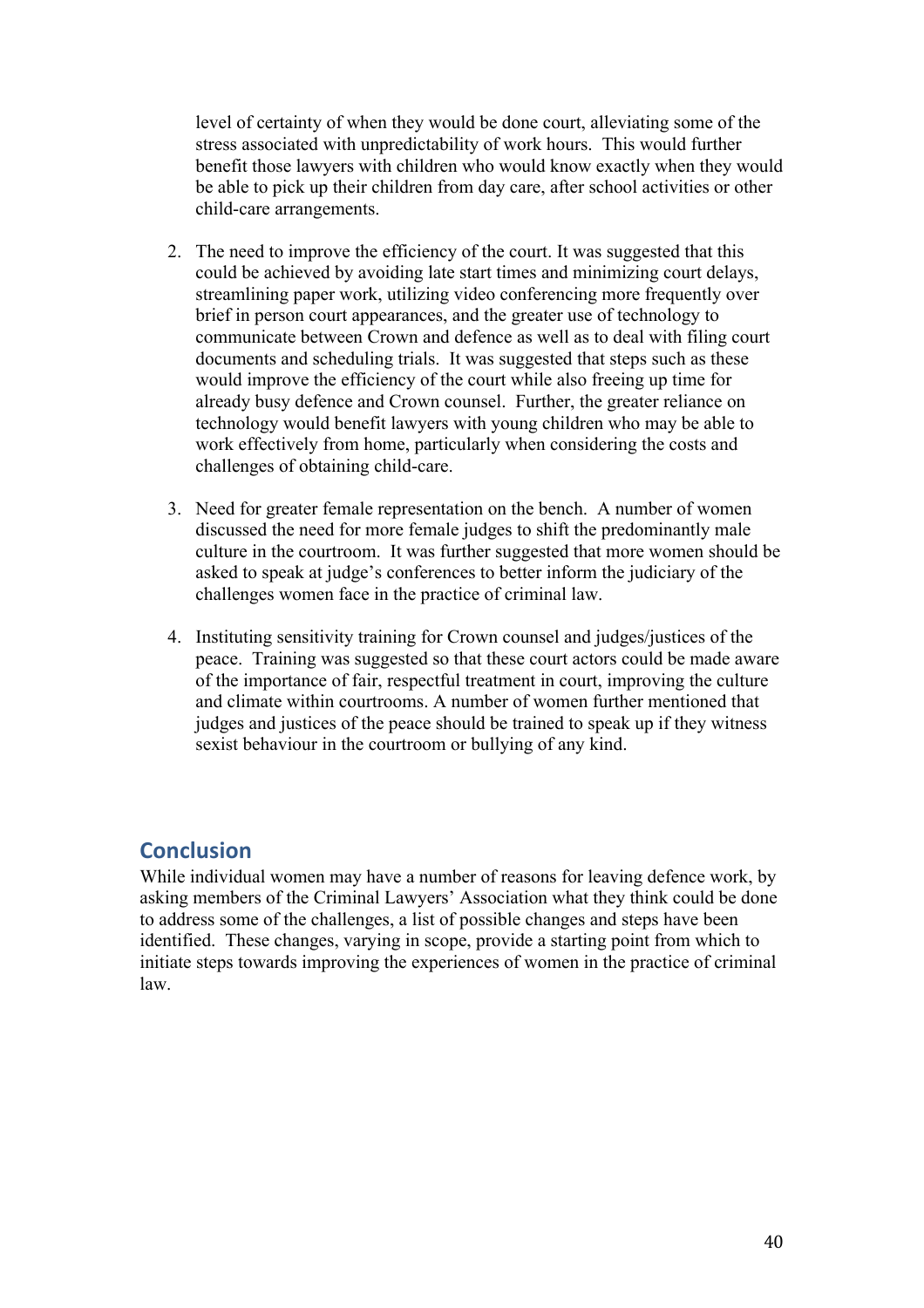# Conclusion

The central focus of this report has been whether women are leaving the private practice of criminal law at higher rates than their male counterparts. While there has been a common presumption and anecdotal observation that this is the case, no systematic research exists on whether this is in fact happening. The purpose of this report has been to try to address this specific question by looking at a number of different sources of information. The four sources of data outlined in this report – focus group data, Legal Aid Ontario data, the Law Society of Upper Canada data, and the survey results of female members of the Criminal Lawyers' Association – have each addressed a different element of this question. Together, they provide a nuanced look at the career paths, patterns, and challenges of women in the practice of criminal law in Ontario.

The answer to the central question on whether there is an issue of retention of women in criminal law, particularly in the private practice of criminal law, is simply yes there is. While there is not necessarily a consensus on this amongst focus group and survey participants, the data presented here suggests that women are indeed leaving the practice of criminal law at higher rates than are men.

The findings presented in this report suggest that a few years after being called to the bar, women are seen to be doing less legal aid criminal law work than are men, as evidenced by the findings from the Legal Aid Ontario data. When we look at the Law Society of Upper Canada data, specifically focussing on lawyers actively engaged in criminal law work, we see that as women move through their careers, they are more likely to be reporting that they are not doing *any* criminal law work as part of their practice when compared to men at the same stage of career.

While the data do not allow for answers as to *why* these women moved away from the private practice of criminal law, the qualitative data from the focus groups and the survey of CLA women suggests that there are a number of common reasons why women are choosing to leave this area of law. It should be mentioned, that this is not simply an issue of people growing bored or uninterested in criminal law, particularly criminal defence work, but rather despite what seems to be a strong passion and commitment for the work, women seem to feel that they need to engage in other areas of legal practice in order to be better able to accommodate family and financial goals. As such, the commonly cited reasons why women have chosen to leave the private practice of criminal law or are contemplating leaving, include the desire for greater job security with better financial compensation, more certain work hours, as well as careers that better accommodate and support the needs of women with children and other family obligations.

The question then turns to what can be done to address this issue of retention. What types of changes are needed to ensure that this area of criminal law is not losing many of its passionate female defence lawyers to other areas of law? While the fact that women are leaving the private practice of criminal law at a higher rate due to perceived barriers and challenges is not overly positive, the findings of this report suggest that there are steps that can be taken to better this experience and in turn,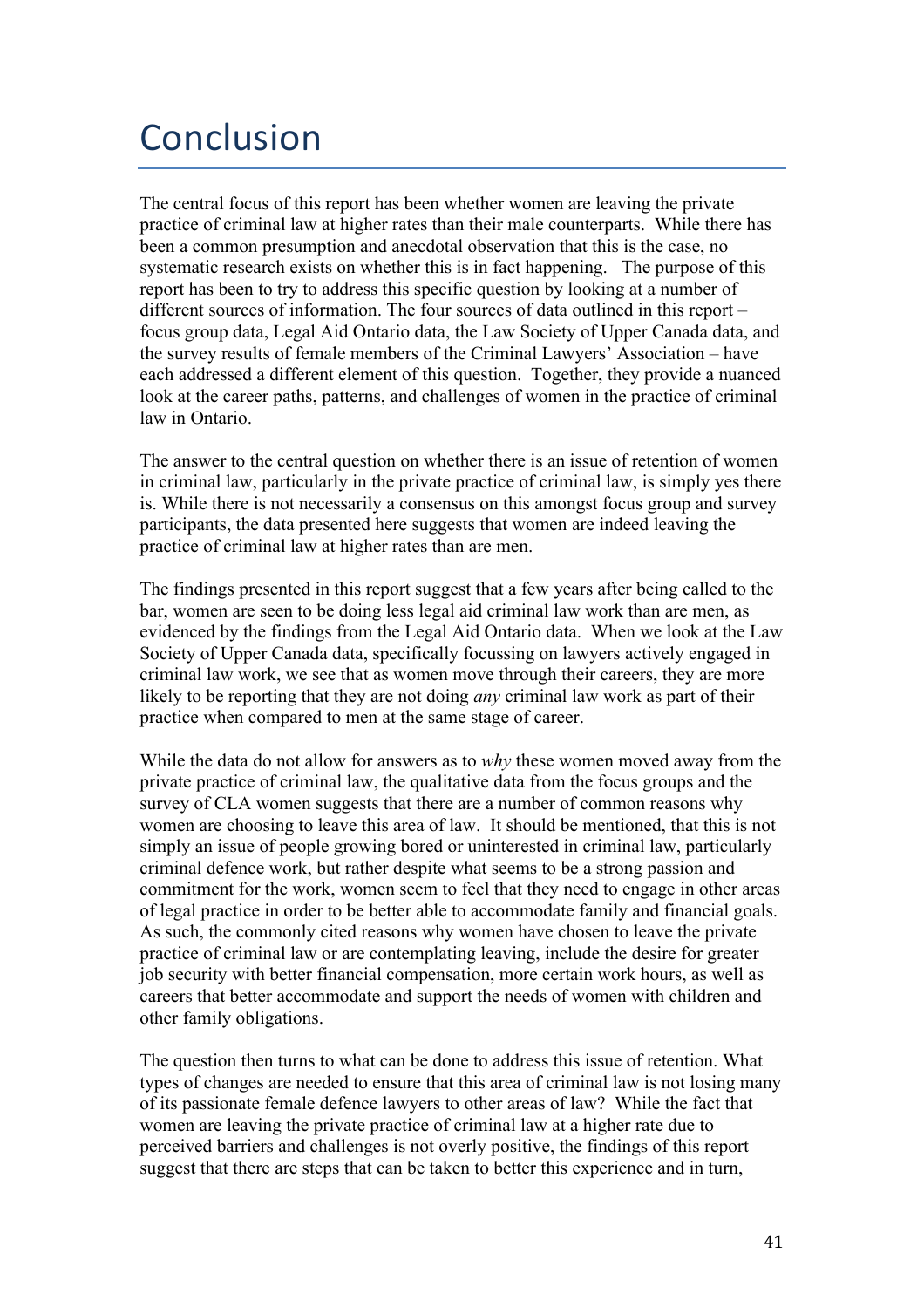achieve better retention of women in criminal law, as discussed in detail in the previous section. Some of the recommendations include:

- A greater commitment from the LSUC to not only continue to fund but also increase the amount of funds available to help lawyers be able to take maternity leaves, while also making funding available to all women who seek it regardless of level of income.
- The development of mentoring opportunities for women by women, particularly for those at early stages of career.
- Greater awareness and shift in how court actors interact to improve the prevailing culture of the court.

While changes such as the last one focussed on shifting culture are likely going to be more difficult to implement and/or take greater time, in the interim, this report has outlined a number of smaller changes that would better accommodate women in the practice of criminal law. It is hoped that through some of these proposed changes, that women who want to stay in defence practice feel that they are supported enough and treated in a way that encourages them to do so.

The encouragement and facilitation of greater mentorship is one example of a smaller shift that could help better retain women in the private practice of criminal law. As many women have discussed, historically there has been a lack of female mentoring by other females, likely due to challenges that women in the private practice of criminal law have faced balancing career and family demands, leaving little time for much else. However, based on the frequency with which it was mentioned, there is a great desire for this kind of support and a belief that women could be better positioned to succeed in criminal law with the help from greater mentorship.

Much like the women who make up the members of the Criminal Lawyers' Association, the challenges that women face in the practice of criminal law are diverse. There is not one single constraint that is likely leading women to leave the private practice of criminal law. In response, not one single strategy will likely remove the barriers that are keeping some women from staying. By bringing together the findings of the 4 different studies included in this report, the diverse needs of women in the practice of criminal law have been highlighted and in so doing, so have possible solutions. The recommendations outlined in this report provide a number of possible changes that could make a significant shift in how women are experiencing the practice of criminal law in Ontario.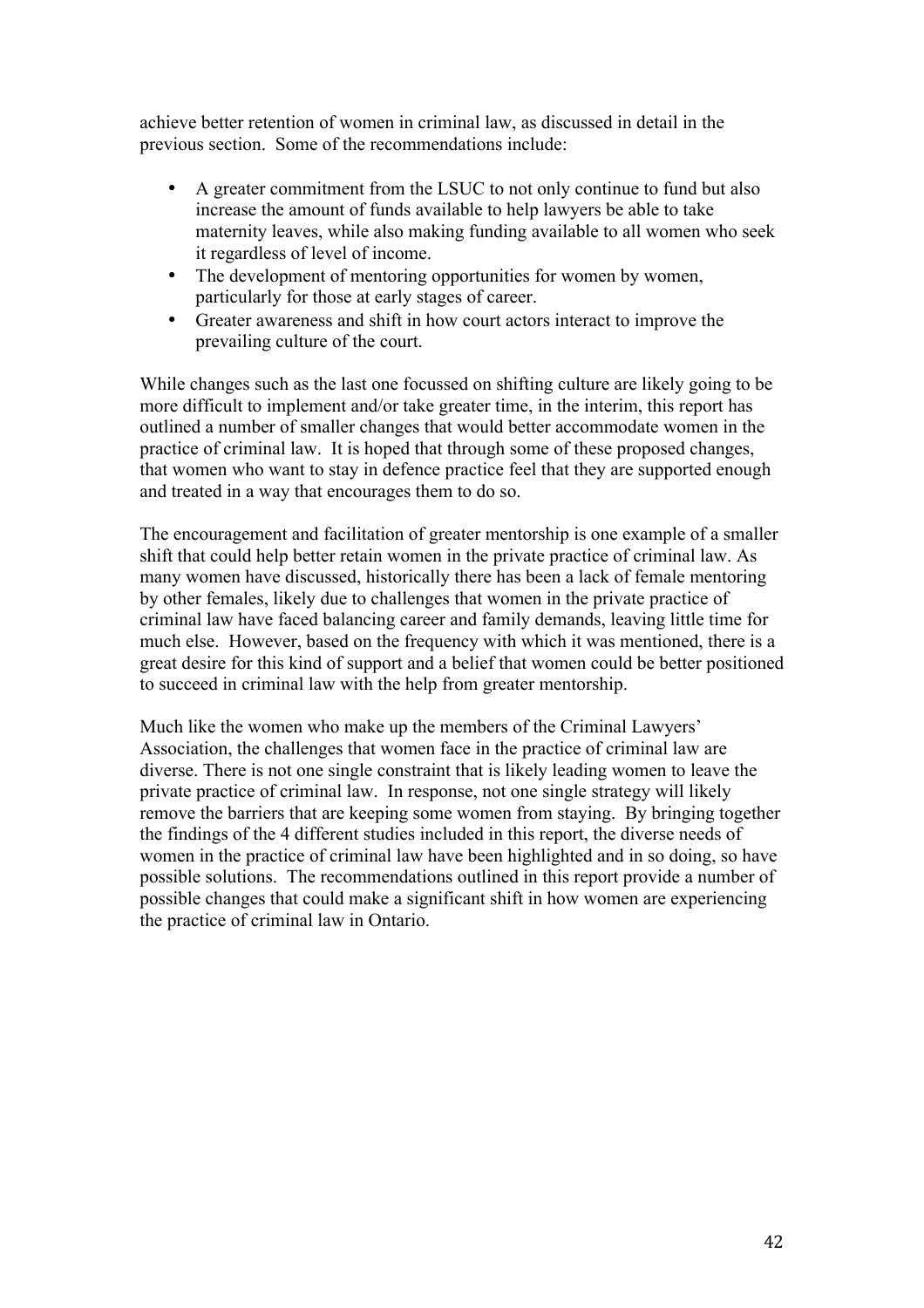## **Appendix A: Women in the Practice of Criminal Law Survey**

Thank you for taking the time to complete this brief survey. We are working with Women in Law Committee of the Criminal Lawyers' Association on a project on the retention of women in the private practice of criminal law. We have been asked to consider whether women face unique challenges in the practice of criminal law and, if so, how those challenges could be addressed. As a result, this survey includes a number of questions on the experiences of women in criminal law in order to get your perspective on what some of these challenges might be. There are no right or wrong answers; we are more interested in your perspective and opinion on these matters.

The survey is relatively brief and so although there are 7 pages, you will quickly see that the next 4 pages each have only four questions, and the questions on each of these pages are structured in a similar fashion.

We seek to maintain the confidentiality of all participants. Your name will not be linked to your survey responses, nor will any other identifying information. All of the responses that you provide will be kept confidential. If there are any questions that you would rather not answer, feel free to skip them and move on to the next question.

You can submit your survey through Survey Monkey, or if you would prefer, completed questionnaires can be sent to me by email at n.madon@utoronto.ca, or to the Criminal Lawyers Association at admin@criminallawyers.ca. They will separate the completed questionnaire from your email and forward the completed questionnaire to me without any identifiers. Alternatively, the survey can be sent by Canada Post to Natasha Madon, Centre for Criminology & Sociolegal Studies, University of Toronto, 14 Queen's Park Crescent West, Toronto, ON, M5S 3K9.

Year of Call:

Percentage of practice, in the past year, that is currently in criminal law:  $\%$ 

Nature of your current practice:

- Sole practitioner
- I work independently but in association with a number of other criminal lawyers.
	- How many lawyers?
- I am part of a firm.
- How many lawyers? Other (Please specify)

In terms of your hours worked, what percentage is typically made up of LAO work?  $\frac{1}{2}$ 

 $\mathcal{L}_\text{max} = \mathcal{L}_\text{max} = \mathcal{L}_\text{max} = \mathcal{L}_\text{max} = \mathcal{L}_\text{max} = \mathcal{L}_\text{max} = \mathcal{L}_\text{max} = \mathcal{L}_\text{max} = \mathcal{L}_\text{max} = \mathcal{L}_\text{max} = \mathcal{L}_\text{max} = \mathcal{L}_\text{max} = \mathcal{L}_\text{max} = \mathcal{L}_\text{max} = \mathcal{L}_\text{max} = \mathcal{L}_\text{max} = \mathcal{L}_\text{max} = \mathcal{L}_\text{max} = \mathcal{$  $\mathcal{L}_\text{max} = \mathcal{L}_\text{max} = \mathcal{L}_\text{max} = \mathcal{L}_\text{max} = \mathcal{L}_\text{max} = \mathcal{L}_\text{max} = \mathcal{L}_\text{max} = \mathcal{L}_\text{max} = \mathcal{L}_\text{max} = \mathcal{L}_\text{max} = \mathcal{L}_\text{max} = \mathcal{L}_\text{max} = \mathcal{L}_\text{max} = \mathcal{L}_\text{max} = \mathcal{L}_\text{max} = \mathcal{L}_\text{max} = \mathcal{L}_\text{max} = \mathcal{L}_\text{max} = \mathcal{$ 

In terms of your income, what percentage comes from LAO clients?  $\%$ 

There are a number of possible factors that people have mentioned might be relevant for criminal lawyers in thinking about whether to continue in the private practice of criminal law. We would appreciate if you would answer four questions about each factor. If the question or the response alternatives do not capture your experience, please add any information that would help us understand your experience.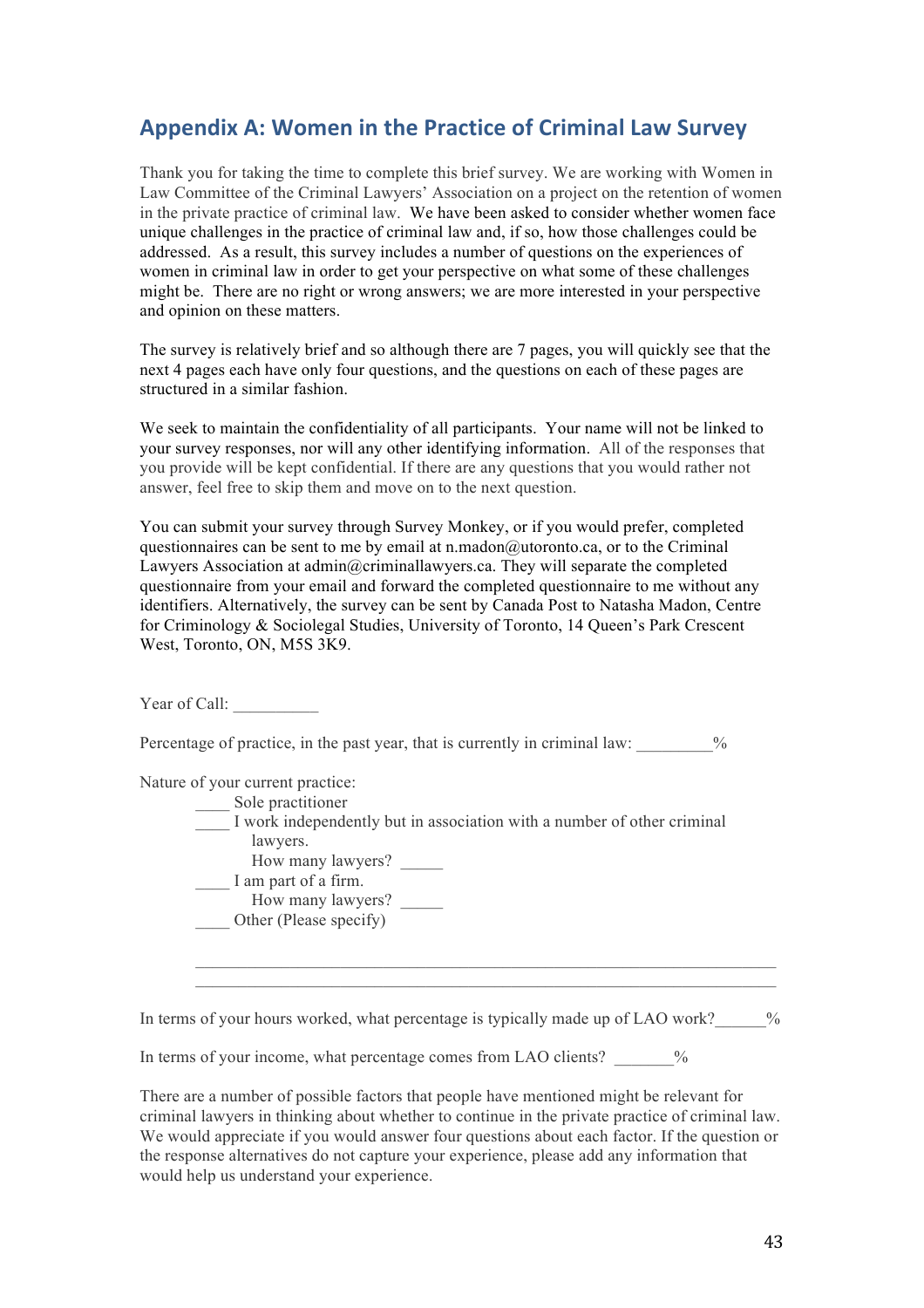#### **(1) The unpredictable hours**

- This has been a serious problem for at least one period of my professional life.
- \_\_\_This has been a problem or an irritant but one that I was always confident I could deal with.
- This has never been more than a minor problem for me.
- This has never been a problem.

#### **Unpredictable hours:**

- It is a much more serious problem for women than men.
- \_\_\_ It is somewhat more serious a problem for women than men.
- \_\_\_ It is equally a problem for men and women.
- \_\_\_ It is somewhat more a problem for men than for women.
- It is much more serious a problem for men than for women.

#### **Unpredictable hours:**

Much more of a problem for women in private practice of criminal law than other areas of law.

- Somewhat more of a problem for women in private practice of criminal law than other areas of law.
- \_\_\_\_ Equally a problem for women in private practice of criminal law and other areas of law.
- Somewhat more of a problem for women in other areas of law than private practice of criminal law.

More serious a problem for women in other areas of law than private practice of criminal law.

**Unpredictable hours:** Do you think that this is a reason that women may leave the private practice of criminal law at rates higher than men?

 $\mathcal{L}_\text{max} = \mathcal{L}_\text{max} = \mathcal{L}_\text{max} = \mathcal{L}_\text{max} = \mathcal{L}_\text{max} = \mathcal{L}_\text{max} = \mathcal{L}_\text{max} = \mathcal{L}_\text{max} = \mathcal{L}_\text{max} = \mathcal{L}_\text{max} = \mathcal{L}_\text{max} = \mathcal{L}_\text{max} = \mathcal{L}_\text{max} = \mathcal{L}_\text{max} = \mathcal{L}_\text{max} = \mathcal{L}_\text{max} = \mathcal{L}_\text{max} = \mathcal{L}_\text{max} = \mathcal{$  $\mathcal{L}_\text{max} = \mathcal{L}_\text{max} = \mathcal{L}_\text{max} = \mathcal{L}_\text{max} = \mathcal{L}_\text{max} = \mathcal{L}_\text{max} = \mathcal{L}_\text{max} = \mathcal{L}_\text{max} = \mathcal{L}_\text{max} = \mathcal{L}_\text{max} = \mathcal{L}_\text{max} = \mathcal{L}_\text{max} = \mathcal{L}_\text{max} = \mathcal{L}_\text{max} = \mathcal{L}_\text{max} = \mathcal{L}_\text{max} = \mathcal{L}_\text{max} = \mathcal{L}_\text{max} = \mathcal{$ 

- \_\_\_ Definitely yes
- $\equiv$  Probably yes
- \_\_\_ Perhaps
- Probably not
- \_\_\_ Definitely not

Any additional comments on unpredictable hours?

 $\mathcal{L}_\text{max} = \mathcal{L}_\text{max} = \mathcal{L}_\text{max} = \mathcal{L}_\text{max} = \mathcal{L}_\text{max} = \mathcal{L}_\text{max} = \mathcal{L}_\text{max} = \mathcal{L}_\text{max} = \mathcal{L}_\text{max} = \mathcal{L}_\text{max} = \mathcal{L}_\text{max} = \mathcal{L}_\text{max} = \mathcal{L}_\text{max} = \mathcal{L}_\text{max} = \mathcal{L}_\text{max} = \mathcal{L}_\text{max} = \mathcal{L}_\text{max} = \mathcal{L}_\text{max} = \mathcal{$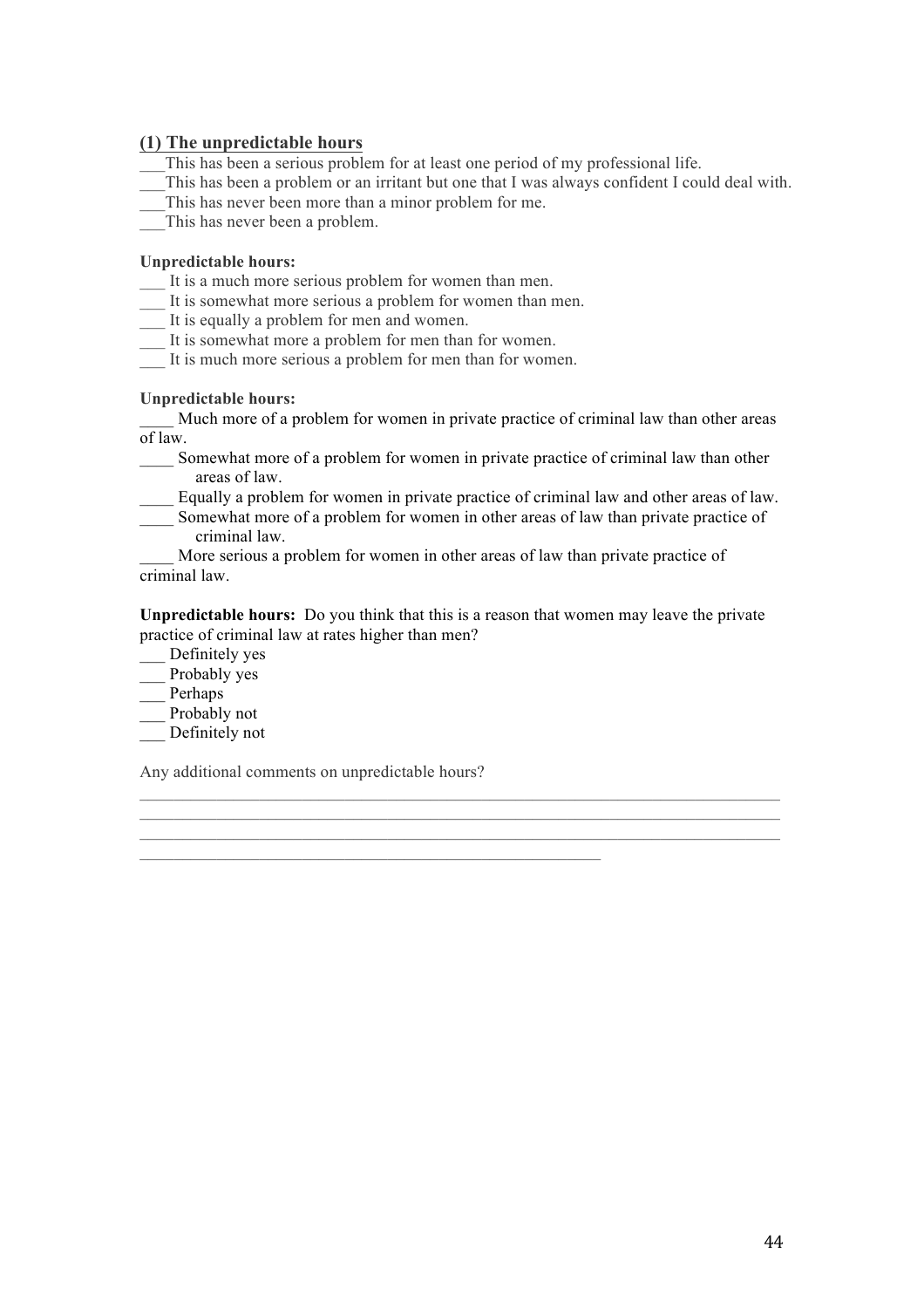#### **(2) The unpredictability of income.**

- This has been a serious problem for at least one period of my professional life.
- \_\_\_This has been a problem or an irritant but one that I was always confident I could deal with.
- \_\_\_This has never been more than a minor problem for me.
- This has never been a problem.

#### **Unpredictability of income:**

- \_\_\_ It is a much more serious problem for women than men.
- It is somewhat more serious a problem for women than men.
- \_\_\_ It is equally a problem for men and women.
- \_\_\_ It is somewhat more a problem for men than for women.
- It is much more serious a problem for men than for women.

#### **Unpredictability of income:**

Much more of a problem for women in private practice of criminal law than other areas of law.

- Somewhat more of a problem for women in private practice of criminal law than other areas of law.
- \_\_\_\_ Equally a problem for women in private practice of criminal law and other areas of law.
- Somewhat more of a problem for women in other areas of law than private practice of criminal law.
- More serious a problem for women in other areas of law than private practice of criminal law.

**Unpredictability of income:** Do you think that this is a reason that women may leave the private practice of criminal law at rates higher than men?

 $\mathcal{L}_\mathcal{L} = \{ \mathcal{L}_\mathcal{L} = \{ \mathcal{L}_\mathcal{L} = \{ \mathcal{L}_\mathcal{L} = \{ \mathcal{L}_\mathcal{L} = \{ \mathcal{L}_\mathcal{L} = \{ \mathcal{L}_\mathcal{L} = \{ \mathcal{L}_\mathcal{L} = \{ \mathcal{L}_\mathcal{L} = \{ \mathcal{L}_\mathcal{L} = \{ \mathcal{L}_\mathcal{L} = \{ \mathcal{L}_\mathcal{L} = \{ \mathcal{L}_\mathcal{L} = \{ \mathcal{L}_\mathcal{L} = \{ \mathcal{L}_\mathcal{$  $\mathcal{L}_\text{max} = \mathcal{L}_\text{max} = \mathcal{L}_\text{max} = \mathcal{L}_\text{max} = \mathcal{L}_\text{max} = \mathcal{L}_\text{max} = \mathcal{L}_\text{max} = \mathcal{L}_\text{max} = \mathcal{L}_\text{max} = \mathcal{L}_\text{max} = \mathcal{L}_\text{max} = \mathcal{L}_\text{max} = \mathcal{L}_\text{max} = \mathcal{L}_\text{max} = \mathcal{L}_\text{max} = \mathcal{L}_\text{max} = \mathcal{L}_\text{max} = \mathcal{L}_\text{max} = \mathcal{$  $\mathcal{L}_\text{max} = \mathcal{L}_\text{max} = \mathcal{L}_\text{max} = \mathcal{L}_\text{max} = \mathcal{L}_\text{max} = \mathcal{L}_\text{max} = \mathcal{L}_\text{max} = \mathcal{L}_\text{max} = \mathcal{L}_\text{max} = \mathcal{L}_\text{max} = \mathcal{L}_\text{max} = \mathcal{L}_\text{max} = \mathcal{L}_\text{max} = \mathcal{L}_\text{max} = \mathcal{L}_\text{max} = \mathcal{L}_\text{max} = \mathcal{L}_\text{max} = \mathcal{L}_\text{max} = \mathcal{$ 

- \_\_\_ Definitely yes
- \_\_\_ Probably yes
- \_\_\_ Perhaps
- \_\_ Probably not
- \_\_\_ Definitely not

Any additional comments on the unpredictability of income?

 $\mathcal{L}_\text{max}$  , and the contract of the contract of the contract of the contract of the contract of the contract of the contract of the contract of the contract of the contract of the contract of the contract of the contr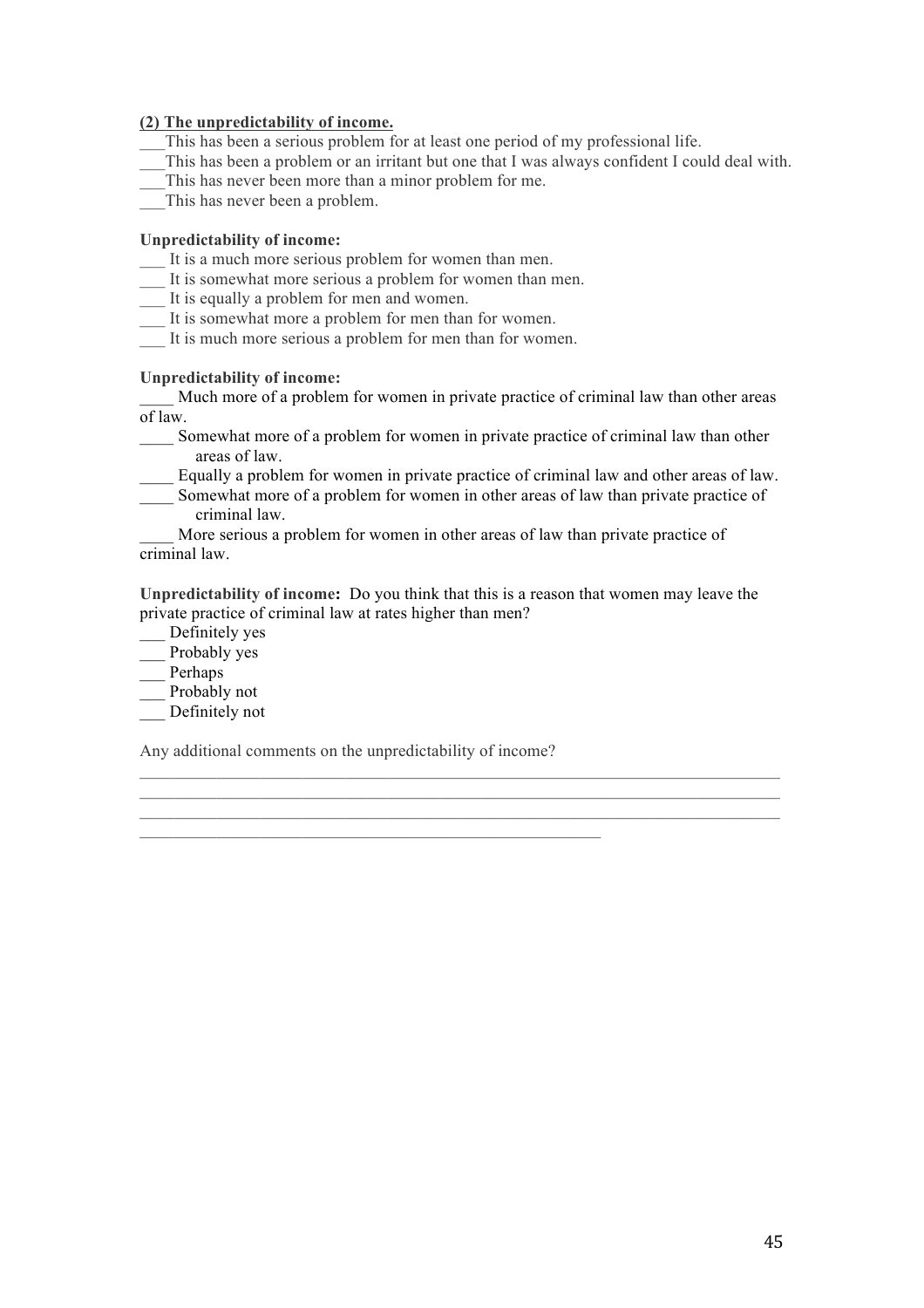#### **(3) The difficulties of having and raising children while practicing criminal law**

This has been a serious problem for at least one period of my professional life.

- \_\_\_This has been a problem or an irritant but one that I was always confident I could deal with.
- \_\_\_This has never been more than a minor problem for me.
- This has never been a problem.

#### **Difficulties of having and raising children while practicing criminal law:**

- \_\_\_ It is a much more serious problem for women than men.
- It is somewhat more serious a problem for women than men.
- \_\_\_ It is equally a problem for men and women.
- \_\_\_ It is somewhat more a problem for men than for women.
- It is much more serious a problem for men than for women.

#### **Difficulties of having and raising children while practicing criminal law:**

Much more of a problem for women in private practice of criminal law than other areas of law.

- Somewhat more of a problem for women in private practice of criminal law than other areas of law.
- \_\_\_\_ Equally a problem for women in private practice of criminal law and other areas of law.
- \_\_\_\_ Somewhat more of a problem for women in other areas of law than private practice of criminal law.

More serious a problem for women in other areas of law than private practice of criminal law.

**Difficulties of having and raising children while practicing criminal law:** Do you think that this is a reason that women may leave the private practice of criminal law at rates higher than men?

- \_\_\_ Definitely yes
- \_\_\_ Probably yes
- \_\_\_ Perhaps
- $\equiv$  Probably not
- \_\_\_ Definitely not

Any additional comments on the difficulties of having and raising children while practicing criminal law?

 $\mathcal{L}_\text{max} = \mathcal{L}_\text{max} = \mathcal{L}_\text{max} = \mathcal{L}_\text{max} = \mathcal{L}_\text{max} = \mathcal{L}_\text{max} = \mathcal{L}_\text{max} = \mathcal{L}_\text{max} = \mathcal{L}_\text{max} = \mathcal{L}_\text{max} = \mathcal{L}_\text{max} = \mathcal{L}_\text{max} = \mathcal{L}_\text{max} = \mathcal{L}_\text{max} = \mathcal{L}_\text{max} = \mathcal{L}_\text{max} = \mathcal{L}_\text{max} = \mathcal{L}_\text{max} = \mathcal{$  $\mathcal{L}_\text{max}$  and  $\mathcal{L}_\text{max}$  and  $\mathcal{L}_\text{max}$  and  $\mathcal{L}_\text{max}$  and  $\mathcal{L}_\text{max}$  and  $\mathcal{L}_\text{max}$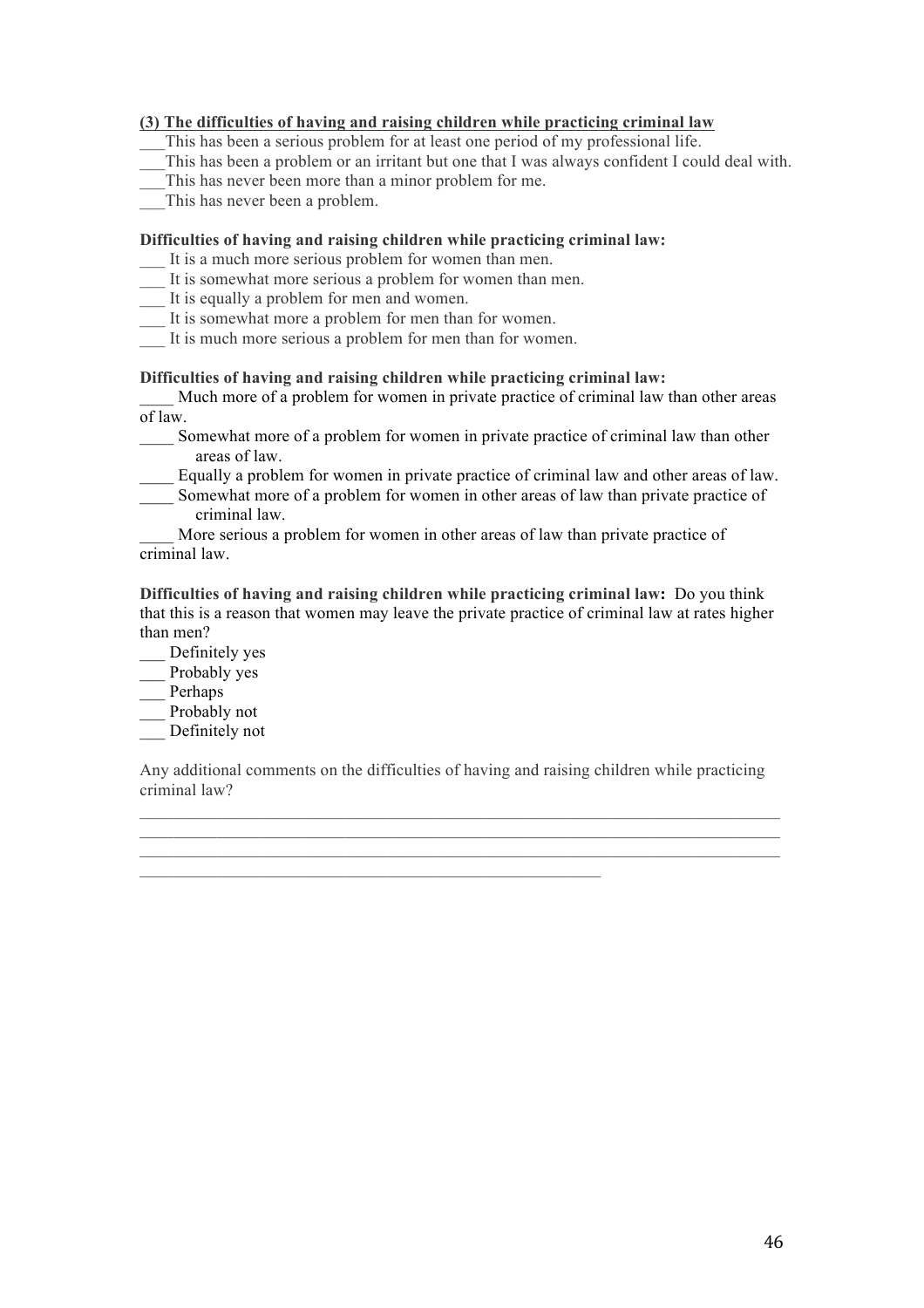#### **(4) The treatment of women who have other (e.g., family) obligations by other people working in the justice system, including people working in your office.**

\_\_\_This has been a serious problem for at least one period of my professional life.

- \_\_\_This has been a problem or an irritant but one that I was always confident I could deal with.
- This has never been more than a minor problem for me.

This has never been a problem.

#### **Treatment of women who have other obligations by others working in the justice system, including people in your office:**

- \_\_\_ It is a much more serious problem for women than men.
- \_\_\_ It is somewhat more serious a problem for women than men.
- \_\_\_ It is equally a problem for men and women.
- \_\_\_ It is somewhat more a problem for men than for women.
- It is much more serious a problem for men than for women.

#### **Treatment of women who have other obligations by others working in the justice system, including people in your office:**

Much more of a problem for women in private practice of criminal law than other areas of law.

- Somewhat more of a problem for women in private practice of criminal law than other areas of law.
- \_\_\_\_ Equally a problem for women in private practice of criminal law and other areas of law.
- Somewhat more of a problem for women in other areas of law than private practice of criminal law.

More serious a problem for women in other areas of law than private practice of criminal law.

**Treatment of women who have other obligations by others working in the justice system, including people in your office:** Do you think that this is a reason that women may leave the private practice of criminal law at rates higher than men?

\_\_\_ Definitely yes

- \_\_\_ Probably yes
- \_\_ Perhaps
- Probably not

\_\_\_ Definitely not

Any additional comments on the treatment by others working in the justice system, including people in your office?

 $\mathcal{L}_\text{max} = \mathcal{L}_\text{max} = \mathcal{L}_\text{max} = \mathcal{L}_\text{max} = \mathcal{L}_\text{max} = \mathcal{L}_\text{max} = \mathcal{L}_\text{max} = \mathcal{L}_\text{max} = \mathcal{L}_\text{max} = \mathcal{L}_\text{max} = \mathcal{L}_\text{max} = \mathcal{L}_\text{max} = \mathcal{L}_\text{max} = \mathcal{L}_\text{max} = \mathcal{L}_\text{max} = \mathcal{L}_\text{max} = \mathcal{L}_\text{max} = \mathcal{L}_\text{max} = \mathcal{$  $\mathcal{L}_\text{max}$  and  $\mathcal{L}_\text{max}$  and  $\mathcal{L}_\text{max}$  and  $\mathcal{L}_\text{max}$  and  $\mathcal{L}_\text{max}$  and  $\mathcal{L}_\text{max}$ 

 $\mathcal{L}_\text{max}$  , and the contract of the contract of the contract of the contract of the contract of the contract of the contract of the contract of the contract of the contract of the contract of the contract of the contr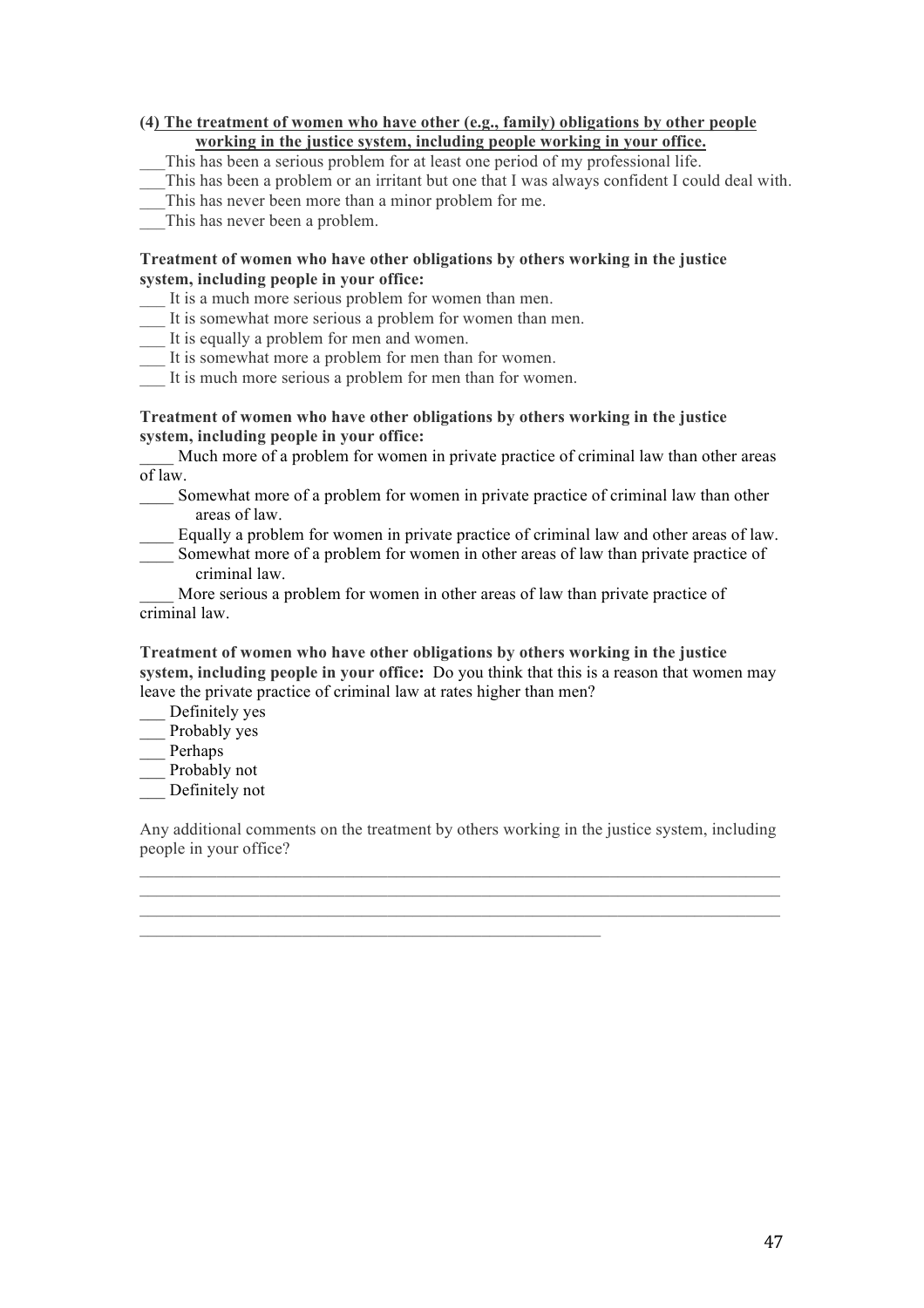#### **(5) Treatment in the courtroom:**

- \_\_\_\_ Women are treated much differently than men in the courtroom by judges, Crown Attorneys, and/or other court personnel.
- Women are treated somewhat differently than men in the courtroom by judges, Crowns, and/or other court personnel.
- Men and women are treated the same in the courtroom by judges, Crowns, and/or other court personnel.

 $\mathcal{L}_\mathcal{L} = \{ \mathcal{L}_\mathcal{L} = \{ \mathcal{L}_\mathcal{L} = \{ \mathcal{L}_\mathcal{L} = \{ \mathcal{L}_\mathcal{L} = \{ \mathcal{L}_\mathcal{L} = \{ \mathcal{L}_\mathcal{L} = \{ \mathcal{L}_\mathcal{L} = \{ \mathcal{L}_\mathcal{L} = \{ \mathcal{L}_\mathcal{L} = \{ \mathcal{L}_\mathcal{L} = \{ \mathcal{L}_\mathcal{L} = \{ \mathcal{L}_\mathcal{L} = \{ \mathcal{L}_\mathcal{L} = \{ \mathcal{L}_\mathcal{$  $\mathcal{L}_\mathcal{L} = \{ \mathcal{L}_\mathcal{L} = \{ \mathcal{L}_\mathcal{L} = \{ \mathcal{L}_\mathcal{L} = \{ \mathcal{L}_\mathcal{L} = \{ \mathcal{L}_\mathcal{L} = \{ \mathcal{L}_\mathcal{L} = \{ \mathcal{L}_\mathcal{L} = \{ \mathcal{L}_\mathcal{L} = \{ \mathcal{L}_\mathcal{L} = \{ \mathcal{L}_\mathcal{L} = \{ \mathcal{L}_\mathcal{L} = \{ \mathcal{L}_\mathcal{L} = \{ \mathcal{L}_\mathcal{L} = \{ \mathcal{L}_\mathcal{$  $\mathcal{L}_\text{max} = \mathcal{L}_\text{max} = \mathcal{L}_\text{max} = \mathcal{L}_\text{max} = \mathcal{L}_\text{max} = \mathcal{L}_\text{max} = \mathcal{L}_\text{max} = \mathcal{L}_\text{max} = \mathcal{L}_\text{max} = \mathcal{L}_\text{max} = \mathcal{L}_\text{max} = \mathcal{L}_\text{max} = \mathcal{L}_\text{max} = \mathcal{L}_\text{max} = \mathcal{L}_\text{max} = \mathcal{L}_\text{max} = \mathcal{L}_\text{max} = \mathcal{L}_\text{max} = \mathcal{$ 

**In what ways (if any) do you see women as being treated differently from men in the courtroom?**

**(6) Does a greater reliance on legal aid clients/certificates rather than private clients pose any special challenges to women in the private practice of criminal law?**

 $\mathcal{L}_\text{max}$  , and the contract of the contract of the contract of the contract of the contract of the contract of the contract of the contract of the contract of the contract of the contract of the contract of the contr

 $\mathcal{L}_\text{max} = \mathcal{L}_\text{max} = \mathcal{L}_\text{max} = \mathcal{L}_\text{max} = \mathcal{L}_\text{max} = \mathcal{L}_\text{max} = \mathcal{L}_\text{max} = \mathcal{L}_\text{max} = \mathcal{L}_\text{max} = \mathcal{L}_\text{max} = \mathcal{L}_\text{max} = \mathcal{L}_\text{max} = \mathcal{L}_\text{max} = \mathcal{L}_\text{max} = \mathcal{L}_\text{max} = \mathcal{L}_\text{max} = \mathcal{L}_\text{max} = \mathcal{L}_\text{max} = \mathcal{$ 

 $\overline{\phantom{0}}$  No  $\overline{\phantom{a}}$  Yes, Please explain

#### **(7) Please briefly discuss any other factors that have not been mentioned that might be relevant for criminal lawyers in thinking about whether to continue in the private practice of criminal law.**

 $\mathcal{L}_\text{max} = \mathcal{L}_\text{max} = \mathcal{L}_\text{max} = \mathcal{L}_\text{max} = \mathcal{L}_\text{max} = \mathcal{L}_\text{max} = \mathcal{L}_\text{max} = \mathcal{L}_\text{max} = \mathcal{L}_\text{max} = \mathcal{L}_\text{max} = \mathcal{L}_\text{max} = \mathcal{L}_\text{max} = \mathcal{L}_\text{max} = \mathcal{L}_\text{max} = \mathcal{L}_\text{max} = \mathcal{L}_\text{max} = \mathcal{L}_\text{max} = \mathcal{L}_\text{max} = \mathcal{$ 

\_\_\_\_\_\_\_\_\_\_\_\_\_\_\_\_\_\_\_\_\_\_\_\_\_\_\_\_\_\_\_\_\_\_\_\_\_\_\_\_\_\_\_\_\_\_\_\_\_\_\_\_\_\_\_\_\_\_\_\_\_\_\_\_\_\_\_\_\_\_\_\_\_\_\_

\_\_\_\_\_\_\_\_\_\_\_\_\_\_\_\_\_\_\_\_\_\_\_\_\_\_\_\_\_\_\_\_\_\_\_\_\_\_\_\_\_\_\_\_\_\_\_\_\_\_\_\_\_\_\_\_\_\_\_\_\_\_\_\_\_\_\_\_\_\_\_\_\_\_\_  $\mathcal{L}_\text{max}$  , and the set of the set of the set of the set of the set of the set of the set of the set of the set of the set of the set of the set of the set of the set of the set of the set of the set of the set of the

 $\mathcal{L}_\mathcal{L} = \{ \mathcal{L}_\mathcal{L} = \{ \mathcal{L}_\mathcal{L} = \{ \mathcal{L}_\mathcal{L} = \{ \mathcal{L}_\mathcal{L} = \{ \mathcal{L}_\mathcal{L} = \{ \mathcal{L}_\mathcal{L} = \{ \mathcal{L}_\mathcal{L} = \{ \mathcal{L}_\mathcal{L} = \{ \mathcal{L}_\mathcal{L} = \{ \mathcal{L}_\mathcal{L} = \{ \mathcal{L}_\mathcal{L} = \{ \mathcal{L}_\mathcal{L} = \{ \mathcal{L}_\mathcal{L} = \{ \mathcal{L}_\mathcal{$ 

 $\mathcal{L}_\text{max} = \mathcal{L}_\text{max} = \mathcal{L}_\text{max} = \mathcal{L}_\text{max} = \mathcal{L}_\text{max} = \mathcal{L}_\text{max} = \mathcal{L}_\text{max} = \mathcal{L}_\text{max} = \mathcal{L}_\text{max} = \mathcal{L}_\text{max} = \mathcal{L}_\text{max} = \mathcal{L}_\text{max} = \mathcal{L}_\text{max} = \mathcal{L}_\text{max} = \mathcal{L}_\text{max} = \mathcal{L}_\text{max} = \mathcal{L}_\text{max} = \mathcal{L}_\text{max} = \mathcal{$  $\overline{\phantom{a}}$  , and the contribution of the contribution of the contribution of the contribution of the contribution of the contribution of the contribution of the contribution of the contribution of the contribution of the

**(8) What could be done, if anything,** *within the profession* **to improve the experience of women in the practice of criminal law and possibly lead to greater retention of women in the private practice of the criminal law?**

 $\mathcal{L}_\text{max} = \mathcal{L}_\text{max} = \mathcal{L}_\text{max} = \mathcal{L}_\text{max} = \mathcal{L}_\text{max} = \mathcal{L}_\text{max} = \mathcal{L}_\text{max} = \mathcal{L}_\text{max} = \mathcal{L}_\text{max} = \mathcal{L}_\text{max} = \mathcal{L}_\text{max} = \mathcal{L}_\text{max} = \mathcal{L}_\text{max} = \mathcal{L}_\text{max} = \mathcal{L}_\text{max} = \mathcal{L}_\text{max} = \mathcal{L}_\text{max} = \mathcal{L}_\text{max} = \mathcal{$ 

**(9) What could be done, if anything,** *by Criminal Lawyers Association* **to improve the experience of women in the practice of criminal law and possibly lead to greater retention of women in the private practice of the criminal law?**

 $\mathcal{L}_\text{max}$  , and the contract of the contract of the contract of the contract of the contract of the contract of the contract of the contract of the contract of the contract of the contract of the contract of the contr  $\mathcal{L}_\text{max} = \mathcal{L}_\text{max} = \mathcal{L}_\text{max} = \mathcal{L}_\text{max} = \mathcal{L}_\text{max} = \mathcal{L}_\text{max} = \mathcal{L}_\text{max} = \mathcal{L}_\text{max} = \mathcal{L}_\text{max} = \mathcal{L}_\text{max} = \mathcal{L}_\text{max} = \mathcal{L}_\text{max} = \mathcal{L}_\text{max} = \mathcal{L}_\text{max} = \mathcal{L}_\text{max} = \mathcal{L}_\text{max} = \mathcal{L}_\text{max} = \mathcal{L}_\text{max} = \mathcal{$  $\mathcal{L}_\text{max} = \mathcal{L}_\text{max} = \mathcal{L}_\text{max} = \mathcal{L}_\text{max} = \mathcal{L}_\text{max} = \mathcal{L}_\text{max} = \mathcal{L}_\text{max} = \mathcal{L}_\text{max} = \mathcal{L}_\text{max} = \mathcal{L}_\text{max} = \mathcal{L}_\text{max} = \mathcal{L}_\text{max} = \mathcal{L}_\text{max} = \mathcal{L}_\text{max} = \mathcal{L}_\text{max} = \mathcal{L}_\text{max} = \mathcal{L}_\text{max} = \mathcal{L}_\text{max} = \mathcal{$  $\mathcal{L}_\text{max} = \mathcal{L}_\text{max} = \mathcal{L}_\text{max} = \mathcal{L}_\text{max} = \mathcal{L}_\text{max} = \mathcal{L}_\text{max} = \mathcal{L}_\text{max} = \mathcal{L}_\text{max} = \mathcal{L}_\text{max} = \mathcal{L}_\text{max} = \mathcal{L}_\text{max} = \mathcal{L}_\text{max} = \mathcal{L}_\text{max} = \mathcal{L}_\text{max} = \mathcal{L}_\text{max} = \mathcal{L}_\text{max} = \mathcal{L}_\text{max} = \mathcal{L}_\text{max} = \mathcal{$ 

 $\mathcal{L}_\text{max} = \mathcal{L}_\text{max} = \mathcal{L}_\text{max} = \mathcal{L}_\text{max} = \mathcal{L}_\text{max} = \mathcal{L}_\text{max} = \mathcal{L}_\text{max} = \mathcal{L}_\text{max} = \mathcal{L}_\text{max} = \mathcal{L}_\text{max} = \mathcal{L}_\text{max} = \mathcal{L}_\text{max} = \mathcal{L}_\text{max} = \mathcal{L}_\text{max} = \mathcal{L}_\text{max} = \mathcal{L}_\text{max} = \mathcal{L}_\text{max} = \mathcal{L}_\text{max} = \mathcal{$ 

 $\mathcal{L}_\text{max} = \mathcal{L}_\text{max} = \mathcal{L}_\text{max} = \mathcal{L}_\text{max} = \mathcal{L}_\text{max} = \mathcal{L}_\text{max} = \mathcal{L}_\text{max} = \mathcal{L}_\text{max} = \mathcal{L}_\text{max} = \mathcal{L}_\text{max} = \mathcal{L}_\text{max} = \mathcal{L}_\text{max} = \mathcal{L}_\text{max} = \mathcal{L}_\text{max} = \mathcal{L}_\text{max} = \mathcal{L}_\text{max} = \mathcal{L}_\text{max} = \mathcal{L}_\text{max} = \mathcal{$